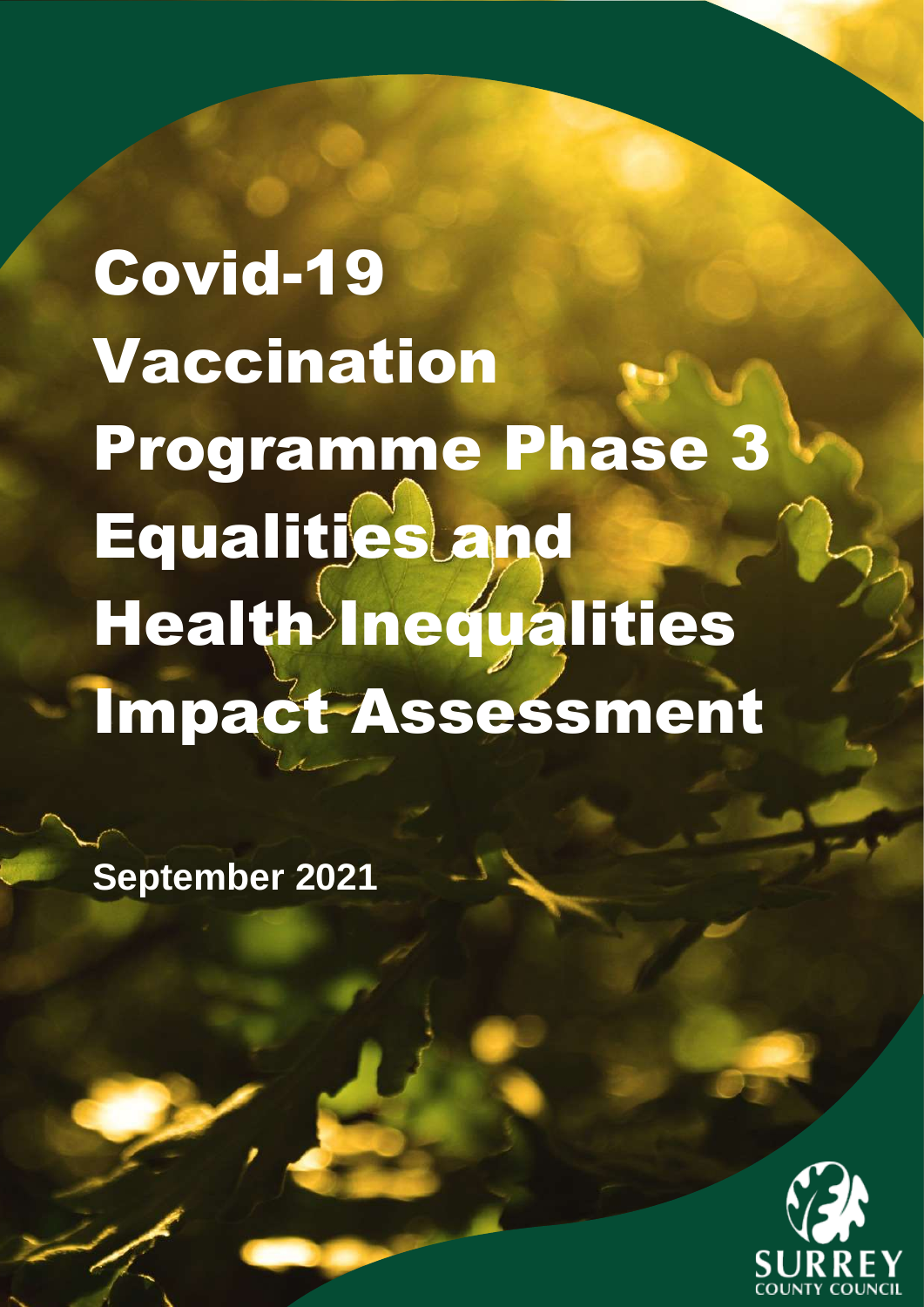| Covid-19 Vaccination Programme phase 3 outline4                                                                                              |  |
|----------------------------------------------------------------------------------------------------------------------------------------------|--|
|                                                                                                                                              |  |
|                                                                                                                                              |  |
|                                                                                                                                              |  |
|                                                                                                                                              |  |
|                                                                                                                                              |  |
|                                                                                                                                              |  |
| Elements that present risk of widening health inequalities10                                                                                 |  |
|                                                                                                                                              |  |
|                                                                                                                                              |  |
|                                                                                                                                              |  |
|                                                                                                                                              |  |
|                                                                                                                                              |  |
|                                                                                                                                              |  |
|                                                                                                                                              |  |
|                                                                                                                                              |  |
|                                                                                                                                              |  |
|                                                                                                                                              |  |
|                                                                                                                                              |  |
|                                                                                                                                              |  |
|                                                                                                                                              |  |
| Protected characteristic and health inclusion groups: barriers, local insight,                                                               |  |
|                                                                                                                                              |  |
| Age: older people; middle years; early years; children and young people.                                                                     |  |
| Disability: physical, sensory and learning impairment; mental health                                                                         |  |
| Gender Reassignment and/or people who identify as Transgender 23<br>Marriage & Civil Partnership: people married or in a civil partnership24 |  |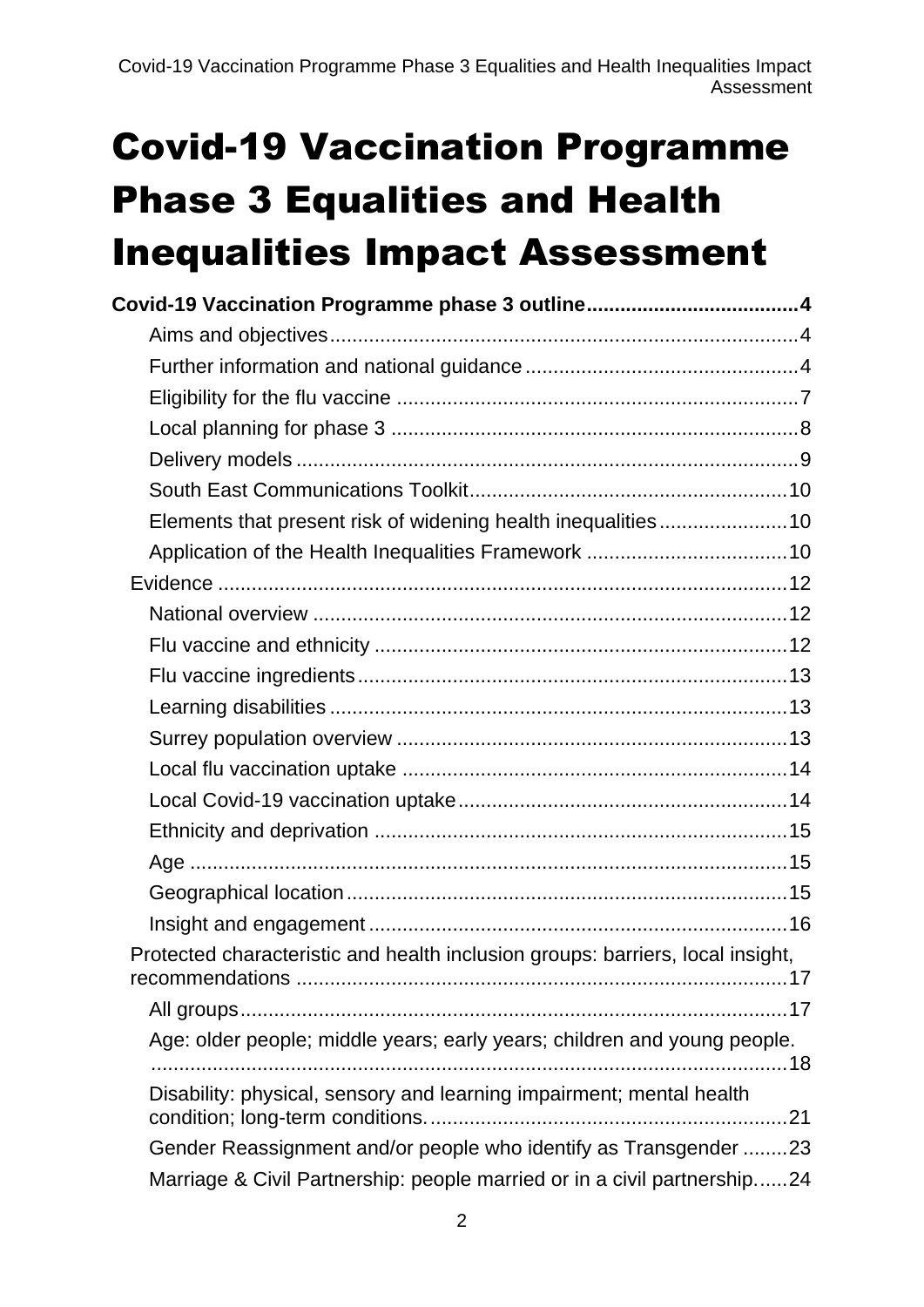| Pregnancy and Maternity: women before and after childbirth and who are     |  |
|----------------------------------------------------------------------------|--|
|                                                                            |  |
| Religion and belief: people with different religions/faiths or beliefs, or |  |
|                                                                            |  |
|                                                                            |  |
|                                                                            |  |
| Homeless people. People on the street; staying temporarily with friends    |  |
| People involved in the criminal justice system: offenders in prison/on     |  |
| People with addictions and/or substance misuse issues34                    |  |
|                                                                            |  |
| People with poor literacy or health Literacy: (e.g. poor understanding of  |  |
|                                                                            |  |
| People living in remote, rural and island locations 37                     |  |
| Refugees, asylum seekers or those experiencing modern slavery 38           |  |
|                                                                            |  |
|                                                                            |  |
|                                                                            |  |
|                                                                            |  |
|                                                                            |  |
|                                                                            |  |
|                                                                            |  |
|                                                                            |  |
|                                                                            |  |
|                                                                            |  |
|                                                                            |  |
| Appendix B System Reference Group phase 3 discussion notes 54              |  |
| Appendix C Surrey Partnership Communications Protocol for low uptake       |  |
|                                                                            |  |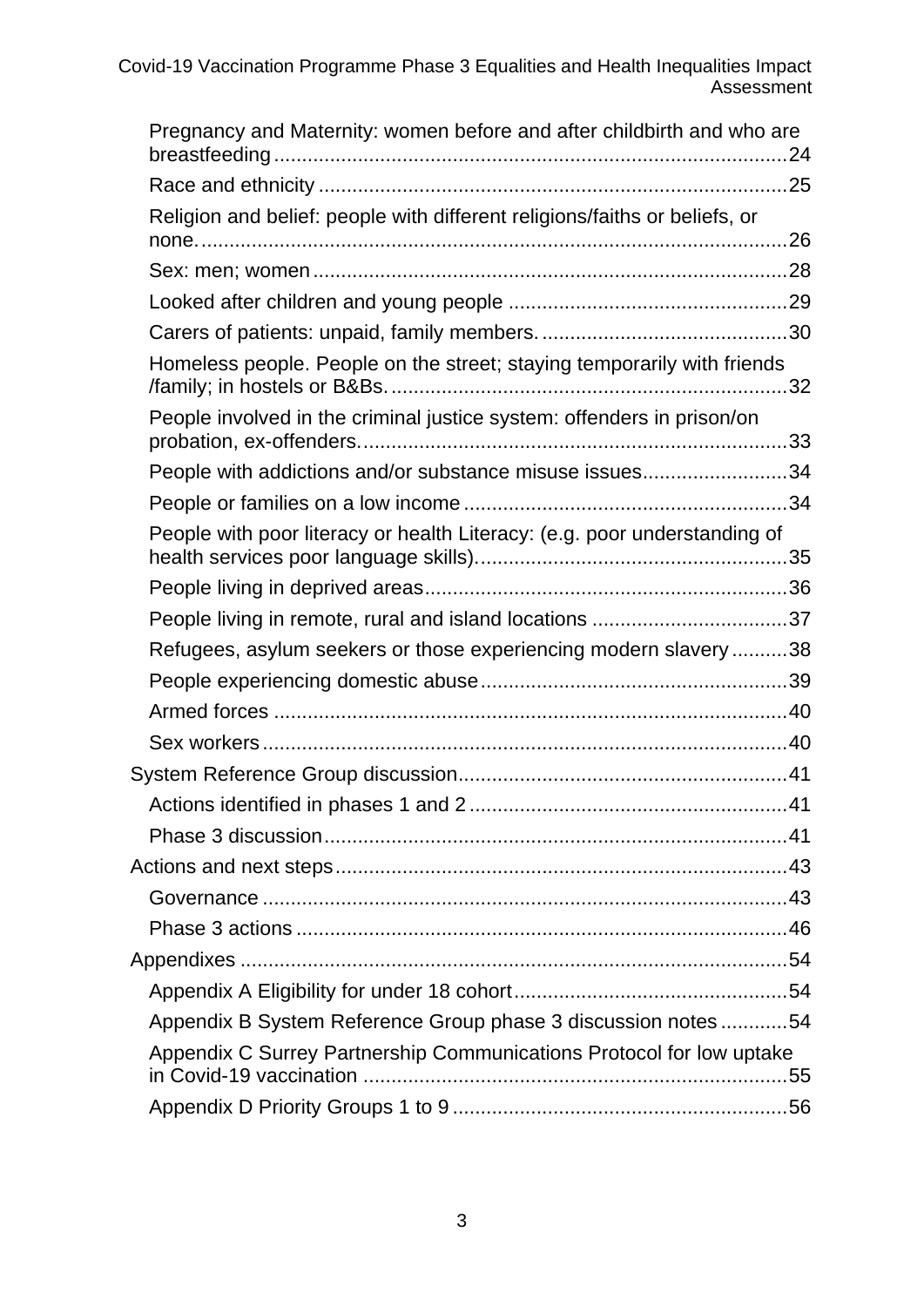## <span id="page-3-0"></span>Covid-19 Vaccination Programme phase 3 outline

Phase 3 of the Covid-19 vaccination programme, primarily focused on the delivery of a booster vaccine, is due to begin in September 2021, with the aim to maximise protection in those who are most vulnerable to serious Covid-19 ahead of the winter months. Influenza (flu) vaccines are also delivered in the autumn months. The Joint Committee on Vaccination and Immunisation (JCVI) have considered this and state that where possible, a synergistic approach to the delivery of Covid-19 and influenza vaccination could support the delivery and maximise uptake of both vaccines.

The latest guidance details the groups eligible for booster vaccination in phase 3 (priority groups 1 to 9), which alongside those most vulnerable to serious Covid-19 includes all adults over 50 and frontline health and social care staff.

Important to note within phase 3 of the programme is the offer of a first dose of the Covid-19 vaccine to 12 to 15 year olds, and the continuation of an evergreen offer to those who are eligible but are yet to take up a first or second dose of the vaccine.

Please note there are currently some gaps in the guidance and information on phase 3, and some of the details around delivery are still being planned.

#### <span id="page-3-1"></span>**Aims and objectives**

The initial objectives for winter 2021/22 are:

- those eligible for a Covid-19 booster receive their influenza and Covid-19 vaccines in good time
- the evergreen offer is continued for those yet to take up a first or second does
- 12 to 15 year olds receive their first dose of the vaccine

In line with national guidance, the vaccination programme will plan local coordination and delivery of the Covid-19 vaccine across Surrey.

This document will provide a review of equalities and a strategic plan for addressing inequalities in vaccination delivery.

#### <span id="page-3-2"></span>**Further information and national guidance**

On the 14 September 2021, the government published the **COVID-19 Response: Autumn and Winter Plan 2021**<sup>1</sup> , of which 'Building our defences through pharmaceutical interventions' is the key section related to vaccines. It states:

The Government has three priorities for the COVID-19 vaccination programme in England for the autumn and winter:

• Maximising uptake of the vaccine among those that are eligible but have not yet taken up the offer.

<sup>1</sup> [Autumn and Winter Plan](https://www.gov.uk/government/publications/covid-19-response-autumn-and-winter-plan-2021)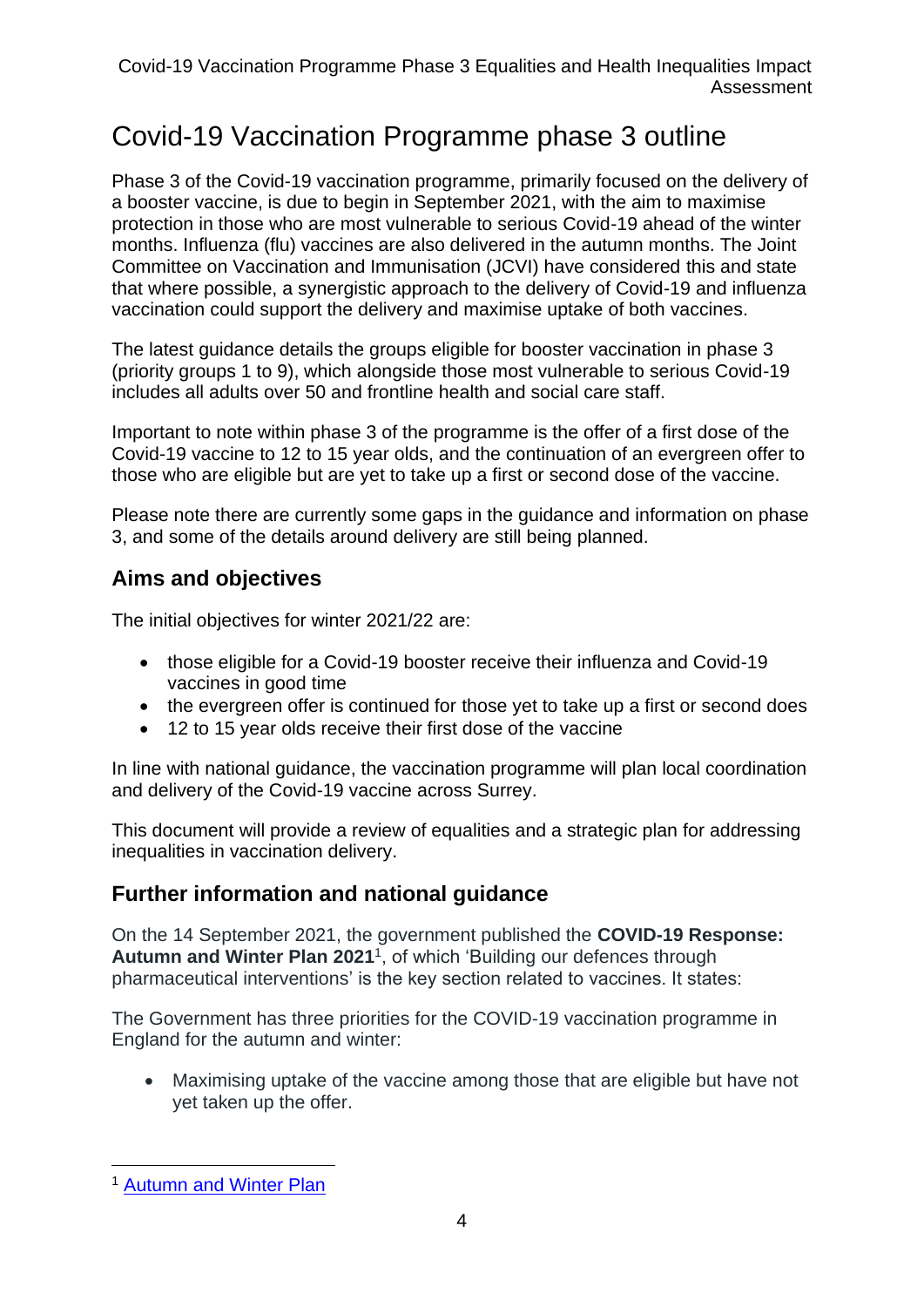- Offering booster doses to individuals who received vaccination in Phase 1 of the COVID-19 vaccination programme (priority groups 1 to 9, see Appendix E for details).
- Offering a first dose of vaccine to 12 to 15 year olds.

Also on the 14 September 2021, the JCVI updated its advice on the COVID-19 vaccine booster programme. <sup>2</sup> The advice states:

- The COVID-19 vaccines provide high levels of protection against hospitalisation or dying from the virus. To maintain this high level of protection through the coming winter, the JCVI is advising that booster vaccines be offered to those more at risk from serious disease, and who were vaccinated during Phase 1 of the vaccine programme (priority groups 1 to 9).
- This includes:
	- o those living in residential care homes for older adults
	- o all adults aged 50 years or over
	- o frontline health and social care workers
	- $\circ$  all those aged 16 to 49 years with underlying health conditions that put them at higher risk of severe COVID-19, and adult carers
	- o adult household contacts of immunosuppressed individuals
- The JCVI advises that the booster vaccine dose is offered no earlier than 6 months after completion of the primary vaccine course, in the same order as during Phase 1.
- People vaccinated early during Phase 1 will have received their second dose approximately 6 months ago. Therefore, it would be appropriate for the booster vaccine programme to begin in September 2021, as soon as operationally practical.
- The JCVI advises a preference for the Pfizer-BioNTech vaccine for the booster programme, regardless of which vaccine brand someone received for their primary doses. This follows data from the COV-BOOST trial that indicates the Pfizer-BioNTech vaccine is well tolerated as a third dose and provides a strong booster response.
- Alternatively, a half dose of the Moderna vaccine may be offered. Where mRNA vaccines cannot be offered, for example due to allergies, the AstraZeneca vaccine may be considered for those who received it previously.
- The ComFluCOV trial indicates that co-administration of the influenza and COVID-19 vaccines is generally well tolerated with no reduction in immune response to either vaccine. Therefore, the two vaccines may be coadministered where operationally practical.
- As most younger adults will only have received their second COVID-19 vaccine dose by late summer or early autumn, the benefits of booster vaccination in this group will be considered at a later time.

Guidance was issued by NHSEI on the 1 [July 2021 to all NHS organisations and](https://www.england.nhs.uk/coronavirus/wp-content/uploads/sites/52/2021/07/C1327-covid-19-vaccination-autumn-winter-phase-3-planning.pdf)  [Local Authorities on COVID-19Vaccination Autumn / Winter Phase 3 planning](https://www.england.nhs.uk/coronavirus/wp-content/uploads/sites/52/2021/07/C1327-covid-19-vaccination-autumn-winter-phase-3-planning.pdf)<sup>3</sup>. Information on this guidance is contained within Appendix D.

<sup>2</sup> [JCVI Updated advice on booster vaccination](https://www.gov.uk/government/news/jcvi-issues-updated-advice-on-covid-19-booster-vaccination)

<sup>3</sup> [NHS Covid 19 Phase 3 Planning](https://www.england.nhs.uk/coronavirus/wp-content/uploads/sites/52/2021/07/C1327-Covid-19-vaccination-autumn-winter-phase-3-planning.pdf)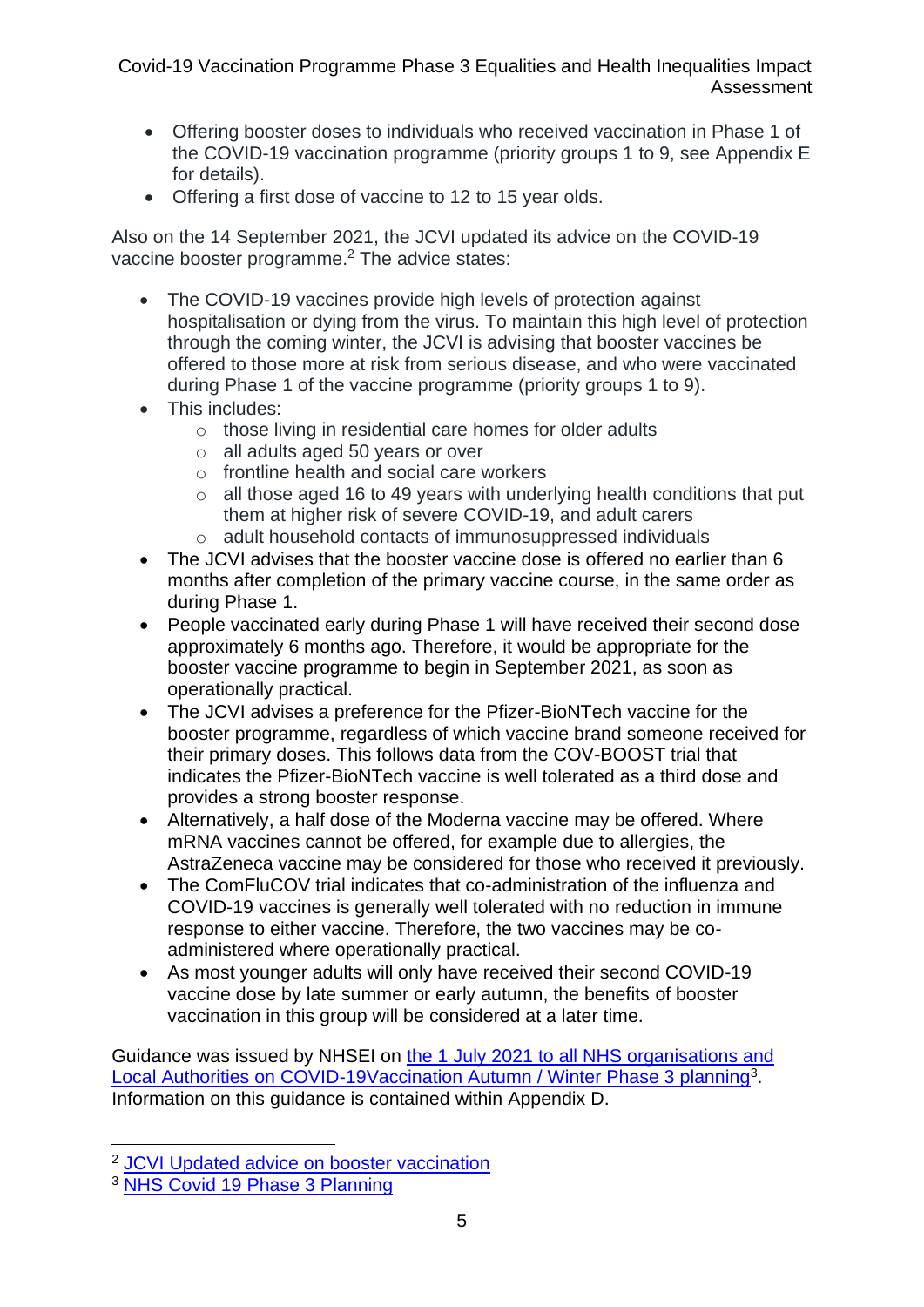An [enhanced Service Specification to inform GP practices planning to support phase](https://www.england.nhs.uk/coronavirus/publication/enhanced-service-specification-phase-3-coronavirus-vaccination/)  [3 of the COVID-19 vaccination deployment programme](https://www.england.nhs.uk/coronavirus/publication/enhanced-service-specification-phase-3-coronavirus-vaccination/) has also been published.

On the 2 September, guidance was published by JCVI [on vaccinating](https://www.gov.uk/government/news/jcvi-issues-advice-on-third-dose-vaccination-for-severely-immunosuppressed)  [immunosuppressed individuals with a third primary dose.](https://www.gov.uk/government/news/jcvi-issues-advice-on-third-dose-vaccination-for-severely-immunosuppressed) This offer is separate to any potential booster programme and is not superseded by the updated guidance on boosted published on the 14 September.

- JCVI advises that a third primary dose be offered to individuals aged 12 years and over with severe immunosuppression in proximity of their first or second COVID-19 vaccine doses in the primary schedule. Severe immunosuppression at the time of vaccination is defined using the guidance below.
- The specialist involved should advise on whether the patient fulfils the eligibility criteria and on the timing of any third primary dose. In general, vaccines administered during periods of minimum immunosuppression (where possible) are more likely to generate better immune responses.
- The third primary dose should ideally be given at least 8 weeks after the second dose, with special attention paid to current or planned immunosuppressive therapies quided by the following principles:
	- o where possible, the third primary dose should be delayed until 2 weeks after the period of immunosuppression, in addition to the time period for clearance of the therapeutic agent
	- o if not possible, consideration should be given to vaccination during a treatment 'holiday' or at a nadir of immunosuppression between doses of treatment"
- It is important to note that JCVI have advised this forms part of the primary vaccination schedule for an individual and therefore further advice will be provided on a booster vaccination in due course for these individuals.

Additionally, it was anticipated that all 12 to 15 year olds will be offered a Covid-19 vaccine in the next phase, and local planning is underway to facilitate this. On the 3 September, the UK's vaccine advisory body has refused to give the green light to vaccinating healthy children aged 12 to 15 years old on health grounds alone.

- The JCVI said the government should consider wider issues including disruption to schools.
- Ministers across the UK have asked chief medical officers to look at whether that tips the balance.
- An extra 200,000 teens with underlying conditions will now be eligible for two doses.

On consideration of the wider issues, the UK Chief Medical Officers published an letter to ministers on the 13 September on [Universal vaccination of children and](https://www.gov.uk/government/publications/universal-vaccination-of-children-and-young-people-aged-12-to-15-years-against-covid-19)  [young people aged 12 to 15 years against COVID-19.](https://www.gov.uk/government/publications/universal-vaccination-of-children-and-young-people-aged-12-to-15-years-against-covid-19) The letter stated:

• Overall however the view of the UK CMOs is that the additional likely benefits of reducing educational disruption, and the consequent reduction in public health harm from educational disruption, on balance provide sufficient extra advantage in addition to the marginal advantage at an individual level identified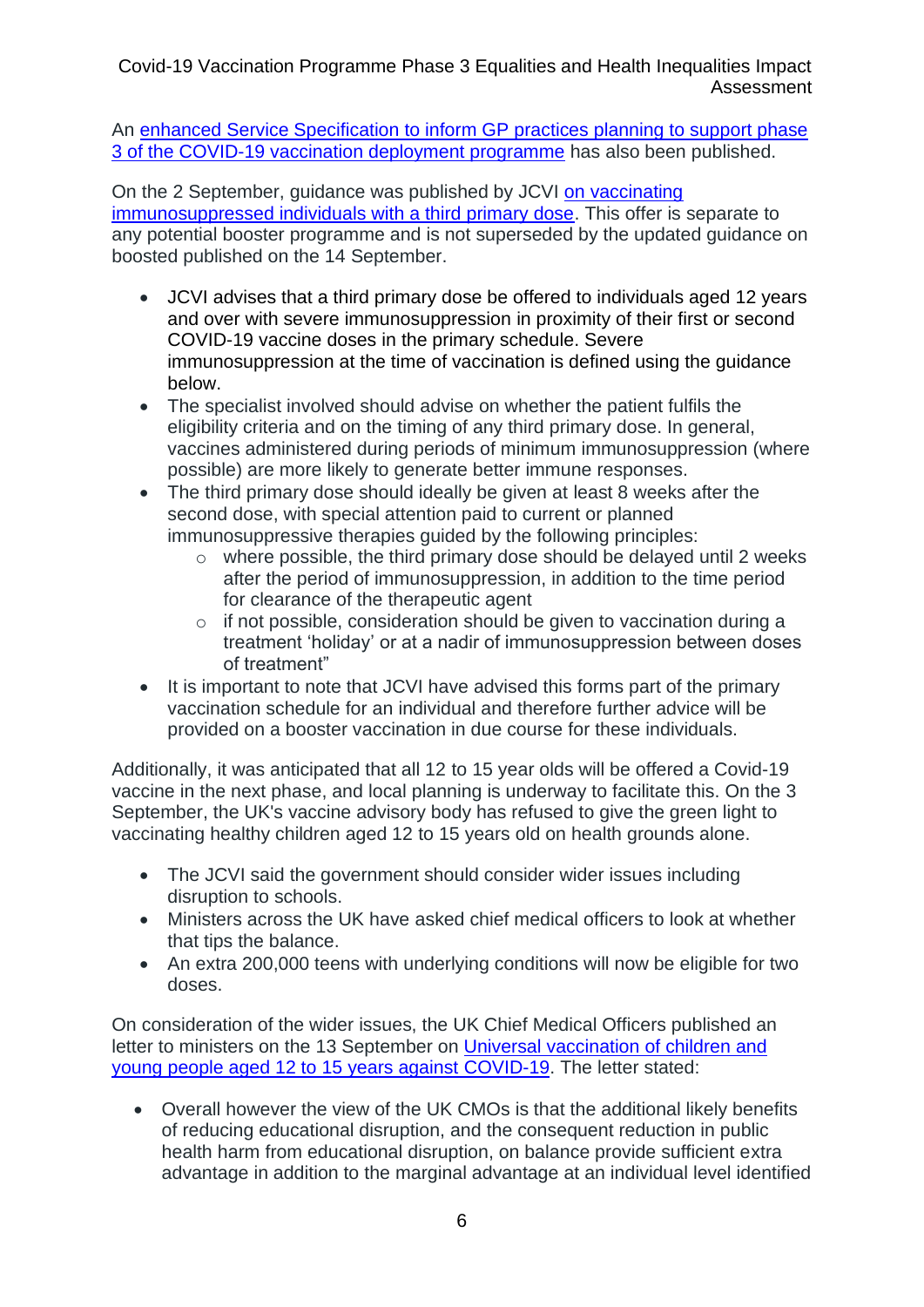by the JCVI to recommend in favour of vaccinating this group. They therefore recommend on public health grounds that ministers extend the offer of universal vaccination with a first dose of Pfizer-BioNTech COVID-19 vaccine to all children and young people aged 12 to 15 not already covered by existing JCVI advice.

- If ministers accept this advice, issues of consent need to take this much more balanced risk-benefit into account. UK CMOs recommend that the Royal Colleges and other professional groups are consulted in how best to present the risk-benefit decisions in a way that is accessible to children and young people as well as their parents. A child-centred approach to communication and deployment of the vaccine should be the primary objective.
- If ministers accept this advice, it is essential that children and young people aged 12 to 15 and their parents are supported in their decisions, whatever decisions they take, and are not stigmatised either for accepting, or not accepting, the vaccination offer. Individual choice should be respected.

#### <span id="page-6-0"></span>**Eligibility for the flu vaccine**

According to the letter from the DHSC, PHE and NHS England dated 5 August 2020, the ambition for flu vaccine take up is at least 75%.<sup>4</sup> Although there is a lot of crossover, it is important to note the eligibility criteria for the flu vaccine and the Covid-19 booster do not completely align. A mapping exercise has been undertaken to clearly understand the overlap. Table 1 shows the eligible groups for the flu vaccine.

Table 1: Eligible groups for the flu vaccine

| Eligible group for influenza                                                      | <b>Uptake</b> |
|-----------------------------------------------------------------------------------|---------------|
|                                                                                   | ambition      |
| Aged 65 years and over                                                            | At least 75%  |
| In clinical at risk group (see appendix A)                                        | At least 75%  |
| New eligibility announced May 2020 to include                                     |               |
| those aged six months to under 65 years in clinical risk groups; <sup>5</sup> and |               |
| those in long-stay residential care homes and                                     |               |
| Carers                                                                            |               |
| Those in close contacts of immunocompromised individuals                          |               |
| New eligibility announced July 2020 to further include                            |               |
| people who are on the shielded patient list and members of their                  |               |
| household                                                                         |               |
| all school year groups up to year $76$<br>$\bullet$                               |               |
| those with some pre-existing conditions including at-risk under 2s<br>$\bullet$   |               |
| people aged 50 to 647                                                             |               |

#### <sup>4</sup> [Flu Vaccine Letter](https://www.england.nhs.uk/wp-content/uploads/2020/05/Letter_AnnualFlu_2020-21_20200805.pdf)

<sup>5</sup> This includes people with learning disabilities

- <sup>6</sup> Year 7 is the first year of secondary school in England, pupils will be aged 11 to 12.
- <sup>7</sup> People aged 50 to 64 will be able to access the free flu vaccine once the
- vaccination programme for 'the most 'at-risk' groups is well underway' and the DHSC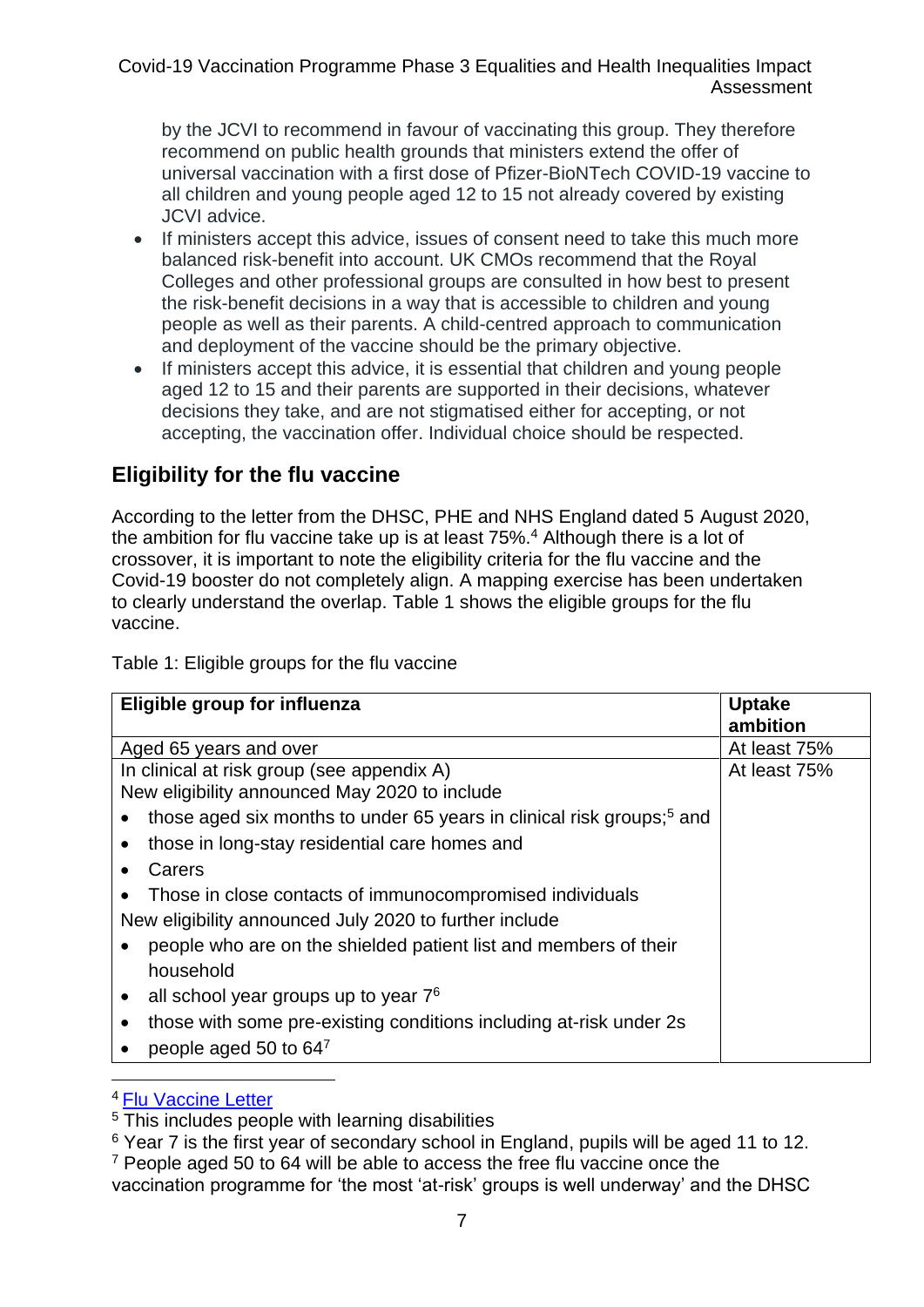| Pregnant women                                                          | At least 75% |
|-------------------------------------------------------------------------|--------------|
| Children aged 2 and 3 years old                                         | At least 75% |
| (New eligibility announced May 2020 to include all children aged two to |              |
| ten (but not eleven years or older) on 31 August 2020)                  |              |
| All primary school aged children and school year 7 in secondary school  | At least 75% |
| Frontline health and social care workers8                               | 100% offer   |
| a registered residential care or nursing home                           |              |
| registered domiciliary care provider<br>$\bullet$                       |              |
| a voluntary managed hospice provider<br>$\bullet$                       |              |
| Direct Payment (personal budgets) and/or Personal Health<br>$\bullet$   |              |
| Budgets, such as Personal Assistants                                    |              |
| 50 to 64 year old's (guidance published July 2021 this group as a       |              |
| temporary measure <sup>9</sup>                                          |              |

The letter also noted that 'household contacts of people on the NHS Shielded Patient list will not be subject to call and recall arrangements but will be offered the vaccine opportunistically, with the aim to offer to all identified.<sup>10</sup>

The groups recommended for the 'Shielding Patient List' was revised and released on 16/2/2021 which now take account of Body Mass Index, Sex, Ethnicity, post code**,** living arrangements. These added people will now be included within priority group 6.

#### <span id="page-7-0"></span>**Local planning for phase 3**

Planning is still ongoing for phase 3 and the delivery models will depend on PCN and Community Pharmacy involvement in Covid-19 vaccine deployment.

A concern which has been identified is the potential for geographical differences in access for co-administration of Covid-19 vaccine alongside the flu vaccine. The impact of this will vary depending on the area, and how often overall coadministration ends up being offered. For example, some areas may only be offering flu vaccine within their PCNs/ Community Pharmacy and patients would be signposted to the national booking website to book their Covid-19 booster at a vaccination centre elsewhere. Conversely, some patients may visit their GP and be offered both within the same appointment. Depending on the personal circumstances, location, access to transport and views of the patient, this difference in offer could impact on take up of Covid-19 vaccine booster. This may inadvertently impact negatively on communities in most deprived areas.

The timelines for the phase 3 Covid-19 vaccination programme may not align to flu vaccination supplies and may lead to delays in people booking either vaccines.

has worked with clinicians to decide when to open the programme to people aged 50 to 64.

<sup>8</sup> Flu Vaccine Letter [Health and Social Care Workers](https://www.gov.uk/government/publications/national-flu-immunisation-programme-plan/national-flu-immunisation-programme-2021-to-2022-letter)

<sup>&</sup>lt;sup>9</sup> [Flu Vaccine Letter 50 to](https://www.gov.uk/government/publications/national-flu-immunisation-programme-plan/national-flu-immunisation-programme-2021-to-2022-letter) 64 year olds

<sup>&</sup>lt;sup>10</sup> [The national flu immunisation programme 2020 to 2021](https://www.england.nhs.uk/wp-content/uploads/2020/05/Letter_AnnualFlu_2020-21_20200805.pdf) update, 5/8/20, page 4, NHS England, DHSC, PHE,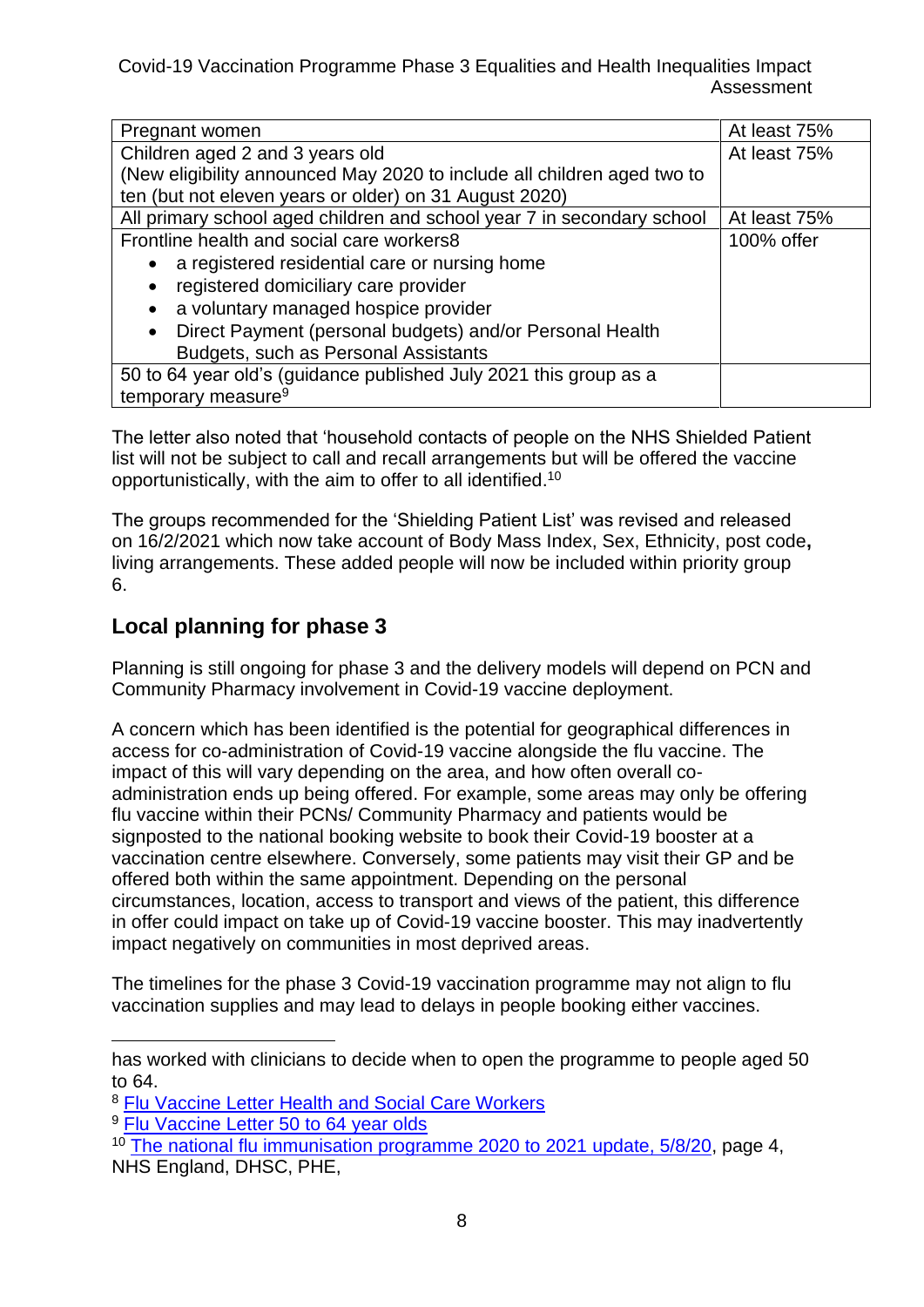Currently the first tranche of flu jabs is not due until the 25 October. This may inadvertently lead to higher rates of Covid-19 or flu (or both) if people think it may be better to await a single appointment. Messaging not to delay either jab is important to ensure the best health outcomes. Messaging over vaccinations also needs to be as clear as possible to avoid confusion as eligibility for the two vaccines does not completely align.

As with the Covid vaccine, we also see disparity in uptake for the flu vaccine. This needs further understanding if we want to co-administer flu with Covid-19 vaccine, as this may negatively impact on Covid vaccine uptake. Conversely, learning from Covid-19 vaccination work may help to support flu vaccine uptake.

To support Covid-19 vaccination for 12 to 15 year olds if required, regions have been encouraged to establish partnership arrangements with ICS and their School Immunisations Service Providers and Education partners and commence local briefing and rapid preparation. Locally:

- Plans are being prepared predominantly based on delivery in a School or Education provider site, but will be complimented as required through other partnerships in Primary Care and at large vaccination sites.
- This work is positioned as contingency planning for a vaccination date of 6 September for all 12 to 15 year olds.
- A national series of external public facing communications products will follow and be ready to roll out by the 3 September.
- Communication with parents on the information on the vaccine, consent, booking and vaccination process will need to be undertaken in advance of vaccinations.
- Operating models are being evaluated, including utilising or increasing capacity within the School Age Immunisation Service, pop ups on school sites, alternative vaccination sites with transport provided and vaccination at existing PCN LVS.

#### <span id="page-8-0"></span>**Delivery models**

To date vaccines have been delivered through a variety of settings. The uptake at Vaccination Centres (VC) varied by ICP depending on location, e.g. higher levels of activity for NW Surrey when the VC moved to Sandown, from 7.9 to 25.1%. Table 2 shows the total vaccinated delivery by site type as of the 19 July.

| <b>Vaccination Centre</b>      | 174,577   |
|--------------------------------|-----------|
| <b>Hospital Hubs</b>           | 74,720    |
| <b>Local Vaccination Sites</b> | 801,617   |
| <b>Community Pharmacies</b>    | 175,521   |
| TOTAL Delivered:               | 1,228,831 |

Table 2: Total vaccinations delivered by vaccination site (as of 19 July)

Locally the Vaccination Centre will close on the 31 August 2021, therefore will not be available for phase 3. Community pharmacies will likely play an increasingly important role in ensuring vaccine accessibility. Four additional community pharmacy sites are now available, bringing the total to 18 in Surrey.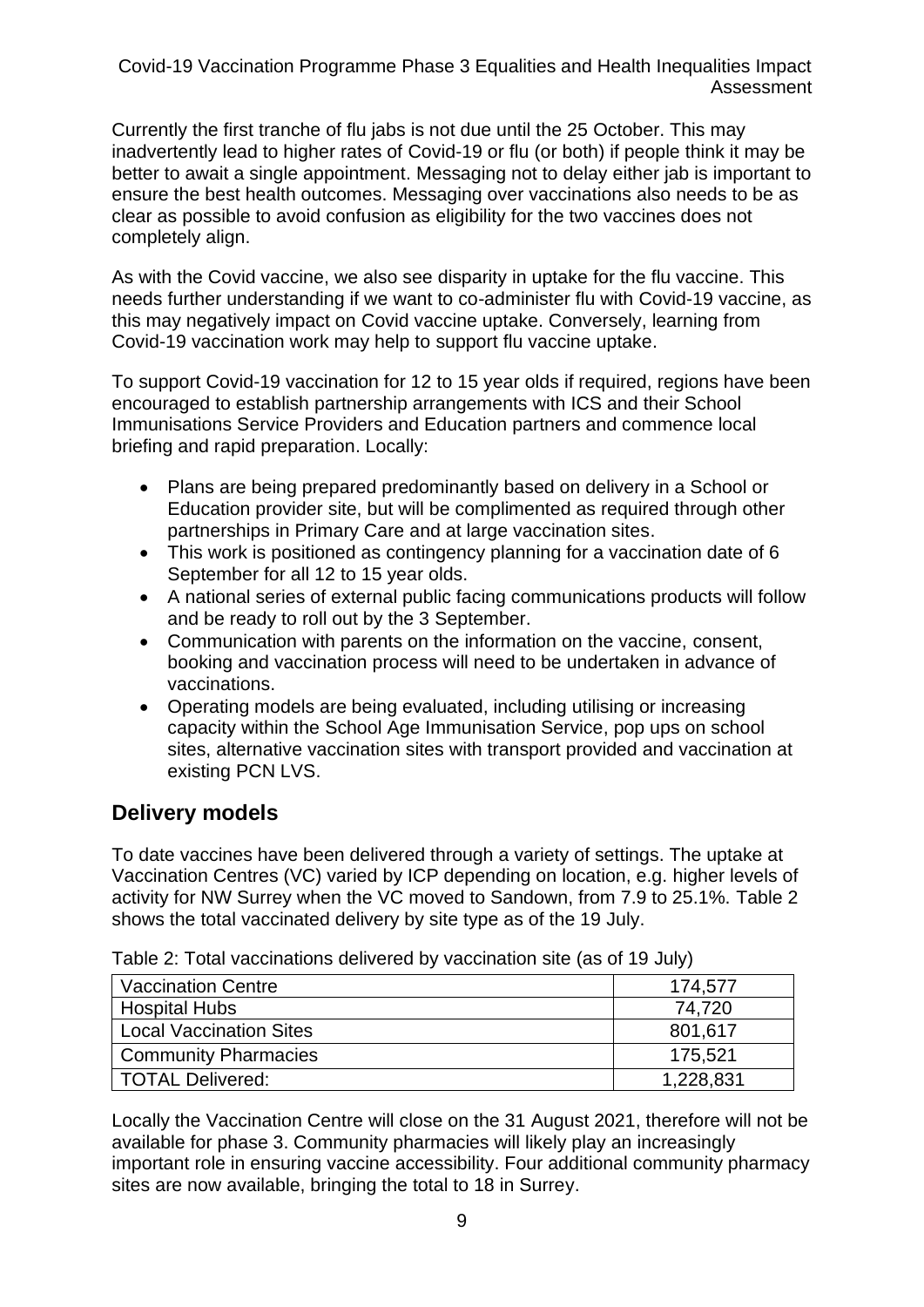#### <span id="page-9-0"></span>**South East Communications Toolkit**

NHS England and NHS Improvement's (NHSEI) South East regional team is working hard to ensure the safe delivery of the flu vaccination/ Covid-19 booster programmes for the region this autumn, in line with national planning requirements.

Locally, we are waiting for the national PHE campaign to drop between the 6 and 13 September, however in the interim a toolkit has been put together. The toolkit brings together information from various accredited sources and offer suggested text to aid consistency and understanding of the latest position for communications. Website copy, internal comms for primary care, social media content and other helpful resources have been shared.

This year, the regional flu communications campaign will be run by the South East regional flu comms team which comprises representation from each ICS/ STP who will coordinate activity in their local areas. The NHSEI regional comms lead and PHE regional comms lead meet with the group regularly.

#### <span id="page-9-1"></span>**Elements that present risk of widening health inequalities**

Broadly, the main elements of vaccination that present a risk of widening health inequalities relate to:

- The ability of patients (this includes staff who are being vaccinated) to access the vaccination (convenience and accessibility).
- The ability of patients to receive and understand information, and make an informed decision about the vaccinations (confidence, complacency and communication).
- The need for those delivering the vaccination programme to understand the psychological aspects of vaccination (needle phobia, confidence).
- The Covid booster vaccine and co-administration with the flu vaccine is unique to this phase, which add different nuances to an individual's decision making. (consent, convenience).

#### <span id="page-9-2"></span>**Application of the Health Inequalities Framework**

To address potential inequalities in uptake, the place-based approaches to addressing health inequalities will be adopted. This includes the following:

- Civic-level interventions
- Strengthening community action
- Civic service integration
- Community-centred interventions
- Service engagement with communities
- Service-based interventions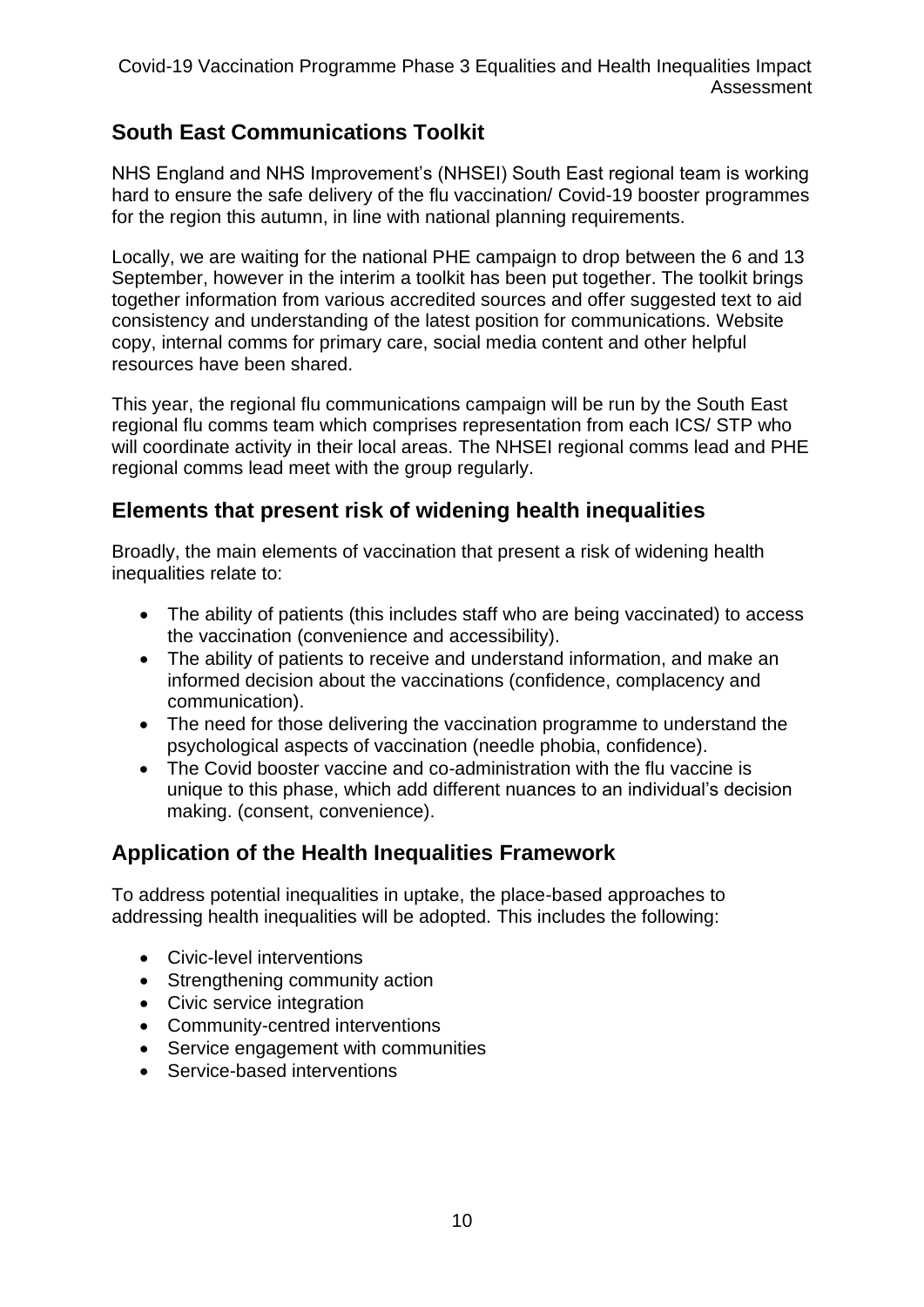

The three key steps are:

- 1. Equalities insights used to support development of vaccination programme and communications.
- 2. Tailored outreach provision and communications for sub-populations who have been identified as having lower uptake due to known challenges with accessibility (i.e. homeless) or low vaccine confidence (i.e. faith groups).
- 3. Ongoing review of the disparity between expressed need (vaccine uptake) and actual needs (numbers eligible for vaccination). In sub-populations or geographical areas (MSOAs) identified with lowest uptake, the Service *Engagement with Communities* toolkit will be adopted to further engage communities. This will be enabled by an outreach community engagement provision which will be put in place to work with communities on the ground to understand the barriers in the community and where appropriate deliver alternative models of vaccination delivery and/or messaging and wraparound support (i.e. support with travel).

These steps will be applied to the strategic plans which will aim to address possible inequalities in the uptake of the vaccination programme.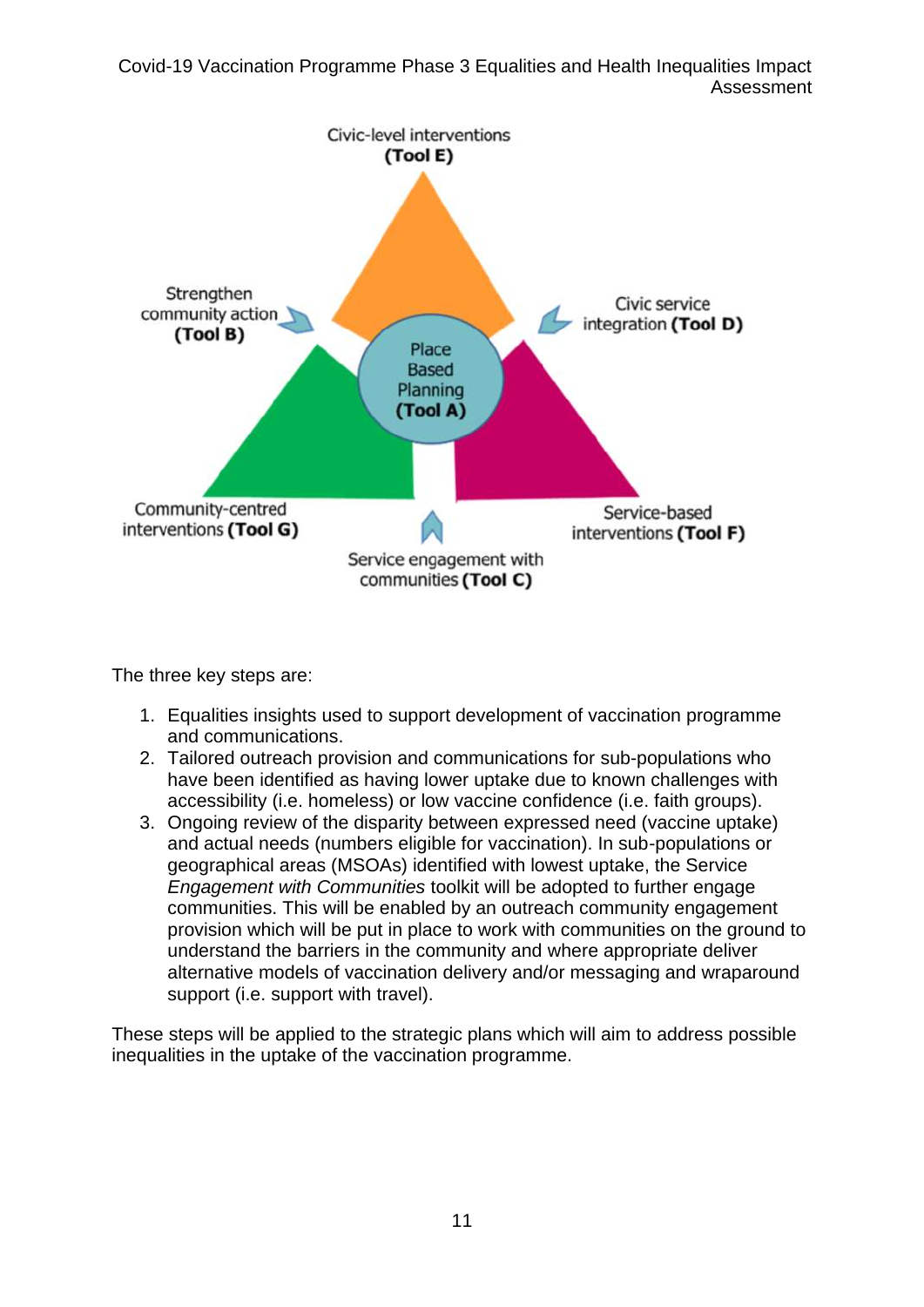## <span id="page-11-0"></span>Evidence

#### <span id="page-11-1"></span>**National overview**

During the pandemic, there has been a spotlight on the impact of health inequalities. Further research is still ongoing to understand the direct and indirect impact of Covid-19, but we know that risk factors such as ethnicity, deprivation, occupation and disability / ill health relate to prevalence.

A review of research into vaccine uptake in the UK by the Local Government Association found the following groups are on average less likely to get a Covid vaccination than others:<sup>11</sup>

- BAME communities (Note: BAME is an umbrella term for a highly heterogeneous population. This means that not all the findings presented below will apply to the entirety of the BAME community)
- Groups experience economic deprivation
- Mentally ill and those with learning disabilities
- Women
- Young people
- Populations with English as a second language
- Transient and migrant workers
- Homeless populations
- People not registered with a GP
- Those living in less accessible geographical areas
- Traveller communities
- Key workers
- Semi-skilled and unskilled workers and unemployed people
- Orthodox religious groups
- Pregnant women
- Parents and people living with children

Within other national vaccination programmes such as flu, there are disparities in uptake between different groups within communities and geographically. Understanding of these will be required to help address barriers and ensure that any co-administration of a Covid booster with a flu vaccine does not have an adverse effect.

#### <span id="page-11-2"></span>**Flu vaccine and ethnicity**

The recommendations on vaccine uptake from the House of Commons Select Committee noted 'the high geographical and demographic variation in uptake in some groups.<sup>12</sup> The Government's response recognised that there was a need for tailored activity to meet the needs of BAME communities 'where there was low take-

<sup>&</sup>lt;sup>11</sup> [A review of research into vaccine uptake in the UK](https://www.local.gov.uk/our-support/coronavirus-information-councils/Covid-19-service-information/Covid-19-vaccinations/behavioural-insights/resources/research)

<sup>12</sup> [House of Commons Science and Technology Committee Report on Flu](https://publications.parliament.uk/pa/cm201719/cmselect/cmsctech/853/853.pdf)  [Vaccination in England: Ninth Report of Session 2017-19](https://publications.parliament.uk/pa/cm201719/cmselect/cmsctech/853/853.pdf)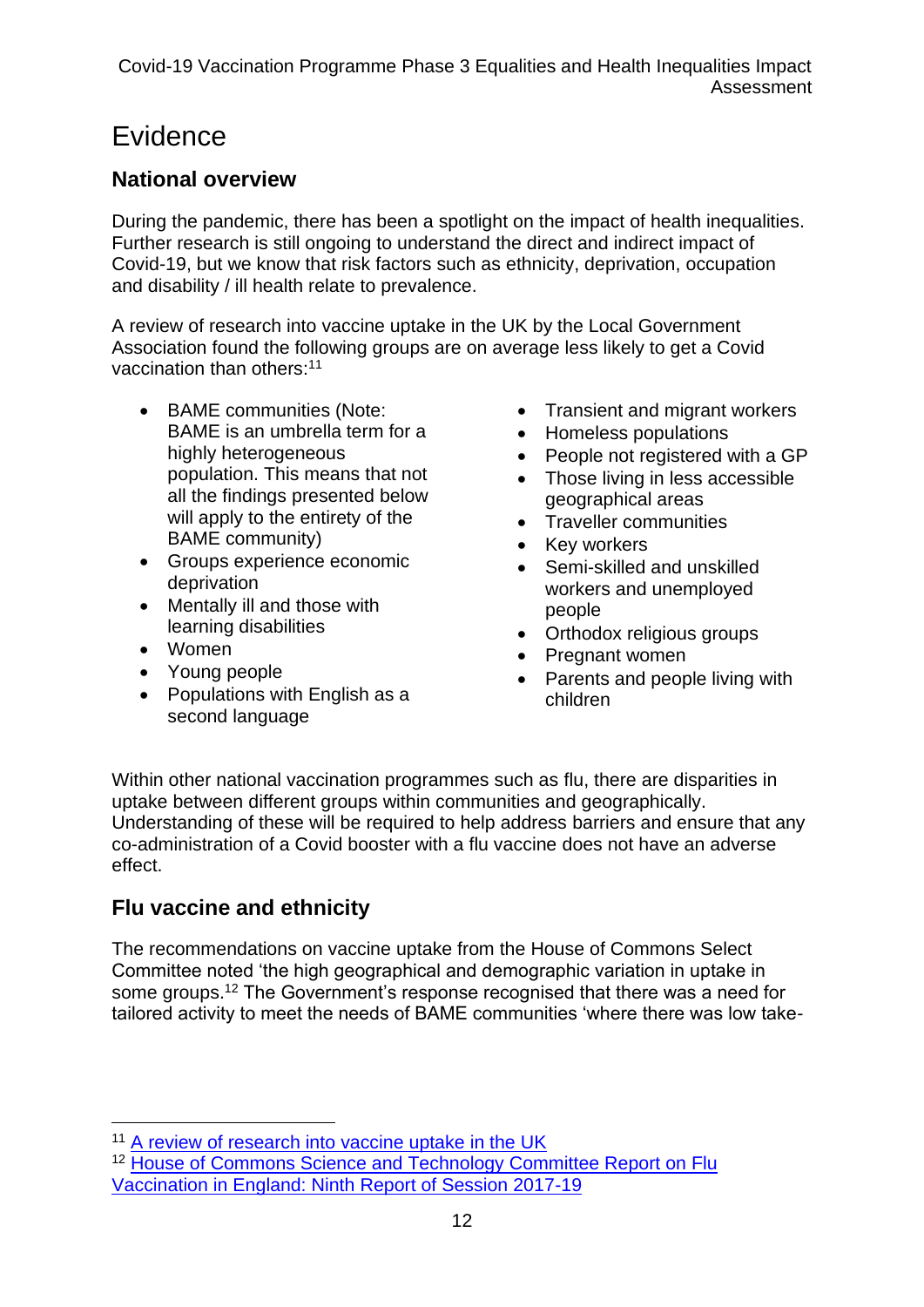up' and for those with disabilities.<sup>13</sup> A study in Scotland also suggested that there was significantly lower take-up from the Polish community and other minority ethnic groups.

#### <span id="page-12-0"></span>**Flu vaccine ingredients**

Guidance from PHE indicated that the 'nasal vaccine contains a highly processed form of gelatine (porcine gelatine), which is used in a range of many essential medicines. The gelatine helps to keep the vaccine viruses stable so that the vaccine provides the best protection against flu.'<sup>14</sup> NHS England issued guidance in 2013/14 which noted that 'some groups within the British Muslim community may consider the porcine product to be forbidden' but that people in this position would be unable to accept many pharmaceutical products unless there was no suitable alternative and/or the product was considered life-saving.<sup>15</sup>

#### <span id="page-12-1"></span>**Learning disabilities**

People with learning disabilities have been identified as being particularly at risk of complications from flu. This risk informed the development of a targeted flu programme<sup>16</sup> for people with learning disabilities and their carers.<sup>17</sup> These groups align to cohort 6 of the Covid-19 vaccination programme.

#### <span id="page-12-2"></span>**Surrey population overview**

According to the 2011 census, Surrey has a population of 1,132,400.

- The largest 5 year cohort is aged 45 to 49 with a population of 89,700. The fastest growing cohort since 2001 is the 60 to 64 age group which increased by 35% between 2001 and 2011.
- Overall, 51% of the Surrey population is female and 49% male.
- White was the majority ethnic group at 1,023,700 in 2011 (90.4 per cent). Within this ethnic group, White British was the largest group at 945,700 (83.5 per cent). Indian was the next largest single ethnic group with 20,232 people (1.8 per cent) followed by Pakistani (1.0 per cent).
- Across the districts in Surrey, Woking was the most ethnically diverse area, and Waverley the least.
- The majority of the population in Surrey is Christian (62.8%). Muslim is the next biggest religious group (2.2%).

<sup>&</sup>lt;sup>13</sup> Government Response to the House of Commons Science and Technology [Committee Report on Flu Vaccination in England: Ninth Report of Session 2017-19,](https://assets.publishing.service.gov.uk/government/uploads/system/uploads/attachment_data/file/769777/government-response-to-report-on-flu-vaccination-in-england.pdf)  [DHSC, January 2019](https://assets.publishing.service.gov.uk/government/uploads/system/uploads/attachment_data/file/769777/government-response-to-report-on-flu-vaccination-in-england.pdf)

<sup>14</sup> [The flu vaccination Winter 2020/21, PHE, July 2020,](https://assets.publishing.service.gov.uk/government/uploads/system/uploads/attachment_data/file/806856/PHE_Flu_Vaccination_12pp_A5_booklet_2019.pdf) 

<sup>15</sup> [The flu vaccination Winter 2020/21, PHE, July 2020](https://assets.publishing.service.gov.uk/government/uploads/system/uploads/attachment_data/file/806856/PHE_Flu_Vaccination_12pp_A5_booklet_2019.pdf)

<sup>16</sup> [Guidance Flu vaccinations: supporting people with learning](https://www.gov.uk/government/publications/flu-vaccinations-for-people-with-learning-disabilities/flu-vaccinations-supporting-people-with-learning-disabilities) disabilities: PHE, Updated 25 September 2018, PHE

<sup>&</sup>lt;sup>17</sup> Learning Disabilities Observatory People with learning disabilities in England [2015: Main report, PHE November 2016](https://assets.publishing.service.gov.uk/government/uploads/system/uploads/attachment_data/file/613182/PWLDIE_2015_main_report_NB090517.pdf)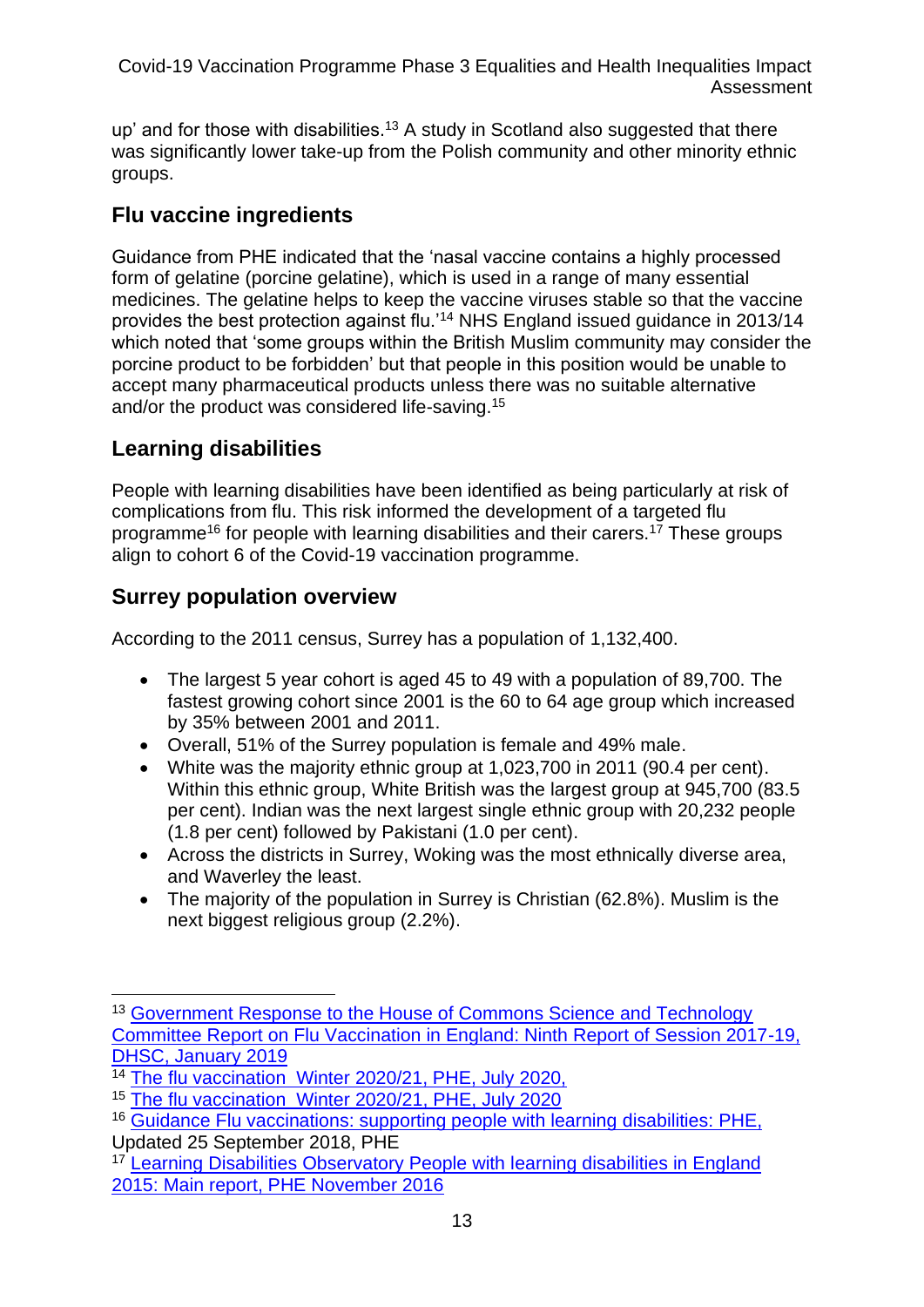- English is the main language of 94% of Surrey residents. Polish and Chinese languages are the most common other languages. 88.5% of people whose main language is not English can speak English well or very well.
- The day to day activities of 13.5% of Surrey's population are limited by a longterm health problem or disability. This proportion is unchanged since 2001
- The activities of 88,600 (5.7%) are limited "a lot".
- 108,400 (9.6%) Surrey residents are providing unpaid to care to a friend or relative.

#### <span id="page-13-0"></span>**Local flu vaccination uptake**

Table 3 shows the flu vaccine uptake in 2020/2021.

|                                     | 2020/21      | <b>National</b> |           |         |        |
|-------------------------------------|--------------|-----------------|-----------|---------|--------|
| Eligible groups                     | ambition     | uptake          | SE uptake | Frimley | Surrey |
| Aged 65 years and over              | At least 75% | 81%             | 81.80%    | 82.10%  | 80.20% |
| Under 65 clinical at-risk<br>group  | At least 75% | 52%             | 56.50%    | 57.40%  | 56%    |
| Pregnant women                      | At least 75% | 44%             | 47.50%    | 45.30%  | 47.90% |
| Aged 50 to 64 years                 | N/A          | 34%             | 36.60%    | 35.70%  | 35.20% |
| Children aged 2 and 3<br>years old* | At least 75% | 58%*            | 64.80%    | 64.20%  | 66.20% |

Table 3: 2020/21 flu vaccine uptake

\* based on the higher 3 year old uptake

In 2019/20 the proportion of those aged 65 and over who took up the vaccine in Surrey was 70.8%.

Compared to 19/20, 20/21 uptake across the Surrey Heartland NHS trusts increased slightly overall, with variability in size of increase across sites. In children aged 2 to 3 years old in Surrey Heartlands, uptake in 20/21 was comparable to 19/20. Data is not currently available to look at local disparity in uptake by most protected characteristic or health inclusion groups.

There is a big national focus on maternity units signing up to deliver the flu vaccine to pregnant women this year.

#### <span id="page-13-1"></span>**Local Covid-19 vaccination uptake**

Surrey-wide, 873,182 first doses have been administered between 8 December 2020 and 16 August 2021. Sixty seven per cent of individuals in Surrey have received first dose COVID-19 vaccinations. This is the above the South East and national averages (66% and 64% respectively).

In total, 768,922 second doses (59% of individuals) have been administered across Surrey between 8 December 2020 to 16 August 2021.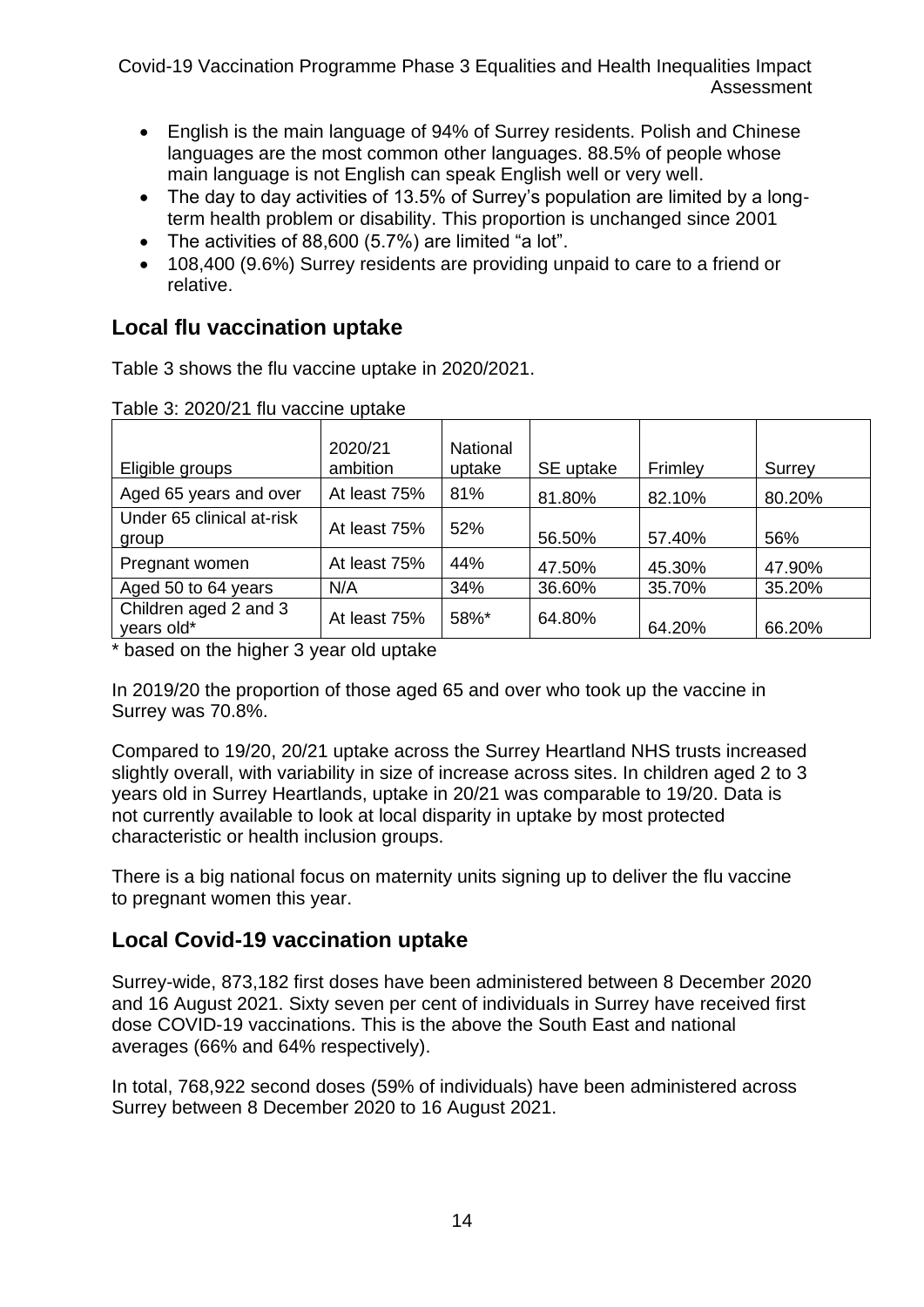Although the vaccination programme has been effective and in line with or exceeding national progress, there are still disparities in who is taking up the vaccine offer that need to be considered and focused on in phase 3.

#### <span id="page-14-0"></span>**Ethnicity and deprivation**

Ethnic groups with the lowest uptake observed in decile 2 (higher deprivation) are:

- Black Caribbean
- Mixed White and Black African
- Chinese

Black/Black British Background have the lowest uptake within the lowest uptake areas (MSOA) in Surrey (Woking, Runnymede, Guildford, Spelthorne, Elmbridge and Reigate and Banstead). We also observe lower uptake for individuals with Any Other White, and White and Black Caribbean ethnic groups.

#### <span id="page-14-1"></span>**Age**

As of the 8 August, across Surrey, uptake by PCN ranges from 92% to 98% for cohorts above 70 and Clinically Extremely Vulnerable (CEV). Uptake in the cohorts aged 50 to 69 years is variable, ranging from 83% to 95%. Uptake in the 40 to 49 years cohort ranges between 76% and 88%. Lower uptake is seen in under 30s, where complacency towards to vaccine is higher.

#### <span id="page-14-2"></span>**Geographical location**

There has broadly been high uptake across Surrey, but lower uptake is observed within parts of 8 of our districts and boroughs, including Runnymede, Spelthorne and Elmbridge.

Surrey has higher uptake across all age groups than England.

#### **First dose uptake in Surrey districts and boroughs, South East and England between 8 September 2020 and 15 August 2021**

| Area                 | Under<br>18 | $18 - 24$  | 25-29 | 30-34 | 35-39 | 40-44      | 45-49 | $50 - 54$ | 55-59      | $60+$ | Total | Since<br>1st<br>August |
|----------------------|-------------|------------|-------|-------|-------|------------|-------|-----------|------------|-------|-------|------------------------|
| England              | 3%          | 63%        | 62%   | 65%   | 70%   | 76%        | 82%   | 86%       | 89%        | 93%   | 64%   | 1%                     |
| South East           | 3%          | 68%        | 66%   | 70%   | 75%   | 80%        | 85%   | 89%       | 91%        | 94%   | 66%   | 0%                     |
| Surrey               | 3%          | <b>70%</b> | 68%   | 72%   | 77%   | 81%        | 85%   | 88%       | 90%        | 94%   | 67%   | 1%                     |
| Elmbndge             | 45          | 68%        | 67%   | 72%   | 78%   | 80%        | 82%   | 84%       | 86%        | 91%   | 64%   | 1%                     |
| Epsom and Ewell      | 3%          | 71%        | 67%   | 73%   | 79%   | 83%        | 86%   | 89%       | 90%        | 93%   | 66%   | 0%                     |
| Guildford            | 4%          | 67%        | 69%   | 72%   | 75%   | 82%        | 86%   | 89%       | 91%        | 95%   | 67%   | 0%                     |
| Mole Valley          | 48          | 7633       | 73%   | 73%   | 79%   | 83%        | 86%   | 90%       | 91%        | 95%   | 71%   | 1%                     |
| Reigate and Banstead | 2%          | 72%        | 69%   | 72%   | 77%   | 82%        | 86%   | 89%       | 90%        | 94%   | 66%   | 1%                     |
| Runnymede            | 3%          | 60%        | 57%   | 67%   | 72%   | <b>77%</b> | 81%   | 84%       | 87%        | 92%   | 63%   | 0%                     |
| Speithorne           | 2%          | 70%        | 67%   | 69%   | 73%   | 78%        | 83%   | 87%       | 90%        | 92%   | 65%   | 0%                     |
| Surrey Heath         | 3%          | 7893       | 72%   | 74%   | 78%   | 83%        | 87%   | 89%       | 91%        | 95%   | 69%   | 0%                     |
| Tandridge            | 3%          | 73%        | 70%   | 74%   | 81%   | 84%        | 87%   | 90%       | 91%        | 94%   | 68%   | 0%                     |
| Waverley             | 494         | 71%        | 71%   | 7753  | 81%   | 85%        | 89%   | 91%       | <b>R2%</b> | 95%   | 69%   | 0%                     |
| Moking               | 3%          | 70%        | 707   | 70%   | 73%   | 77%        | 82%   | 85%       | 89%        | 92%   | 64%   | 1%                     |

Note: The table above is colour-coded to help with interpretation. The colours show the uptake from lower (yellow) to higher (dark green). The colours are applied for<br>each column separately, rather than across the whole ta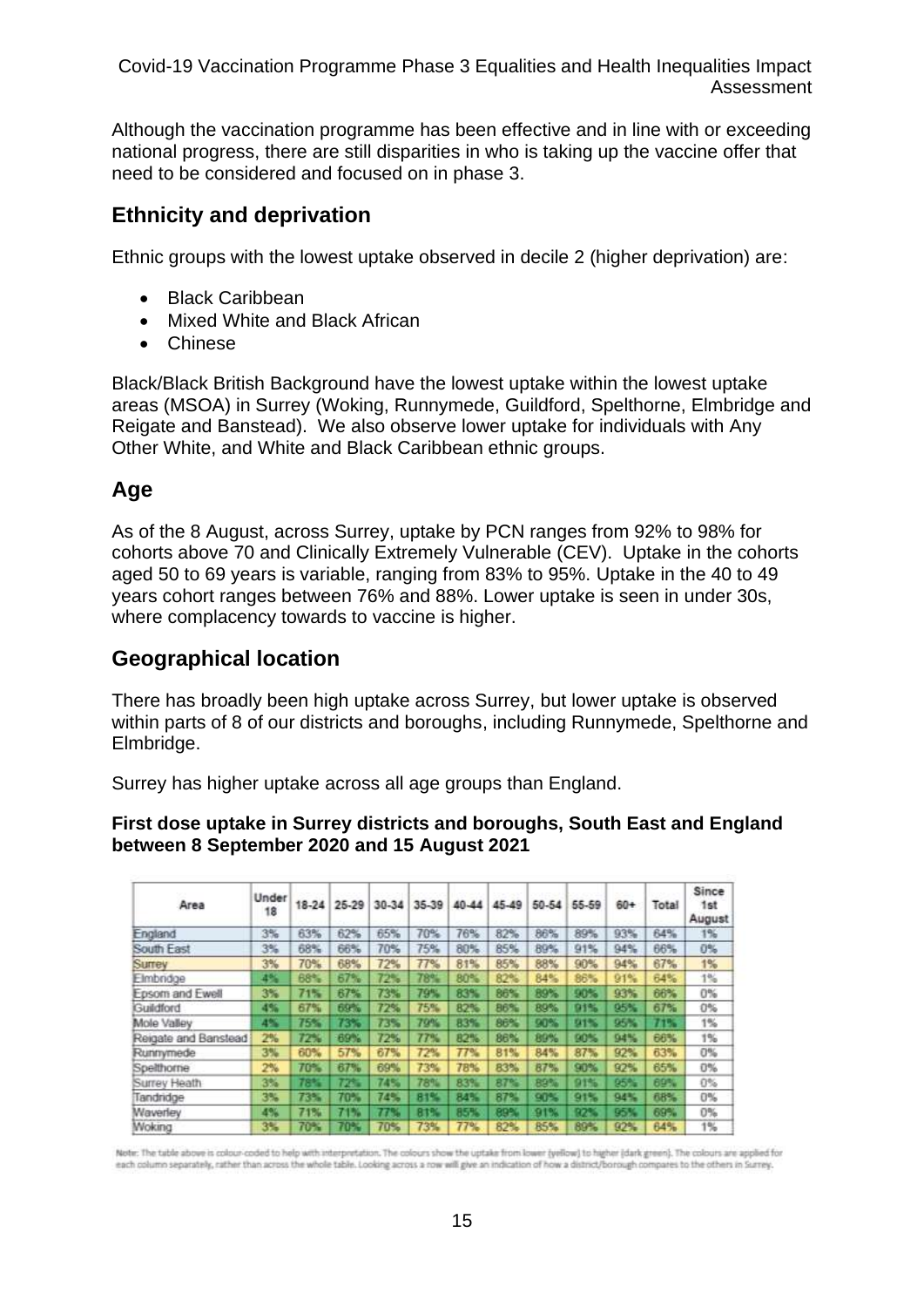#### <span id="page-15-0"></span>**Insight and engagement**

All locally completed and planned behavioural insight work is based on the COM-B model for behaviour change to understand the wide-ranging barriers faced by individuals. This model is used when reviewing services, and when looking at how these services operate within the community. This framework is around capability (physical/ psychological), motivation (reflective/ automatic) and opportunity (physical/ social), and how these factors interact and influence behaviour.

Extensive and wide-ranging engagement work has been undertaken locally to better understand barriers, concerns and challenges faced by low uptake and vulnerable groups and to inform decision making and future work. Through this work there has been engagement and analysis of barriers to vaccination uptake applying the COM-B model with:

- Care homes
- BAME forums/networks
- Eastern European communities
- Black/African and Caribbean **Community**
- GRT Community
- **Parents**
- Young people, including 12 to 19 year olds
- MSOAs with lowest uptake geographies (Local community groups, taxi drivers, maternity groups etc)

There are key themes that influence uptake have been identified across different groups and communities:

- Convenience (accessibility and improving access for those seldom heard)
- Confidence (community engagement and communications)
- Complacency (this is of particular relevance to younger populations and Eastern European communities)

#### **COM-B model for behaviour change**

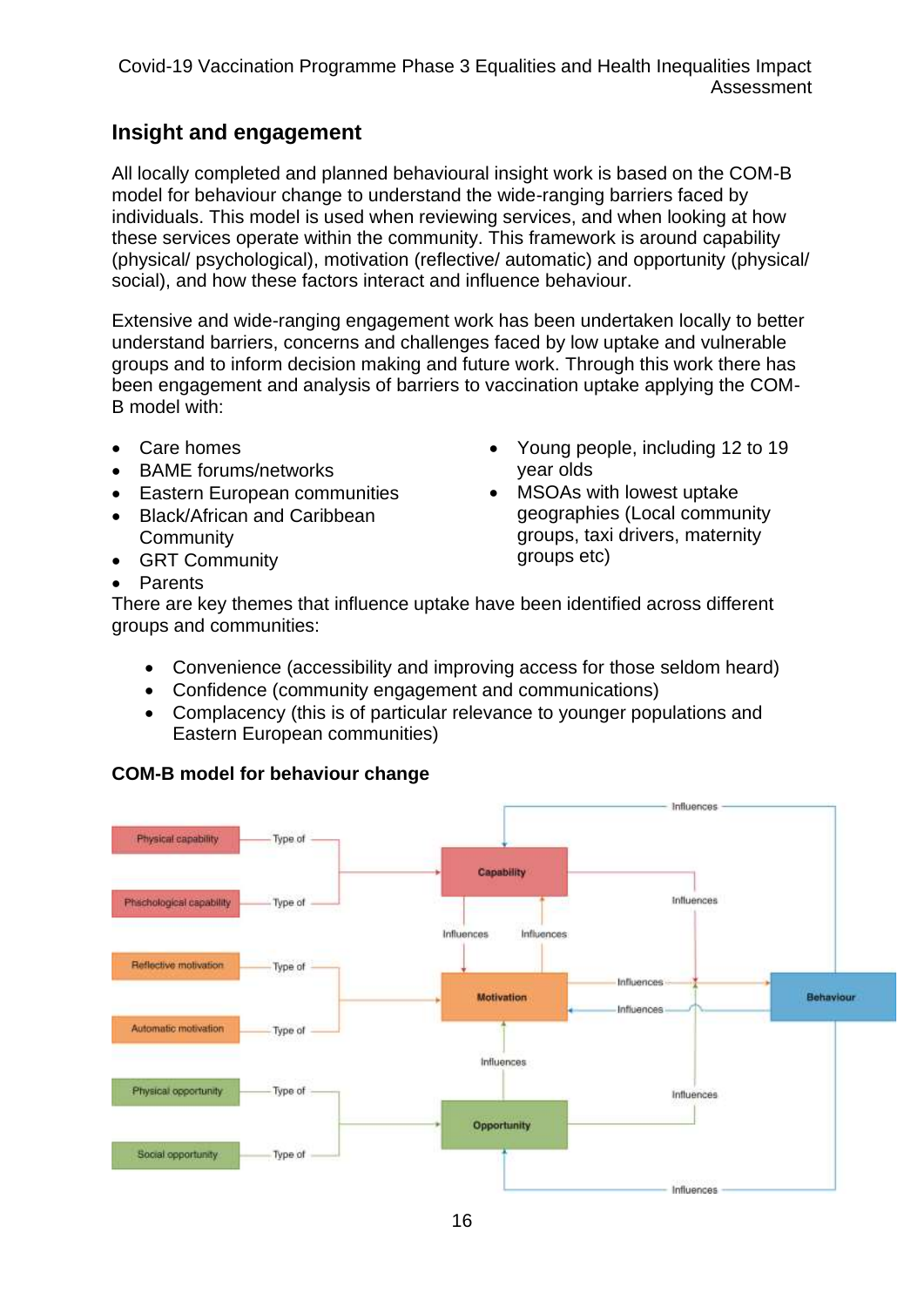## <span id="page-16-0"></span>Protected characteristic and health inclusion groups: barriers, local insight, recommendations

#### <span id="page-16-1"></span>**All groups**

#### **Potential positive impact**

A Covid booster jab will provide reassurance to vulnerable groups, hopefully giving them greater confidence to not restrict their day to day activities.

Co-administration of the flu vaccine and Covid booster will allow those in the eligible groups for both to potentially combine two appointments in to one, which may help to improve uptake, particularly if there is hesitancy or apathy for an individual around one of the vaccines. Practically it is more efficient and also reduces travel time and cost if the two are co-administered.

#### **Potential adverse impact**

- Inequalities seen in earlier phases will persist if barriers are not addressed
- If/ where co-administration is possible, this may have a mixed response from patients depending on their prior experiences of flu and Covid vaccines. Some patients may be concerned over side effects and prefer the vaccines separately. It is important to note that it increasingly appears that in due to practicalities coadministration will not be a common option, and the focus will more be on joined up communications and promoting the two vaccine together.
- Where sites and care homes are deemed as suitable for co-administration of both vaccines in one appointment, flu vaccine may not be available at the same time as the Covid vaccine. Booster vaccination should start in September and GPs may not receive their flu supplies in time to start this.
- In cases of delayed vaccine supplies and where people wait for a combined appointment for flu or Covid vaccine, this would potentially put vulnerable groups at clinical risk of Covid and/or flu.
- Flu eligibility does not completely align to Covid vaccine eligibility and different vaccines suitable for different age cohorts makes delivery and planning complex. Clear messaging will be required for staff coordinating and communicating with patients on the offer.

#### **Recommendations and considerations for phase 3**

#### **Convenience**

- Ensure accessibility of information provided (such as parking information and list of sites offering walk-in clinics where no appointment is needed).
- Continue actions made during earlier phases in terms of practical/ logistical adjustments to improve accessibility alongside flexible delivery models to enable targeting for communities with lower update, e.g. vaccination bus at Caterham, pop up sites, walk in sites.
- Ensuring vaccination sites are inclusive to all groups, both physically and in terms of the environment/ reception. (EIA Phase 1 checklist).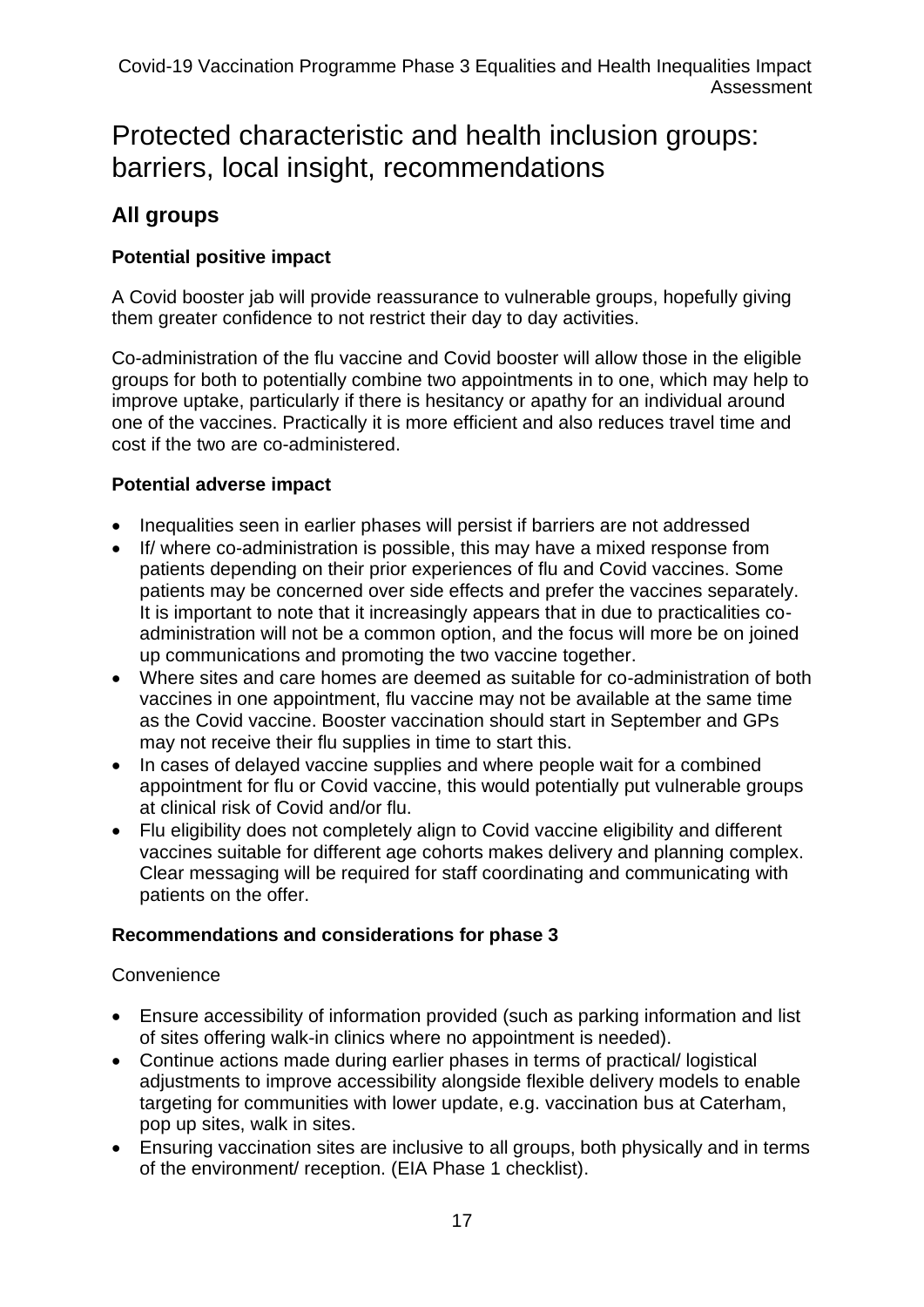#### **Confidence**

- Continue or establish two-way dialogue with low uptake communities, to better understand attitude towards boosters and co-administration and be able to effectively plan the phase 3 offer and the provision of information and support to meet their needs.
- Clear messaging is needed on eligibility of flu vaccine as there may be an expectation that everyone is eligible for flu vaccines. This needs to be communicated through a diverse range of channels in a variety of formats, to provide information to all communities through their trusted channels.
- Messaging where appropriate for potential concerns for receiving Covid booster alongside flu due to a range of factors, such as side effects, ingredients, existing hesitancy issues relating to Covid vaccine.

Monitoring data on flu and Covid vaccine uptake will be crucial to aid action planning throughout phase 3, we have seen significant shifts in public attitudes throughout the Covid pandemic and also need to be conscious of and reactive to this.

#### <span id="page-17-0"></span>**Age: older people; middle years; early years; children and young people.**

- Older people are more likely to experience neurological conditions such as dementia, sensory impairments as sight loss/ hearing loss and experience mobility problems. These issues need consideration when planning vaccination communications, as well as the vaccination sites themselves and their suitability for older people (see disability section for further information).
- Invites for attending vaccinations, such as the online National Booking System, text messages and emails, could potentially lead to digital exclusion for patients don't have access to mobile phone to receive an invite, as with earlier phases other methods such as letters with information should be available.
- Older people and young age groups (18 to 24) are less likely to have access to a car and may rely on public transport.
- Older groups that access via car will require parking facilities, issues of lack of parking and parking costs may represent a potential barrier.
- Older people may feel anxious to attend appointments<sup>18</sup>, this may be exacerbated in areas where there is a surge of cases.
- Access to information through social media and internet may differ between different age groups. Older people may be less likely than younger groups to engage confidently with digital technology, whereas younger groups may be more likely to come across vaccine misinformation on social media.
- Young people are more likely to be complacent in regard to Covid vaccination, due to less of a concern about becoming severely unwell.
- For the 12 to 15 cohort, processes around parental consent need to be considered.
- A national qualitive study with 17 young people aged 16 to 29 years old who had previously indicated they were either fairly or very unlikely to get the vaccine found:

<sup>18</sup> [Age UK Staying Safe and Well at home](https://www.ageuk.org.uk/information-advice/coronavirus/staying-safe-and-well-at-home/coronavirus-anxious/)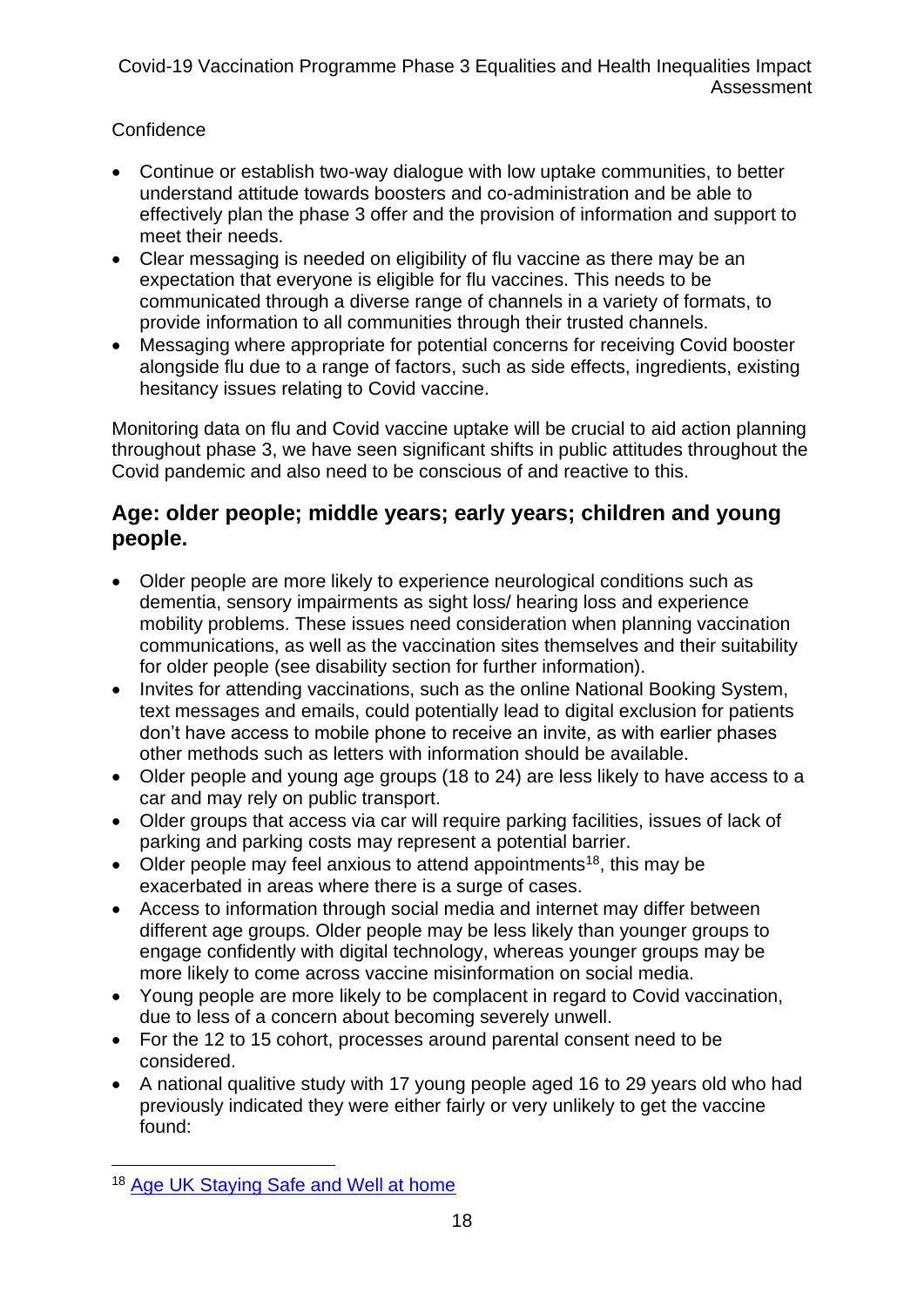- o Primary factors for increasing vaccine hesitancy included distrust of vaccine (safety and content); distrust of government and of those encouraging vaccine take up; concern about known and unknown side effects (including on fertility); and belief it was unnecessary for those at low risk of harm from the virus.
- o Changes in vaccine hesitancy appeared related to media influences, experiences of others having the vaccine, and opinions of those in close social networks; the impact of vaccine passports was mixed and could result in encouraging some participants to be vaccinated but discouraging others completely.
- $\circ$  Generally, vaccination in the future was considered by participants, but this was often far in the future because of a wish to know more about long-term side effects, and dependent on more information, research, and medical studies being available.
- o There were subtle differences between some demographic characteristics; the youngest participants were more influenced by negative social media narratives, female participants were more concerned about fertility related side effects, while Black participants indicated higher levels of generalised distrust.

#### **Local population insight**

- Greater numbers of people in living in care homes in Reigate & Banstead and in Waverley which will present more of a need for community health service provision in these areas.
- Elmbridge followed by Reigate & Banstead and Waverley have significantly greater numbers of people in the older age groups that are prioritised first.
- In the at risk 12 to 17 year old cohort it is estimated that there are 1,352 eligible patients, excluding 235 who have already been vaccinated (this does not include all 16 to 17 year olds that are now eligible).
- Insight work undertaken by Surrey Heartlands with young people highlighted concerns around the safety of the vaccine, mixed views on getting the vaccine and a desire to have reduced restrictions for those who have been vaccinated.
- Findings from a survey of 500 12 to 23 year olds in Surrey to understand their knowledge and perception of the vaccine included:
	- $\circ$  8.2% felt negative about the vaccine, 79% positive and 12% on the fence. White British young people and those from a C2DE background were more likely to feel negative.
	- o Young people from ethnic minority groups are more positive about the vaccine than expected.
	- o 12% are unlikely to have the vaccine, 19% are undecided.
	- o Changing guidance and speed of development are key concerns around the vaccine.
	- $\circ$  The top three things that may discourage young people from getting the vaccine were: government blame on young people for spreading the virus, lack of translated information and systemic racism.
	- $\circ$  9% felt uninformed on the vaccine.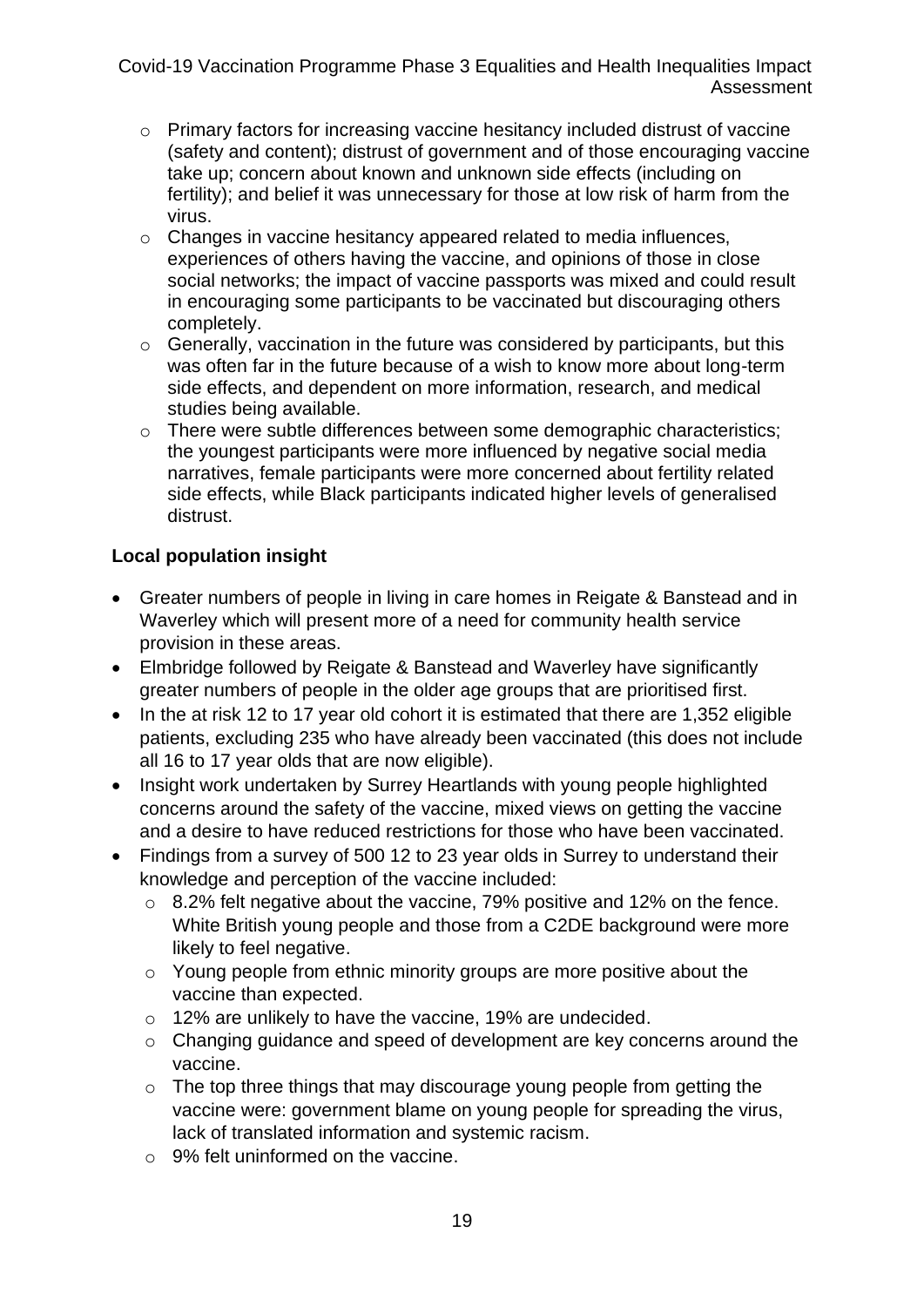- $\circ$  The government, the media (news) and social media featured highly in where young people get information on the vaccine. White British young people are less likely to get information from trusted sources and more likely to get it from social media. Doctors and specialists are the most trusted forms of information.
- Council Digital Network survey of 557 Surrey parents found:
	- o Overall positivity towards the vaccine 3.72 (out of 5)
	- o 78% had both doses, 5% 1 dose, 16% no vaccination
	- $\circ$  67% would book a vaccination for their child
	- o 57% would not opt out if it was rolled out in school
	- o Opinions very polarized. Negative feelings driven by: Side effects, myocarditis, clots, fertility, "experimental" vaccine, new/unknown. Positive feelings driven by: Desire to protect children from Covid, first-hand experience of severe Covid within family, less time off school, very positive about vaccine in general

#### **Recommendations and considerations for phase 3**

#### **Convenience**

- Learning from Covid vaccination programme to date in terms of booking systems, digital literacy, accessibility and location of vaccination sites.
- People that are classed as 'housebound' need to be provided for and communicated to about this provision.
- Vaccination sites used to delivery phase 3 to consider being well lit and prepared for adverse Autumn and Winter weather, as older people especially vulnerable to falls and slips/ trips.
- Vaccination sites need to accommodate people who work and might find daytime hours difficult to attend vaccination appointments.
- Consideration of planning age cohorts above age 12 within risk groups that are now eligible for the Covid vaccine. Issues of consent need to be considered for people under the age 16 who would require parental/ guardian consent.
- Continue walk in sites and pop up clinics in areas targeting certain age cohorts, e.g. the centre of Guildford for younger cohorts.

#### **Confidence**

- Utilise PHE literature to be designed for children.
- Aim to have one consistent support offer to all children and young people in 12 to 17 year old cohort to avoid confusion.
- Focus on messaging to lower socio-economic areas to grow confidence in the vaccine in young people.

#### **Complacency**

• Work with younger cohort to understand what would motivate them to get vaccinated, and disseminate this through appropriate communication channels.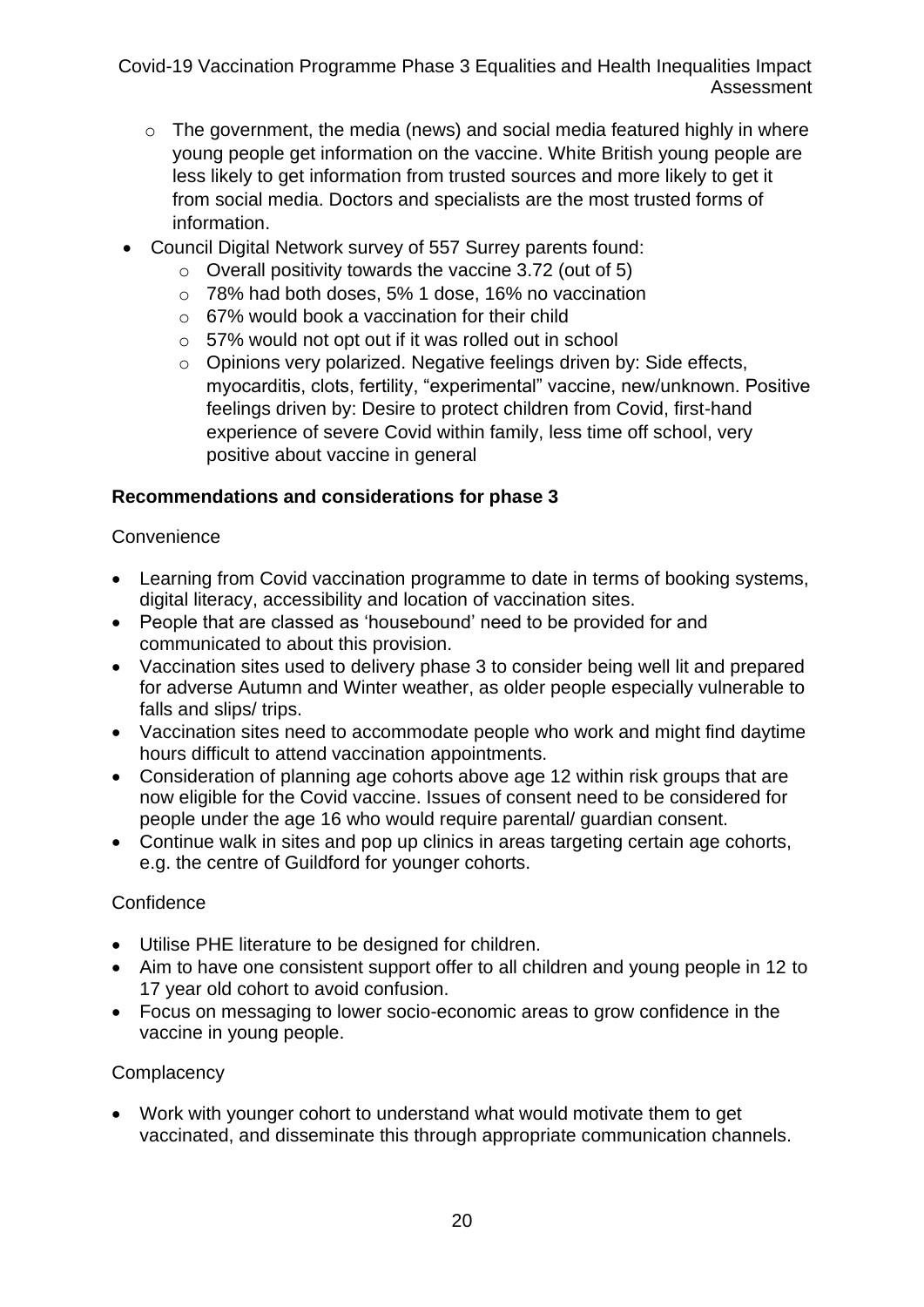#### <span id="page-20-0"></span>**Disability: physical, sensory and learning impairment; mental health condition; long-term conditions.**

In relation to disability, the potential co-administration plans of delivery of flu with Covid booster could provide some positive impacts for the following groups (if logistics of delivery were worked out):

- o Older people living in residential settings as the delivery could be similar or same as that of phase 1 and 2 of the Covid vaccine programme. Many of these residents may fall under the protected characteristic of disability.
- o Young people living in residential settings as the delivery could be similar or same as that of phase 1 and 2 of the Covid vaccine programme. Many of these residents may fall under the protected characteristic of disability.
- Uptake of flu vaccination is historically lower for people with a Learning Disability, and within this is especially linked to lower socio-economic backgrounds and ethnic minority backgrounds. Co-administration of flu with COVID-19 vaccination booster may help to boost flu or conversely may reduce booster uptake.
- Long standing queues will be not suitable for people with mobility issues or /and frailty problems, and outside waiting will be not suitable for people with disabilities/ long term health conditions during cold/ wet weather.
- Disability (including physical, sensory, LD and long-term mental illness) has a significant impact on how people access health services. The NHS implemented the [Accessible Information Standard \(AIS\)](https://www.england.nhs.uk/ourwork/accessibleinfo/)<sup>19</sup> in 2016 to ensure that communication needs of patients with a disability were met, learning from phase 1 and 2 of the vaccination programme will help in meeting communication needs of the population.
- Neurological conditions such as Dementia, Alzheimer's and Stroke may impair patents understanding of the vaccine programme. For vaccination for people with dementia, consideration will need to give in circumstances where the patient no longer has capacity (this will especially apply to phase I).
- People with needle phobias and procedural anxiety may be a barrier for some attending vaccination appointments<sup>20</sup>, it is estimated 10% of the population may have a needle phobia. Trypanophobia is term for extreme fear of medical procedures.
- People on the Autistic Spectrum are not a standalone priority group within JCVI for phase 3. They may fall into cohort 4 or 6 during phase 1 of the programme if they have other conditions. The needs of this group will need consideration for the vaccination work.
- People with disabilities are more likely to rely on public transport, therefore location of sites is important. Also, consideration of disability parking and mobility scooter parking.
- Patients with poor mental health, may experience significant anxiety to access the vaccination in a public space which may be acerbated by large and busy vaccination centres. 21

<sup>19</sup> [NHS Accessible Information](https://www.england.nhs.uk/ourwork/accessibleinfo/)

<sup>&</sup>lt;sup>20</sup> [Needle phobias and procedural anxiety patient information](https://www.uhs.nhs.uk/Media/UHS-website-2019/Patientinformation/Tests/Blood-injury-and-needle-phobias-and-procedural-anxiety-patient-information.pdf)

<sup>&</sup>lt;sup>21</sup> [Fear of leaving the house](https://www.verywellmind.com/fear-of-leaving-the-house-2583915)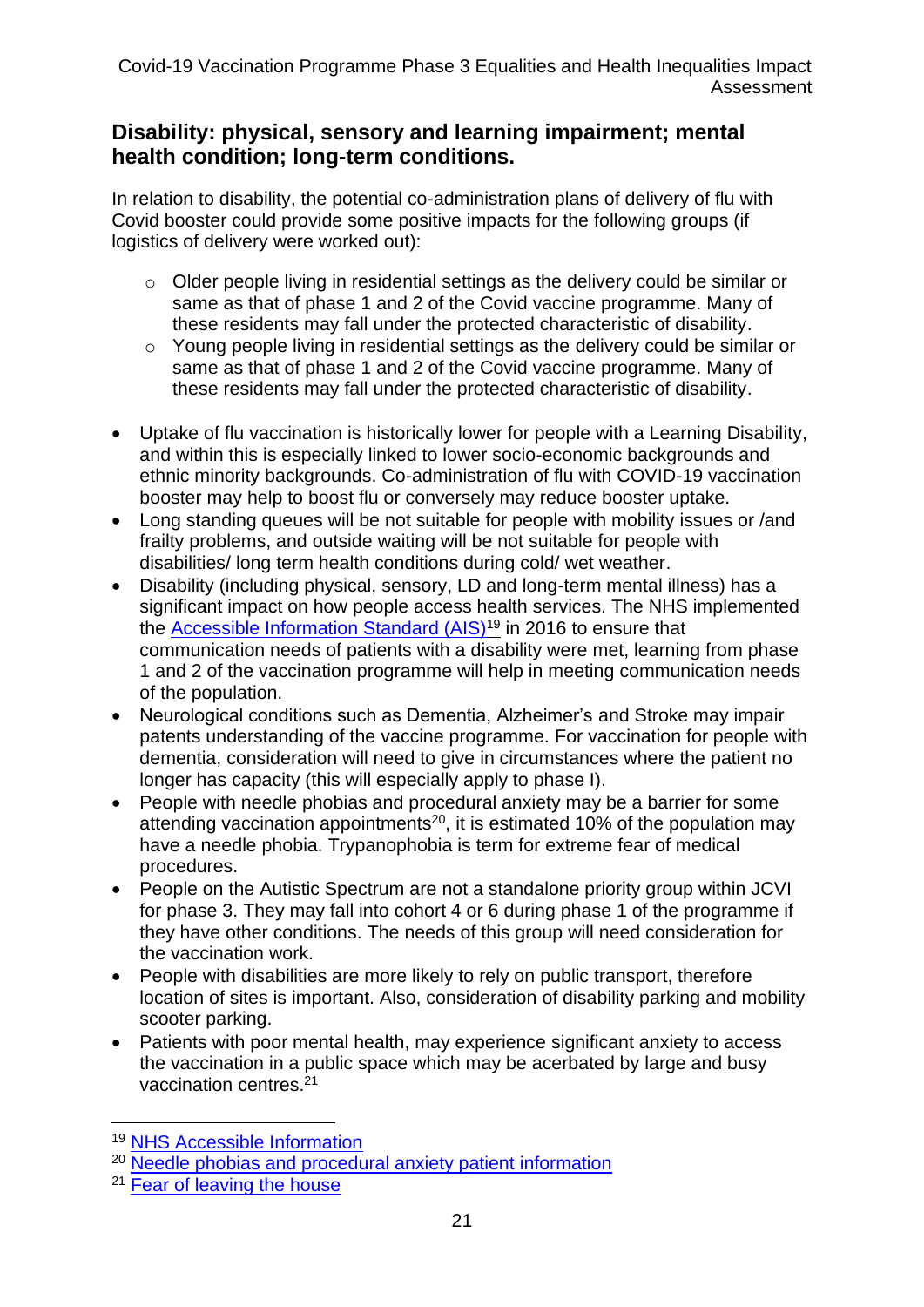• Some people with a disability may be excluded from digital information and online methods of booking appointments.

#### **Local population insight**

- The day to day activities of 13.5% of Surrey's population are limited by a longterm health problem or disability. The activities of 88,600 (5.7%) are limited "a lot".
- More people are in supported living in the west of county compared to care homes being more populous in the east of the county.

#### **Recommendations and considerations for phase 3**

#### **Convenience**

- Vaccination plans to be delivered within community settings need to continue consider accessibility issues. This was addressed in earlier phases in which all site completed a checklist. There is a requirement within equality legislation to make 'reasonable adjustments' for people with a disability to address potential barriers to access the vaccine. This includes considerations over the physical environment such as: access for people with reduced mobility and wheelchair users, (alternatives for stairs), accessible toilets, signage, hearing loops, Assistive/ guide dogs allowed (signage that this is allowed), reception areas are height accessible for wheelchair users, Doors accessible and help with heavy doors (wide/entry buttons in accessible positions) Ideally sliding doors are more accessible.
- Consider vaccination sites for health and social care staff that have a disability, location of vaccination sites for staff may need to consider this for disability parking and physical environment to support access.
- People that are classed as 'housebound' need to be provided for and communicated to about this provision.
- The needs of people with invisible disabilities will need consideration for the vaccination work. The needs of different disabilities are far ranging, and vaccination work may be required to make reasonable adjustments to meet the needs of individuals with a disability (whether visible or invisible).
- Significant work has been undertaken to ensure appropriate provision for those with mental ill-health:
	- o Workshop on SMI SPI-B
	- o Identification of target populations groups, including SMI, personality disorder, depressive impairing functionality, server depression, PF, prescribed anti-psychotics
	- o Gap analysis (SMI register work, demographic information on SMI, more local information, support for bookings)
	- o Actions identified: protocol to communicate with practices, expansion of definitions, work on inpatient vaccinations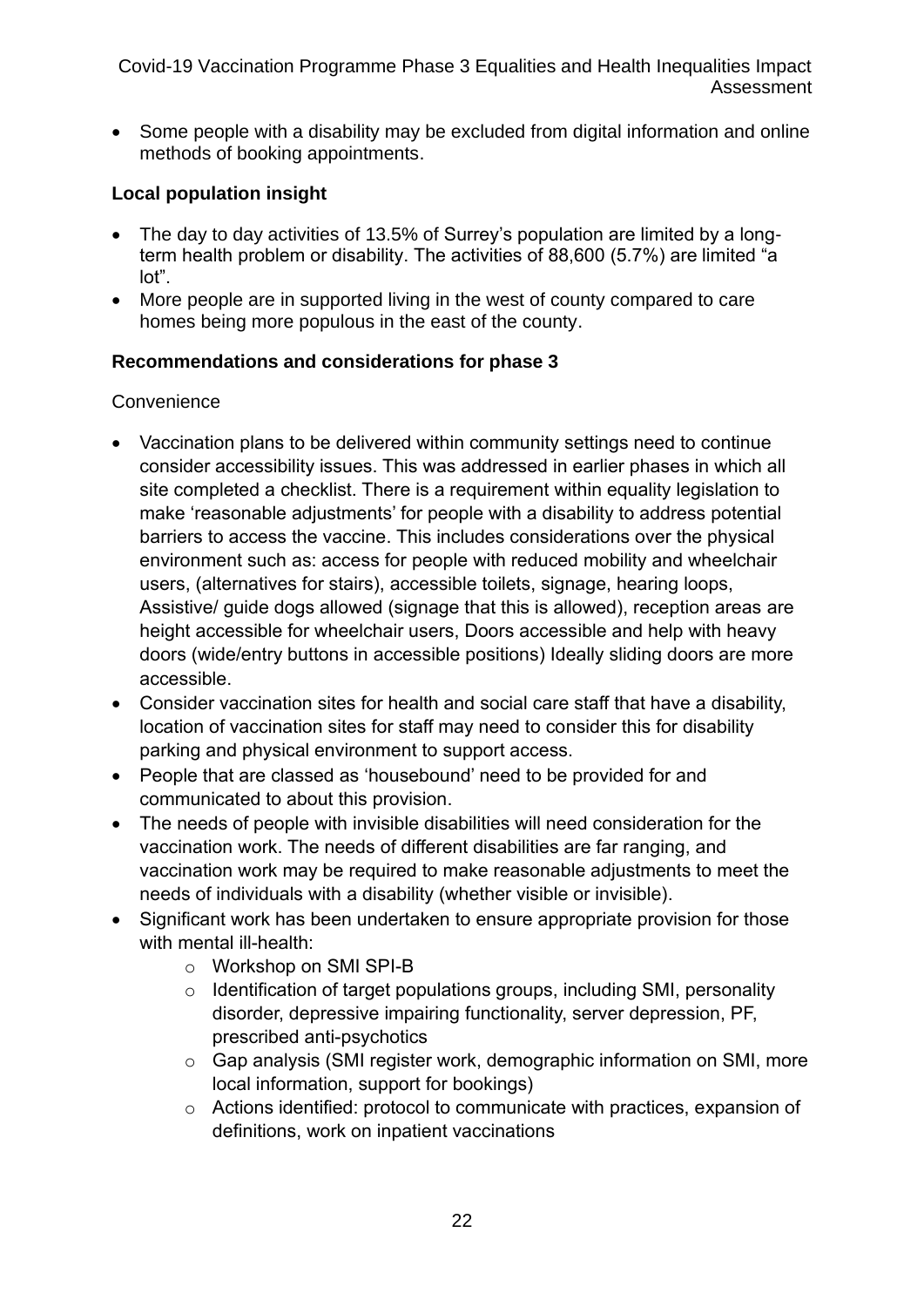- An inpatient vaccination programme is delivered by the NHS Mental Health Trust. Further work is required to develop an outreach programme with private Tier 4 providers and all those who are vulnerable due to mental ill health is underway.
- Similar work has also been untaken to provide for people with learning disabilities to identify target population groups and undertake a gap analysis. This has resulted in:
	- o An outreach model in all residential settings for adults with learning disability and/or Autism.
	- o Quiet Time appointment slots are available at the vaccination sites for those with Learning Disability and/or Autism accessing the vaccinations in the community.
- Health Checks are offered at the time of second doses.
- Support webinar with Dr David Williams aimed at people with LD to increase uptake.

#### **Confidence**

- Information and communication about the vaccination programme needs to consider the communication needs of people with disabilities, such as information within accessible formats such as easy read, larger font, audio, BSL where appropriate. Learning from early COVID-19 planning showed there was a delay in accessible easy read materials being developed by NHSE.
- Consider promoting the phase 3 vaccination programme across specific mental health services to engage with people with mental health conditions that may face barriers to attend vaccination appointments.
- National Easy Read leaflet/assets need to be cascaded; including copies printed locally and distributed to sites.
- Phase 1 produced Needle phobia materials including links to IAPT online and materials for frontline and the public.

### <span id="page-22-0"></span>**Gender Reassignment and/or people who identify as Transgender**

No public data is available on take up of flu vaccine and Covid vaccination in relation to Gender Reassignment/ Transgender, therefore no differences in uptake have been able to be assessed.

Some evidence on healthcare more broadly is available from LGBT rights charity Stonewall:

• A published report on transgender experiences in 2018 highlights that a significant number of trans people face inequalities and discrimination when accessing healthcare services.<sup>22</sup>

#### **Recommendations and considerations for phase 3**

<sup>22</sup> [Stonewall Trans Report](https://www.stonewall.org.uk/system/files/lgbt_in_britain_-_trans_report_final.pdf)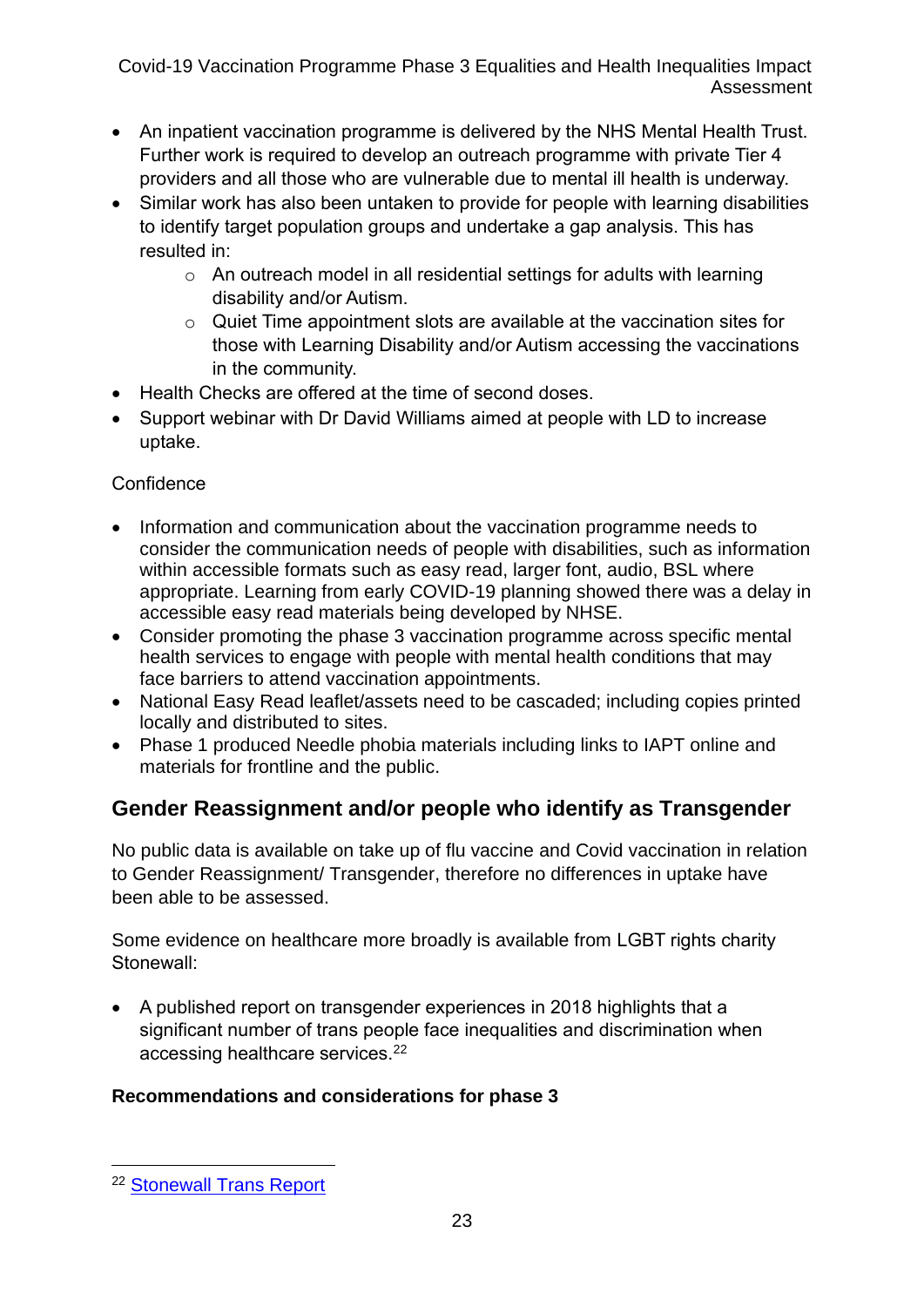#### **Confidence**

- Considerations for vaccination sites include staff training, representative messaging and the use of non-clinical settings which may be a source of negative experiences for this group.
- Explore opportunity for promotion at Pride of Surrey in September.

#### <span id="page-23-0"></span>**Marriage & Civil Partnership: people married or in a civil partnership.**

No current impacts have been identified relation to people with this protected characteristic.

#### <span id="page-23-1"></span>**Pregnancy and Maternity: women before and after childbirth and who are breastfeeding**

- Data on flu vaccine uptake indicates it is generally low in women who are pregnant.
- Lower uptake during phase 2 of Covid vaccination may result in this group coming forward to receive their first and second vaccine (evergreen offer) when they make an appointment for receiving their flu vaccine.<sup>23</sup>
- Phase 3 is unlikely to include the majority of pregnant women due to them being vaccinated in line with their age group and that they will largely be under the age of 50. There may be small numbers of people in pregnancy who are eligible for phase 3 due to being part of cohort 6 within the JCVI priority groups.
- In terms of breastfeeding people, JCVI advises that breastfeeding people may be offered vaccination. Although this updated information now enables pregnant women to access the vaccination, there may be some hesitancy.

#### **Recommendations and considerations for phase 3**

#### **Confidence**

- To promote the vaccine, trusted organisations and healthcare workers could be used to promote vaccination messages, such as midwives, RCOG24, and National Childbirth Trust. JCVI guidance states suitability of vaccine during pregnancy and breastfeeding. 25
- Risk factors of exposure to COVID-19 and Flu should be taken into account to consider vaccination for pregnant NHS workers / Social Care workers.

#### **Surveillance**

<sup>&</sup>lt;sup>23</sup> [Covid19 vaccination in pregnancy](https://www.england.nhs.uk/coronavirus/wp-content/uploads/sites/52/2021/04/c1259-jcvi-announcement-regarding-Covid-19-vaccination-during-pregnancy-and-next-steps.pdf)

<sup>&</sup>lt;sup>24</sup> [Covid19 infection in pregnancy](https://www.rcog.org.uk/globalassets/documents/guidelines/2020-10-14-coronavirus-Covid-19-infection-in-pregnancy-v12.pdf)

<sup>25</sup> [Update advice on Covid19 vaccination in pregnancy](https://www.gov.uk/government/news/jcvi-issues-new-advice-on-Covid-19-vaccination-for-pregnant-women)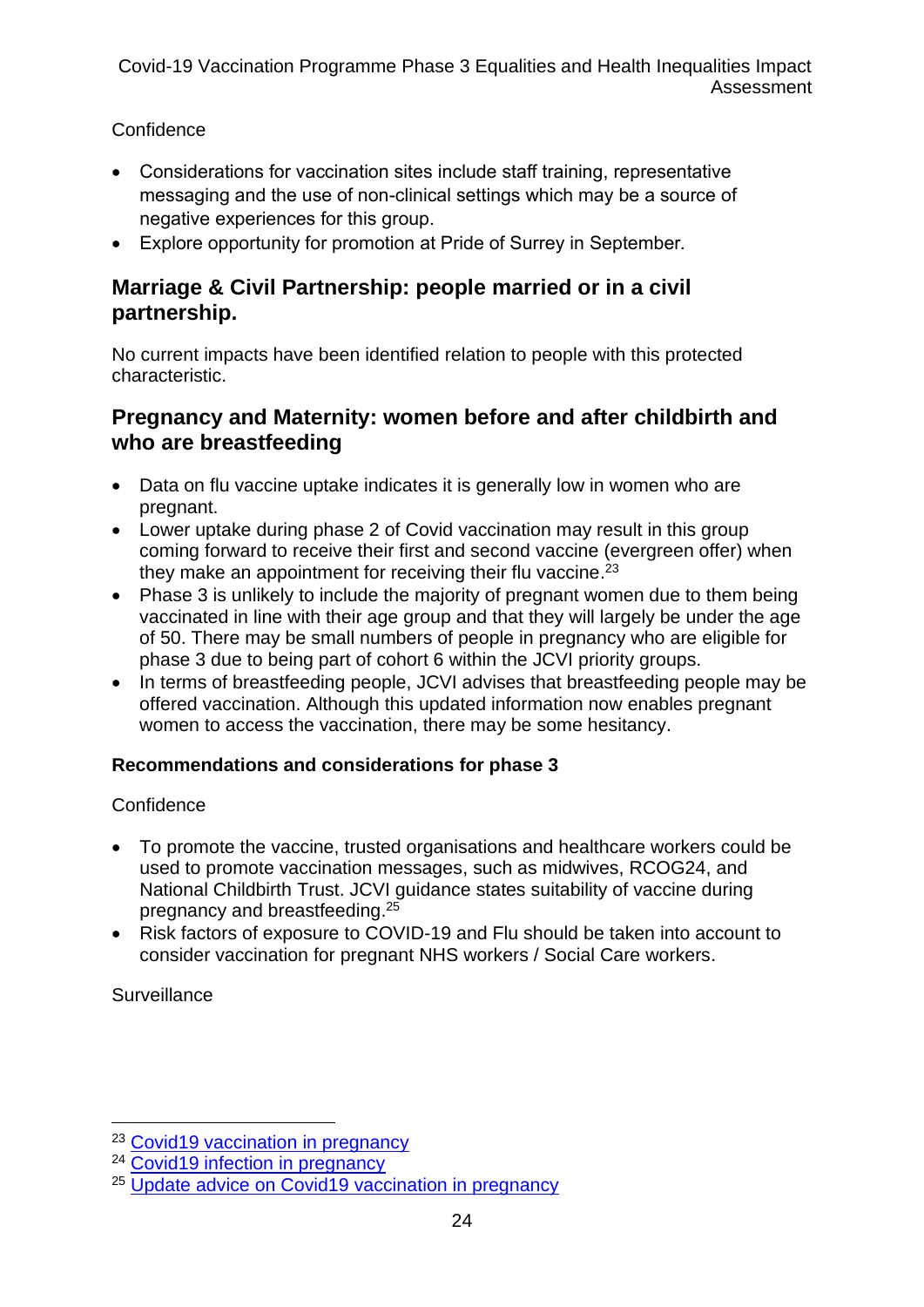Monitoring uptake of people receiving COVID vaccine and flu vaccine during pregnancy and ensuring that access for clinical discussions is available for this group accessing vaccine.

#### <span id="page-24-0"></span>**Race and ethnicity**

- There is clear evidence that ethnicity is a risk factor for Covid-19 $^{26}$  with higher mortality and morbidity rates amongst different Black and Asian groups.
- Trust in communities regarding the vaccine is variable with persistent concerns about the ingredients, number of doses and the process.
- The movement of Gypsy, Roma and Traveller community may pose an issue for engaging on the vaccine and receiving timely booster vaccinations.<sup>27</sup>
- Nationally the government has recognised a need to tailor flu vaccination activity to better meet the needs of BAME communities.

#### **Local population insight**

- Ethnic groups with the lowest Covid vaccination uptake in Surrey observed in decile 2 (higher deprivation) are Black - Caribbean, Mixed - White and Black African, and Chinese. Black/Black British Background have the lowest uptake within the lowest uptake areas (MSOA) in Surrey - Woking, Guildford, Spelthorne, Elmbridge and Runnymede. We also observe lower uptake for individuals with Any Other White and White and Black Caribbean ethnic groups.
- There is lower uptake in the Black /Black British category across mid to lower deprivation deciles.
- As of the 2/8/2021 to achieve equity for the Chinese population in Surrey, 2,090 additional Chinese residents would need to be vaccinated (total eligible population 7,512).
- It is estimated that the actual Gypsy, Roma and Traveller population in Surrey is approx. Five to 6 times higher than official figures (between 10,000 and 12,000).
- Insight work has shown complacency to be particularly prevalent in local Eastern European communities.

#### **Recommendations and considerations for phase 3**

#### **Convenience**

- Incorporate learning from work to engage with Gypsy, Roma and Traveller community into delivery plan:
	- o Working with the GRT liaison team, continue to offer a bespoke service to known sites across Surrey Heartlands arranging for roving teams to outreach. This is supported by a co-produced video to promote and enhance confidence in the vaccination programme.
	- o Consider mix of flexible delivery models to encourage good uptake from different ethnic backgrounds, such as the use of pop up vaccination sites to be targeted at communities of lower take up.

<sup>&</sup>lt;sup>27</sup> [Vaccination in Gypsy Roma Traveller and other health inclusion groups](https://www.england.nhs.uk/ltphimenu/improving-access/improving-vaccination-uptake-in-gypsy-roma-and-traveller-and-other-inclusion-health-groups-via-the-world-health-organization-who-tailoring-immunisation-programmes-tip-model/)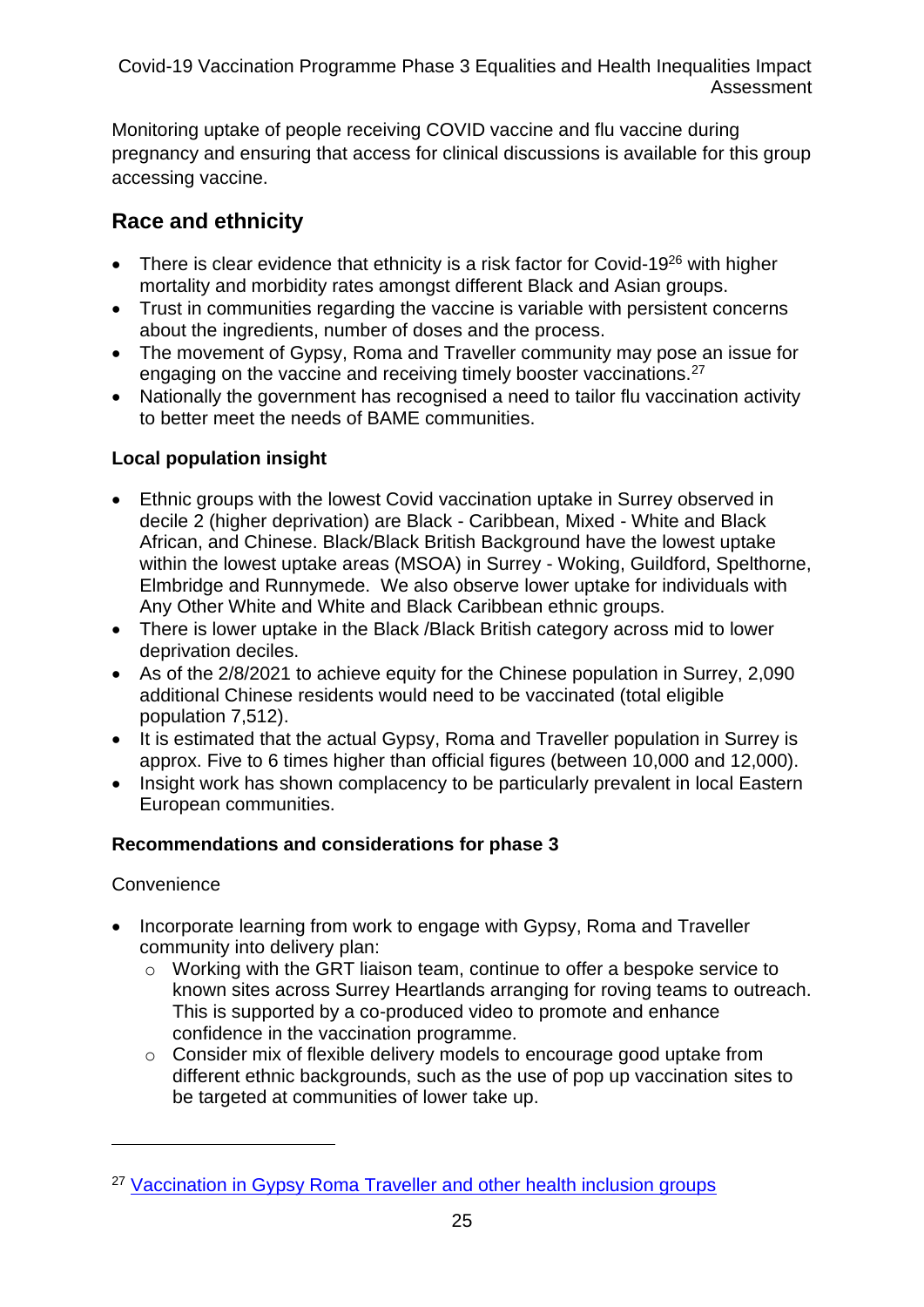o Continue SASH BAME roving model, there is a twilight clinic based at East Surrey to address vaccine hesitancy in frontline staff. Discussions are taking place with Ashford St Peters and The Royal Surrey Hospital, who are very interested to participate in this initiative and further talks are being held with Care Homes to see if this model may be adapted for them.

#### **Confidence**

- Link outreach community workers with GRT leads to ensure confidence in the system and joined up efforts
- Ongoing engagement of ethnic minority communities through trusted community and faith leaders for example the Surrey Minority Ethnic Forum, Mosques, churches and workplace forums.
- Insights into the challenges in confidence in the vaccination and convenience are, and will continue to be, addressed using evidence based and co-designed messages through appropriate channels and temporary clinics. These insights and responses are developed at individual ethnic minority cohort level.
- Information on phase 3 should be available in different languages and bi-lingual workers/staff should support the delivery of vaccinations within care homes and vaccination sites.
- Re-engage work to co-design video with University students and Black African Caribbean society supporting family, include #diditfor

#### **Surveillance**

• Monitoring work to continue to have a focus on ethnicity in phase 3, including looking to improve data where ethnicity is not recorded or unknown.

Continue weekly task and finish group set up to monitor data at MSOA by cohort and ethnicity for districts and boroughs with the lowest uptake for first and second doses.

#### <span id="page-25-0"></span>**Religion and belief: people with different religions/faiths or beliefs, or none.**

- The Covid vaccines developed do not contain animal products, egg or foetus material.<sup>28</sup>
- Possible co-administration with the flu vaccine may raise issues/ confusion regarding ingredients,
	- $\circ$  Newly developed flu vaccine injections do not generally contain porcine<sup>29</sup>, however, Porcine trypsin is used in some injected influenza vaccines, and in other vaccines against rotavirus, chickenpox and polio. Its use, and subsequent elimination from the vaccine, has been considered acceptable by some Muslim scholars<sup>30</sup> and the Catholic Church in England and Wales.<sup>31</sup>

<sup>28</sup> [Information for healthcare professionals on Pfizer Vaccine](https://www.gov.uk/government/publications/regulatory-approval-of-pfizer-biontech-vaccine-for-Covid-19/information-for-healthcare-professionals-on-pfizerbiontech-Covid-19-vaccine)

<sup>29</sup> [NHS Flu Vaccine Information](https://www.nhs.uk/conditions/vaccinations/flu-influenza-vaccine/)

<sup>&</sup>lt;sup>30</sup> [Guide on use of human and animal products in vaccines](https://www.gov.uk/government/publications/use-of-human-and-animal-products-in-vaccines/guide-to-the-use-of-human-and-animal-products-in-vaccines)

<sup>&</sup>lt;sup>31</sup> [Catholic church statement on vaccination](https://www.cbcew.org.uk/home/our-work/health-social-care/coronavirus-guidelines/update-on-Covid-19-and-vaccination/) (note that this statement incorrectly states that vaccine contains Fetal matter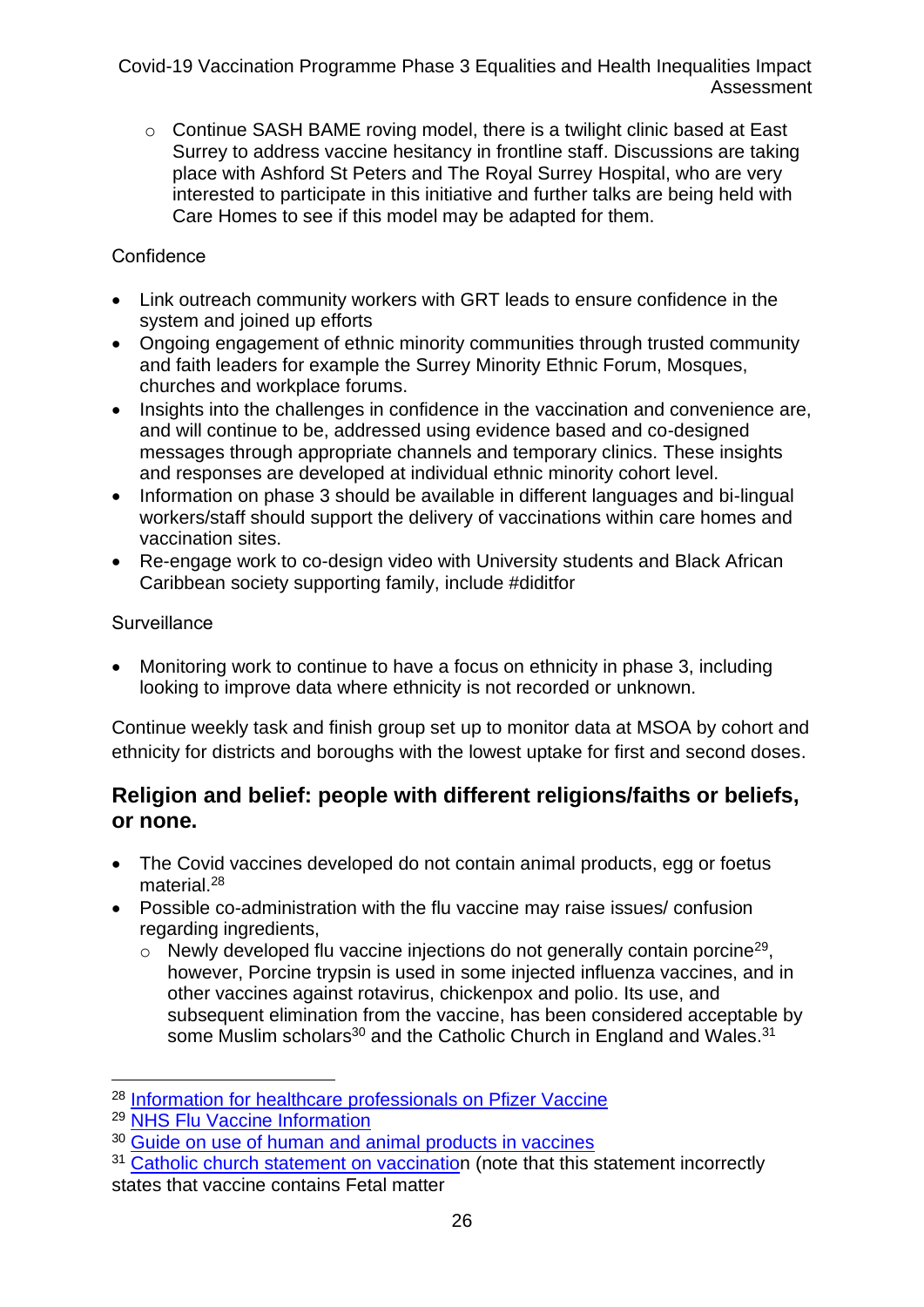- o Religious scholars (excluding veganism) feel that vaccinations with animal ingredients is acceptable where the vaccine has a benefit to protecting life. The Muslim Council of Britain (MCB) state that vaccines need to be developed that are halal but have never advised that Muslims should automatically refuse vaccinations. Vegan Friendly organisation notes that vegans should not refrain to taking vaccines where ingredients contain animal products due to the overriding health benefits of vaccination programmes.<sup>32</sup>
- Religion and belief can influence take up of preventative health care such as vaccination programmes. This may relate to and strong belief in self-reliance and fatalism about health.<sup>33</sup>
	- o Fatalism, (is the belief that an individual's health outcome is predetermined or purposed by a higher power and not within the individual's control) may affect take up.
- Philosophical beliefs (personal belief) may lead to differing views affecting take up, there is a growing social media presence of anti-vaccine belief which may affect take up.
- Within certain religions such as Islam and Judaism, there are requirements for women regarding the uncovering of their skin. Ideally, where possible health care treatment should be given by female health care staff, or in cases where this is not possible, to only bear skin for the duration of time needed. Planning of vaccination work therefore needs to consider dignity of patients and women that may not wish to bear skin to male (should be addressed as over 70% of NHS staff are female).<sup>34</sup>
- Standard Operating Procedure document states that patients that require additional support such as chaperone should be met.

Summary of the key concerns of commonly hesitant groups and which messages should be highlighted in communications to which groups (Insight from PHE and Multicultural Marketing Consultancy, insights from Surrey County Council Engagement):

Black African / Caribbean (Christian)

- Key concerns: general mistrust, intentions of the vaccine, side effects, concerns regarding fertility
- Key areas to highlight in communications: details on who was involved in clinical trials, clarity on side effects and safety

#### Muslim

- Key concerns: ingredients in the vaccine
- Key areas to highlight in communications: Clarity on ingredients

Polish

<sup>32</sup> [Information on the vaccine for vegans](https://www.veganfriendly.org.uk/health-fitness/vaccines/)

<sup>&</sup>lt;sup>33</sup> [Research on religion and beliefs](https://www.ncbi.nlm.nih.gov/pmc/articles/PMC4144788/#:~:text=A%20person%20with%20fatalistic%20beliefs,luck%2C%20fate%2C%20or%20God.&text=We%20use%20this%20term%20to,their%20religious%20beliefs%2Fspiritual%20practices)

<sup>&</sup>lt;sup>34</sup> [Information on being treated by a male doctor](http://www.imamfaisal.com/2011/11/05/can-a-muslim-woman-be-treated-by-a-male-doctor/)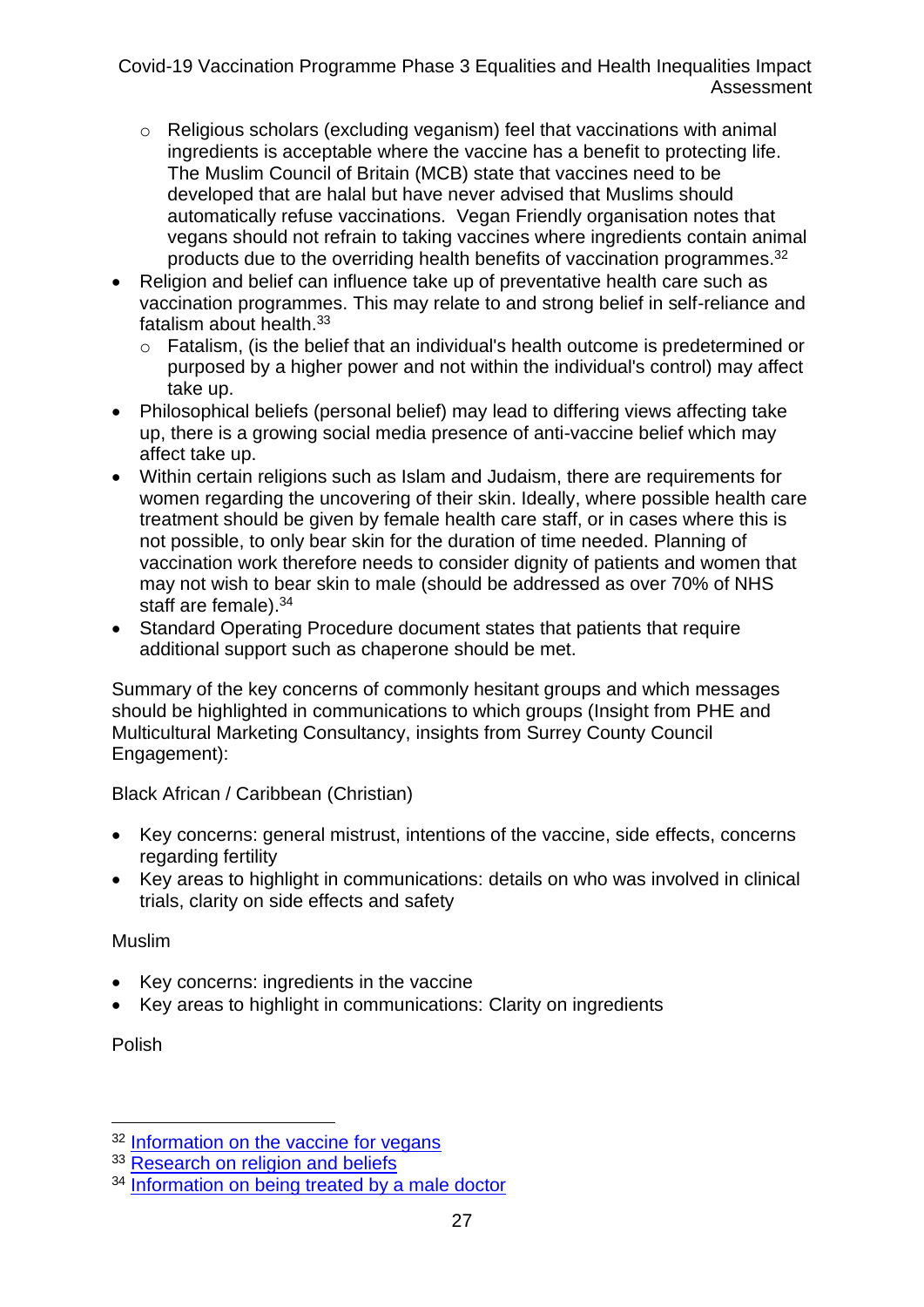- Key concerns: general mistrust, fertility concerns, intentions of the vaccine, complacency wellness
- Key areas to highlight in communications: details on MHRA approval, details on how the vaccine was developed so quickly

Ultra-orthodox Jewish

- Key concerns: ingredients in the vaccine and permissible by religion
- Key areas to highlight in communications: clarity on ingredients, support from faith leaders

Local population insight

- The top three religions across Surrey are Christianity, Islam and Hinduism.
- There is a known scientology community in East Grinstead, worth noting as this borders Surrey.

#### **Recommendations and considerations for phase 3**

#### **Convenience**

- Utilise learning from phase 1 and 2 of the COVID vaccination programme for religion / belief and areas of good practice of linking in with faith leaders and running vaccine clinics from places of worship e.g. Hindu Society.
- Pop-up vaccination sites have been set up within mosques and in areas where there is a greater percentage of Muslim community. These have been run by staff of different ethnic backgrounds.
- E.g. Pop-up Pfizer clinic for Ahmadiyya Muslim Community- a bespoke clinic has been set up at G-live, Guildford to drive uptake focusing on the Muslim Community where uptake has been lower. ( a model which has been adopted across the county).

#### **Confidence**

The British Islamic Medical Association issued a position statement on 06 December 2020 recommending the Pfizer/Biontech vaccine for eligible at-risk individuals in the Muslim community. They cite that 'trust in public health messaging from Government sources is low, especially amongst minority communities' that poses a risk to vaccination uptake. They recommend that 'it is imperative individuals are given sufficient information regarding vaccination'.

#### <span id="page-27-0"></span>**Sex: men; women**

• Learning from the phase 1 and 2 of the COVID Vaccination Programme highlights that although there is no significant variation in take up of vaccine across sex overall, there may be some local variations across specific communities in relation to ethnicity and religious belief.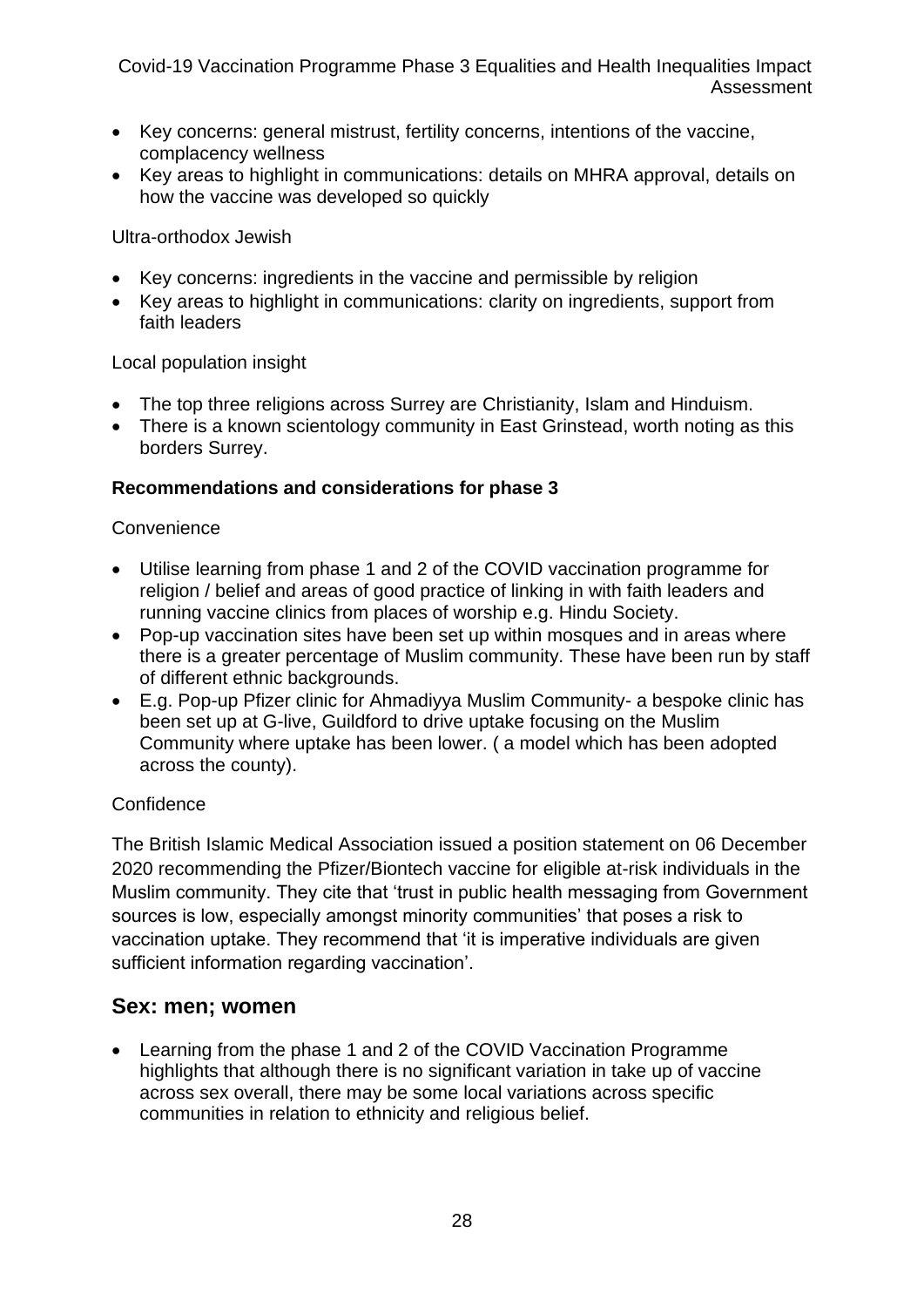• The majority of health and social care staff are female (77% of NHS workforce are females), who will be asked to have the booster and flu vaccines. <sup>35</sup> A flexible approach to vaccination of Health and Social Care staff is needed as women are more likely (compared to men) to work part time and or have childcare / care responsibilities.

#### **Local population insight**

• In over 40s, men in Surrey are less likely to be vaccinated than women, this trend is not seen in under 40s.

#### **Recommendations and considerations for phase 3**

#### **Convenience**

• Vaccination work to be carried out in private spaces to ensure dignity and privacy.

#### **Confidence**

Communications need to appeal to all genders, and depending on trends in uptake, may need to focus on a particular gender.

**Sexual orientation:** Lesbian; Gay; Bisexual; Heterosexual.

- No public data is available on take up of flu vaccine and Covid vaccination in relation to sexual orientation.
- National research notes that the LGB community face barriers and disadvantage when accessing health and social care which may relate to lack of understanding from healthcare staff regarding LGB health needs.<sup>36</sup>

#### **Recommendations and considerations for phase 3**

#### **Confidence**

• Explore opportunity for promotion, questions and answers sessions and vaccination pop up at Pride of Surrey in September.

#### <span id="page-28-0"></span>**Looked after children and young people**

A 2017 evidence review found that:<sup>37</sup>

<sup>35</sup> [NHS workforce sex breakdown](https://www.nhsemployers.org/engagement-and-networks/health-and-care-women-leaders-network/women-in-the-nhs#:~:text=77%20per%20cent%20of%20the%20NHS%20workforce%20are,Gender%20in%20the%20NHS%20infographic%20for%20more%20information.)

<sup>36</sup> [Stonewall website](https://www.nhsemployers.org/engagement-and-networks/health-and-care-women-leaders-network/women-in-the-nhs#:~:text=77%20per%20cent%20of%20the%20NHS%20workforce%20are,Gender%20in%20the%20NHS%20infographic%20for%20more%20information.)

 $37$  Walton S. Bedford H. Immunization of looked-after children and young people: a review of the literature. Child Care Health Dev. 2017 Jul;43(4):463-480. doi: 10.1111/cch.12452. Epub 2017 Mar 19. PMID: 28317146.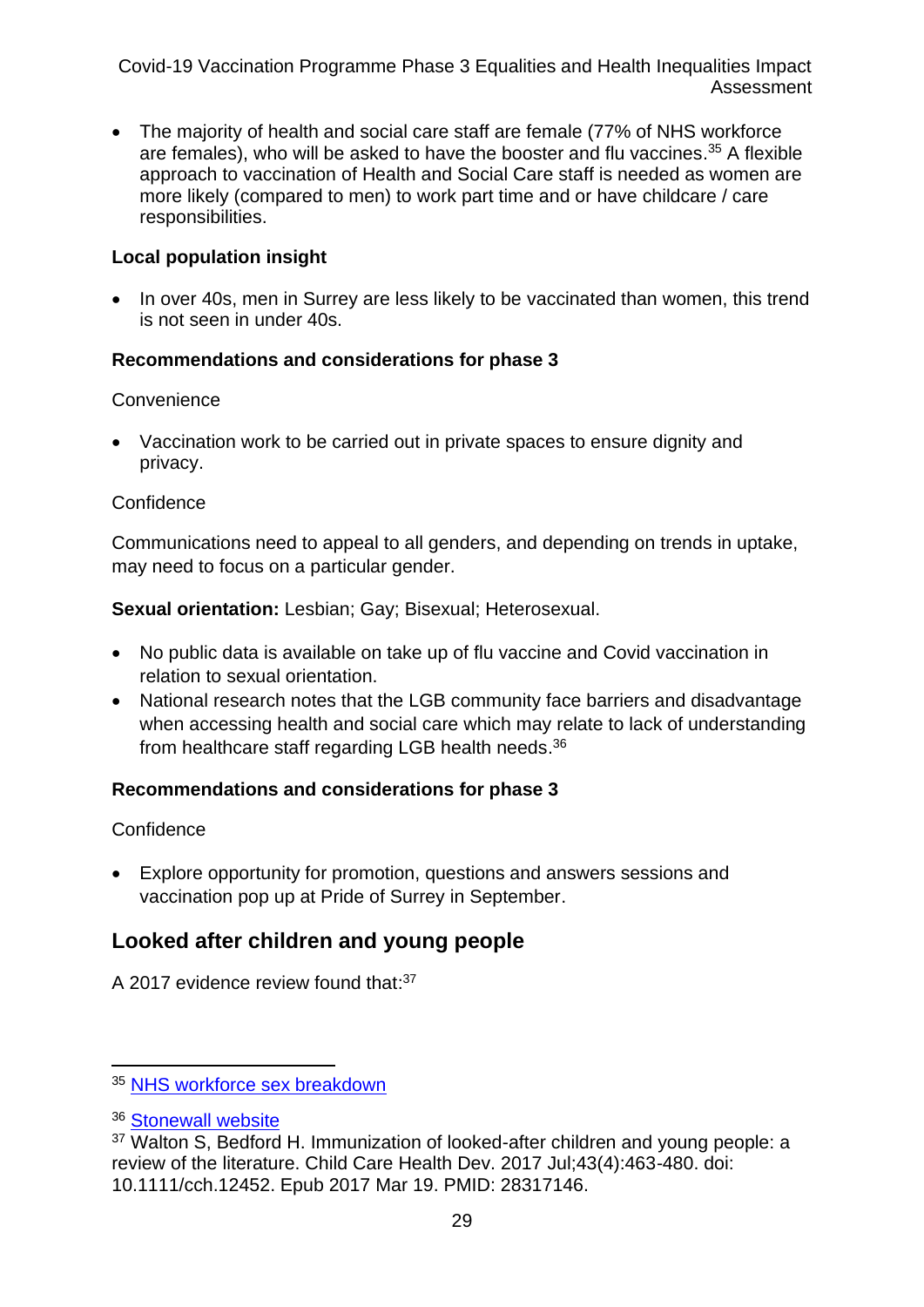- Looked-after children and young people in the UK are less likely to be 'up-to-date' with their immunizations than children in the general population.
- Looked-after children and young people are less likely to receive timely immunizations, and older LACYP are less likely to be 'up-to-date' than younger LACYP.
- Barriers to immunization include failure to attend health checks, absence from school and frequent placement moves. Unknown and discrepant immunization histories, name changes, sharing of information between organizations and obtaining consent for immunizations are also challenges.

#### **Recommendations and considerations for phase 3**

#### **Complacency**

• This is a new cohort for this phase of the vaccination programme and the motivations and reasons for getting vaccinated will differ compared to older age groups with great complacency likely, particularly for the 16 to 17 year old cohort where all are eligible. Additional support for looked after children and young people will be needed.

#### **Other**

• Nationally, and locally, incentives are being explored which may be more important for some of these groups, along with vaccination becoming mandatory for things like clubs and other venues.

#### <span id="page-29-0"></span>**Carers of patients: unpaid, family members.**

- Vaccination of health and social care staff and unpaid carers needs to consider flexible times, and vaccination locations to consider travel and access to public transport, as a large proportion of carers are older and may not have access to a car. Travel costs may be greater for carers that have caring responsibility for more than one person and need to support multiple attendances.
- In phase 3, carers who are an adult household contact of immunosuppressed individuals should be offered booster revaccination with allowance for operational flexibility. Guidance notes that this group should be offered a third dose of Covid-19 booster vaccine as soon as practicable, with equal emphasis on deployment of the influenza vaccine where eligible. Carers who are eligible for flu vaccine and co-administration may help flu uptake for this group.
- The Carers Trust carried out a survey on impact of Covid-19 and found impact on wider wellbeing of carers in terms of increased time spent caring and impact on mental health. This was especially felt for young carers.<sup>38,39</sup>
- Unpaid carers are more likely to be older and low incomes but may also include young carers. 40

<sup>&</sup>lt;sup>38</sup> [Impact of Covid on young carers](https://carers.org/we-care/measuring-the-impact-of-Covid-19-on-young-carers)

<sup>&</sup>lt;sup>39</sup> [State of Caring Report](https://www.carersuk.org/news-and-campaigns/news/state-of-caring-report-2019)

<sup>40</sup> [NHS carer facts](https://www.england.nhs.uk/commissioning/comm-carers/carer-facts/)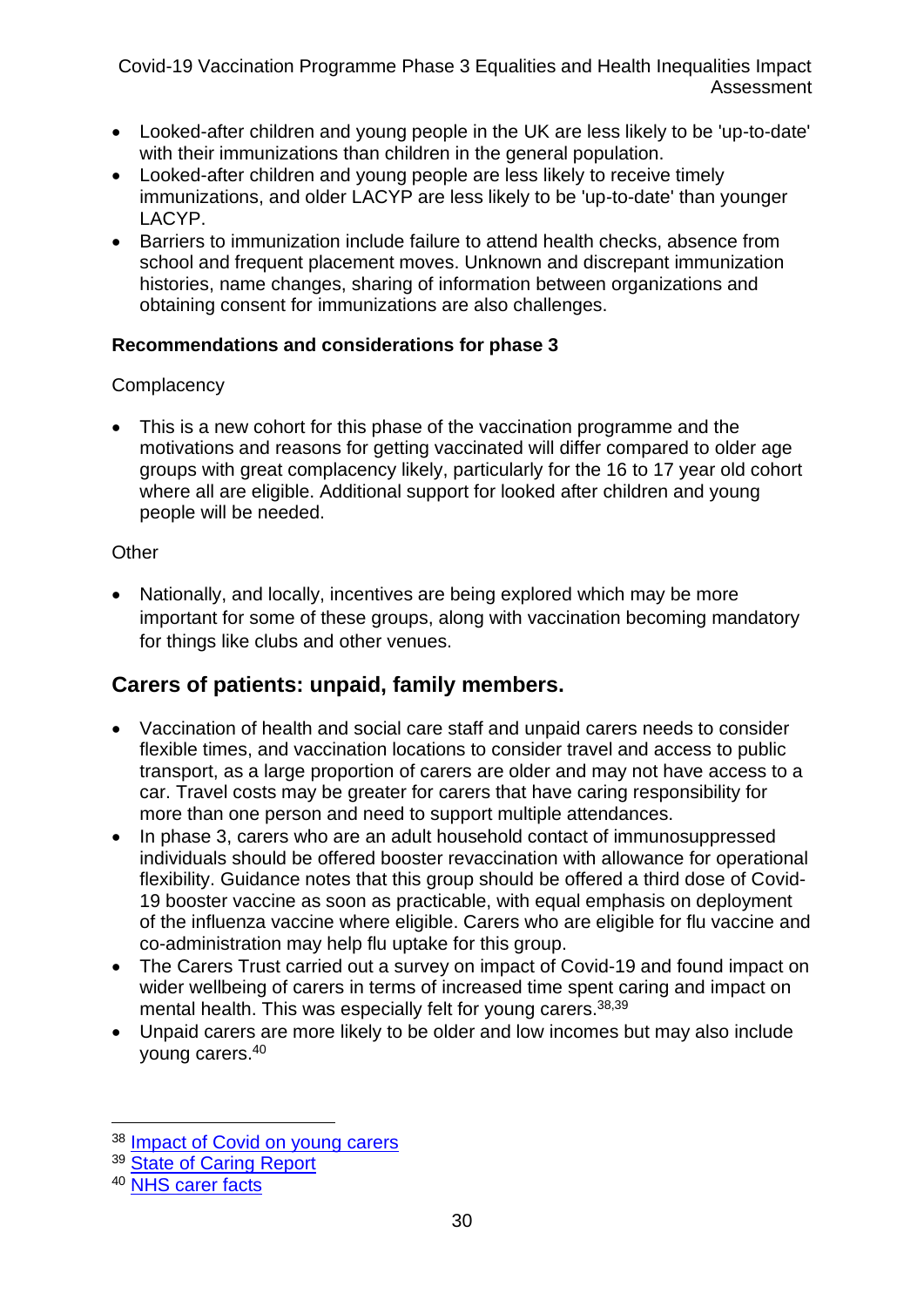- Many people may not identify as a 'carer' but will have caring responsibilities and should be made aware that they can/encouraged to take up the vaccine as part of priority group 6.
- Carers living in rural areas will need to be assured that they can access the vaccination appointment locally.

#### **Local population insight**

- According to the 2011 census, 108,400 (9.6%) Surrey residents reported that they provide unpaid care. The proportion has changed little since 2001 when 9.4% were providing care. Most carers are providing less than 20 hours per week, but 11,000 are providing 20 to 49 hours per week and 18,500 are providing more than 50 hours per week.
- A lot of work has been undertaken with health and social care staff. In the case of staff in care homes there are still small pockets of unvaccinated individuals that will be faced with a vaccine mandate in September, with termination possible for those who remain unvaccinated. Unvaccinated individuals need to continue to be supported during this time. Learning from phases 1 and 2 showed White British health and social care staff were less likely to take up the vaccine.
- Care Home session has taken place with those with low uptake, insights will be gathered and synthesised.
- As of 24 August, in CQC registered Care Homes, 97% of residents, 89% of staff and 71% of agency staff have received their first vaccination. 95% of residents, 80% staff and 58% of agency staff have received their second vaccination.
- The range across PCNS shows that between 92% to 97% of NHS Health Care Workers (with ESR record) have received their first dose, and, of these, 94% to 98% have received their second dose vaccination. 85% of domiciliary care providers and 77% of Social Care staff not working in registered care homes or domiciliary care providers have received their first dose vaccination.

#### **Recommendations and considerations for phase 3**

#### **Convenience**

- Continue to implement [Guidance for deploying vaccine for unpaid](https://www.england.nhs.uk/coronavirus/wp-content/uploads/sites/52/2021/03/C1182-sop-covid-19-vaccine-deployment-programme-unpaid-carers-jcvi-priority-cohort-6.pdf) carers.<sup>41</sup>
- Encourage carers to register for the Emergency Carers Card with Surrey County Council.
- Care homes are still facing challenges around getting staff their first does of the vaccine where they have been hesitant or not taken up the offer, roving teams will be utilised to help pick up this group.

#### **Confidence**

- Clear messaging around eligibility criteria, to help people identify themselves as eligible.
- Information to be given for carers that need to accompany someone they care for to their vaccination appointment.

<sup>41</sup> [NHS Vaccination of unpaid carers](https://www.england.nhs.uk/coronavirus/wp-content/uploads/sites/52/2021/03/C1182-sop-Covid-19-vaccine-deployment-programme-unpaid-carers-jcvi-priority-cohort-6.pdf)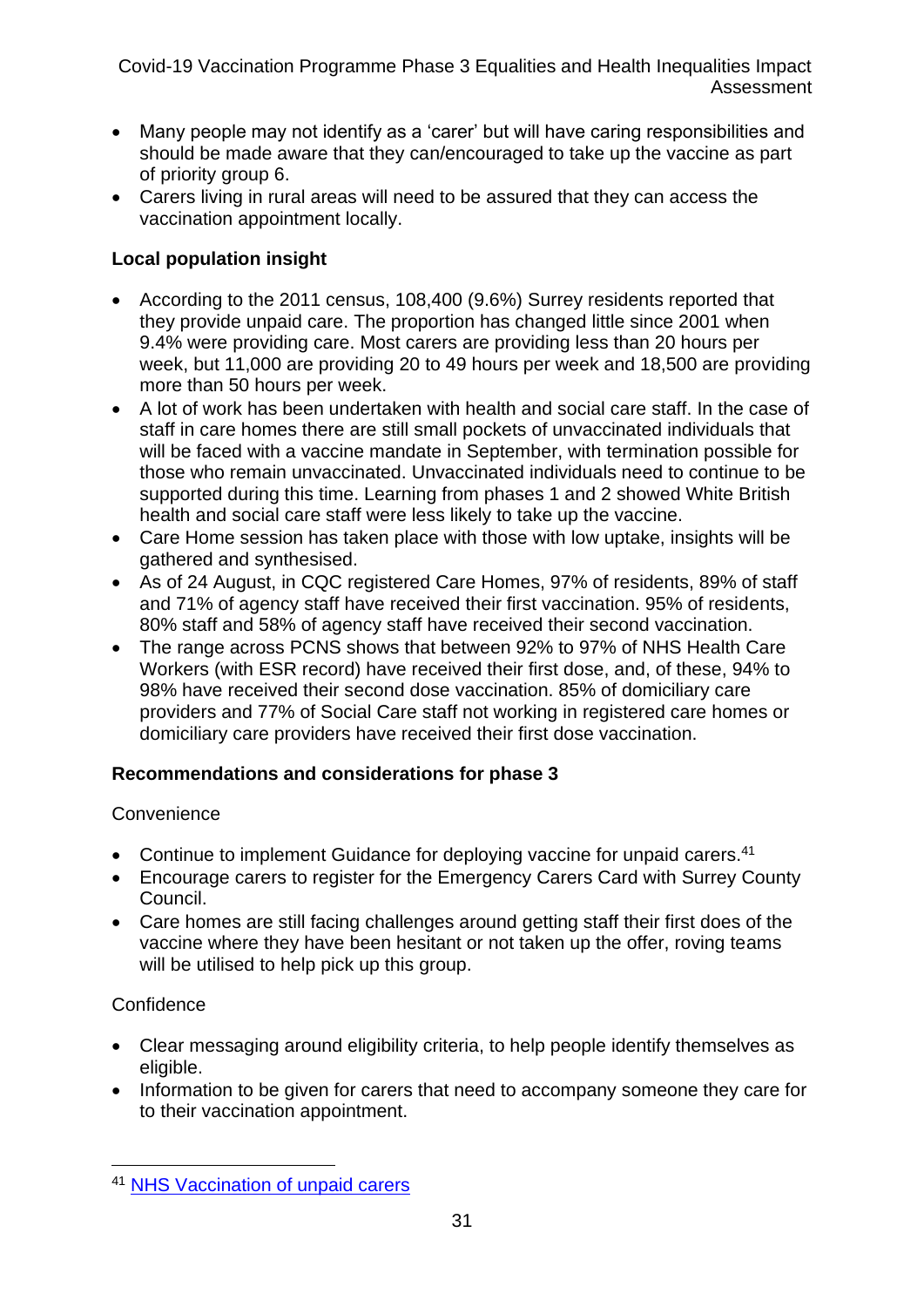• Signpost carers to [information and support services](http://www.surreycc.gov.uk/social-care-and-health/adults/looking-after-someone/your-role-as-a-carer) available

Currently looking into case study of the implications of what happens if care home staff do not get vaccinated for the whole care home.

#### <span id="page-31-0"></span>**Homeless people. People on the street; staying temporarily with friends /family; in hostels or B&Bs.**

- This group often face poor health outcomes, and these are acerbated by the physical and mental toll of being homeless. Rough sleepers die (on average) 30 years younger than the general population.<sup>42</sup>
- Research shows that this group have disproportionately low levels of engagement with preventative health services.

#### **Local population insight**

• Working with housing organisations, we developed a survey for frontline staff to inform our thinking and service model to address vaccine hesitancy in the homeless community. Feedback suggested there were no access issues for obtaining a vaccination as the vaccination services were providing outreach services to this community. This universal offer has continued.

#### **Recommendations and considerations for phase 3**

#### **Convenience**

- Any staff working for homeless organisations have received an open vaccination offer, without NHS registration, which will continue.
- The Homeless and Rough Sleepers return has been compiled and updated weekly by SCC colleagues to monitor the rates of vaccinated homeless people, providing assurance that every homeless person identified has been offered a vaccination and this work will continue.

#### **Confidence**

- Continue close partnership working to provide information and access to vaccination to this group, including utilising Homeless network for districts and boroughs e.g.York Road project in Woking and one in Leatherhead.
- Adapt NHS Vaccine rollout flyer to prevent misunderstanding for homeless and asylum.

#### **Other**

• The Outreach working group has met weekly since February 2021 and will continue to support vaccine roll out for the homeless population.

<sup>42</sup> [Homelessness Guidance](https://www.midlandsandlancashirecsu.nhs.uk/download/publications/equality_and_inclusion/Homelessness-guidance-2019.pdf)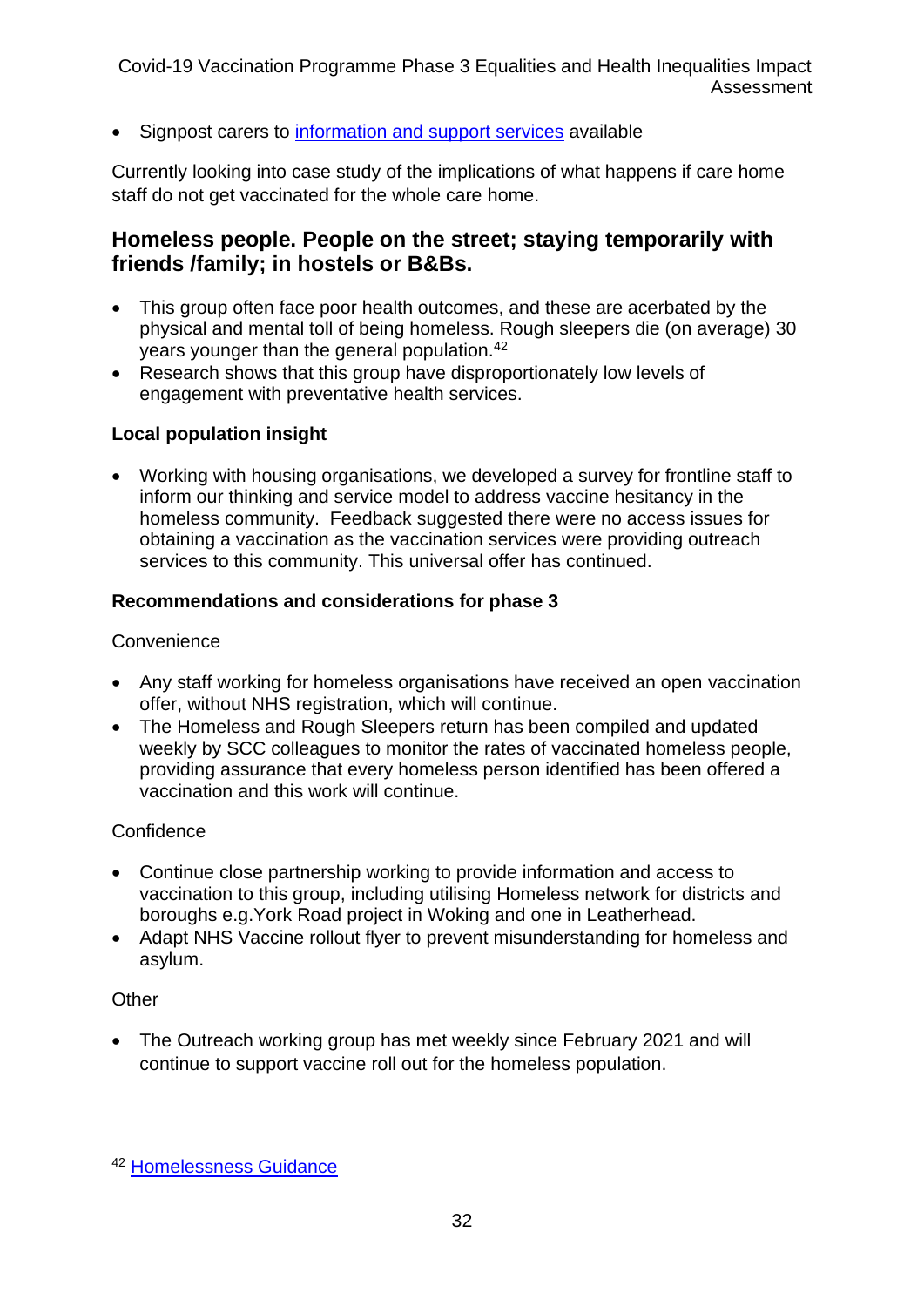#### <span id="page-32-0"></span>**People involved in the criminal justice system: offenders in prison/on probation, ex-offenders.**

- Prisons tend to have large numbers of people living close together which is a risk for COVID transmission and limited space for social distancing.
- People in prison have a higher prevalence of respiratory illness (including asthma), immunosuppression (for example, due to HIV infection) and other chronic illnesses (such as cardiovascular disease, diabetes or liver disease) than their peers in the community.
- Increasing numbers of older people in prison have a high level of physical health needs which may put them at risk of complications of flu, and now Covid-19.
- Ministry of Justice and Public Health England produced specific guidance on Flu in prisons and secure settings. <sup>43</sup>
- There is no current national guidance on vaccination prioritisation but current outbreaks pose a high risk in terms of maintaining safe staffing numbers, mental impact on prison population and transmission rates causing serious ill health and death
- This population may not feel safe or welcome in vaccination centres.
- This population may not be registered with a GP if only recently released.
- If they have moved to a different address on release and not informed their GP practice, letters from their GP practice will not be received.

#### **Local Population Insight**

There are 5 closed adult (18+) prisons in Surrey:

- HMP High Down: male prison, approx. 1100 capacity; category B (including remand
- prisoners)
- HMP Downview: female prison, approx. 350 capacity
- HMP Send: female prison, approx. 282 capacity
- HMP Coldingley: male prison, approx. 513 capacity; category C resettlement
- HMP Bronzefield: female prison, approx. 572 capacity, run by Sodexo

There is low churn in inmates in Surrey prisons and vaccination uptake in prisons has been good.

Low vaccination confidence has been expressed by Prison officers.

#### **Recommendations and considerations for phase 3**

**Convenience** 

• Continue internal Health Care Staff administering vaccinations to eligible cohorts detained in prison.

<sup>43</sup> [Guidance for prisons and detention centres in England](https://www.gov.uk/government/publications/seasonal-flu-in-prisons-and-detention-centres-in-england-guidance-for-prison-staff-and-healthcare-professionals/flu-in-prisons-and-secure-settings-adult-guidance)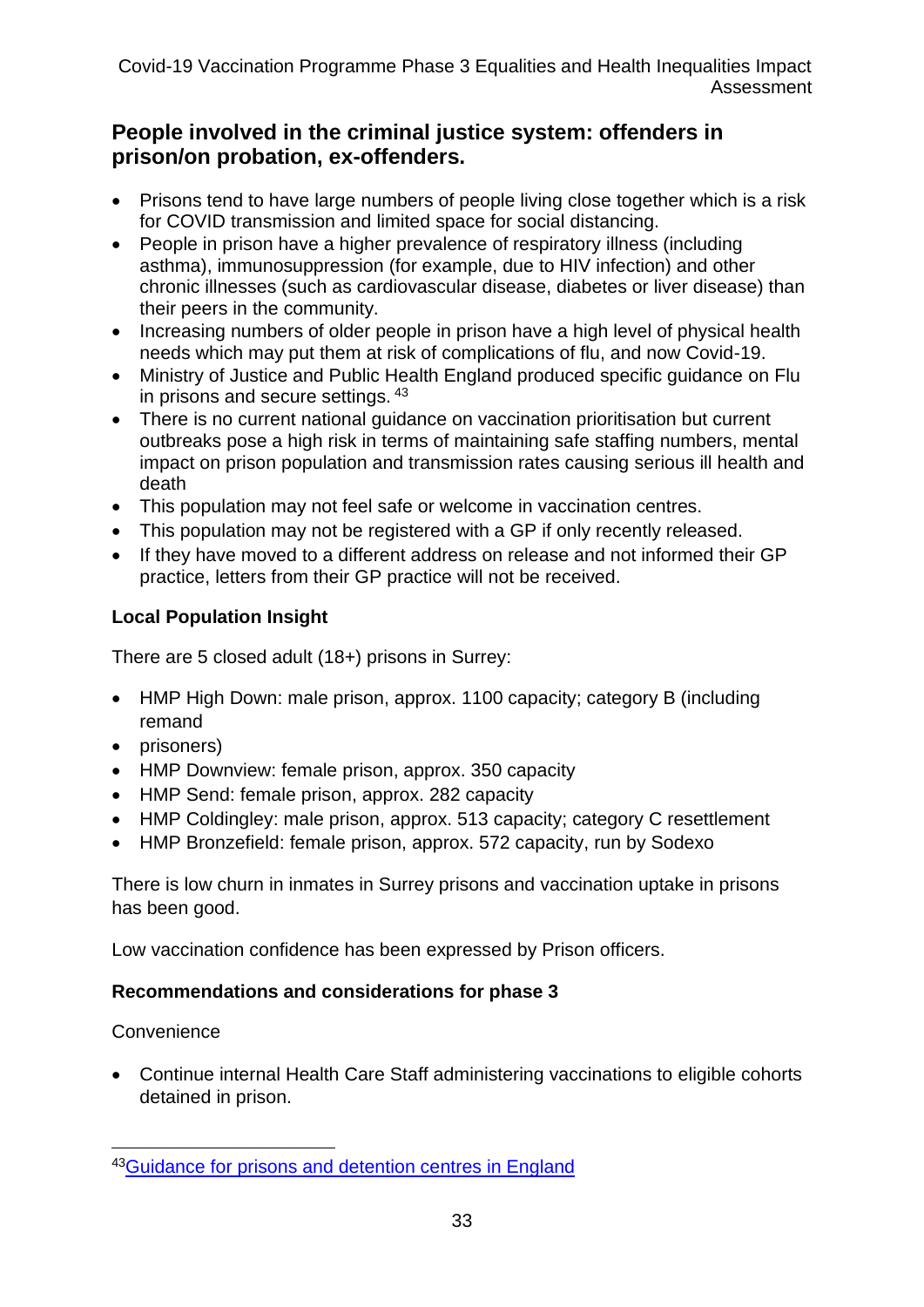• Explore options around probation appointments to do outreach and offer vaccination.

#### **Confidence**

• Provide a program of support to prison officers, first understanding the barriers to uptake and addressing them.

#### <span id="page-33-0"></span>**People with addictions and/or substance misuse issues**

- Presenting to a timescale may be more difficult for this group such as for high impact complex drinkers. Their GPs would know if any are CEV so they will get flagged; the challenge is in getting these patients to the vaccination centres especially if it is not their own GP practice, which is highly likely.
- Mental capacity may be an issue.
- Stigma and illegality may disincentivise engagement with statutory organization

#### **Local population insight**

- On any given day, approximately 1,600 people are in substance misuse care plan treatment.
- Projected 8,106 alcohol misusers in the county.
- Projected 2,600 substance misusers in the county.
- SABP have added standard question for all 1,600 users on vaccination status and have identified 200 for outreach support
- Barriers to access have been identified as difficulties accessing and booking vaccination and concerns about the content of the vaccination

#### **Recommendations and considerations for phase 3**

#### **Convenience**

- Roll out approach to standard asking of vaccination status to all alcohol service providers through the treatment providers group and offer easy access into local vaccination providers i.e. Pharmacy.
- Take learnings from Phase 1 SABP and roll out to all Drug and Alcohol service providers in CVFS. This can be achieved through the treatment providers group.

#### **Confidence**

• Continue to offer outreach phone calls to those identified in above and support to overcome concerns about vaccination.

#### <span id="page-33-1"></span>**People or families on a low income**

• There may be associated cost with travel / parking to receive the vaccine which will have a disproportionate burden on low income households, including carers.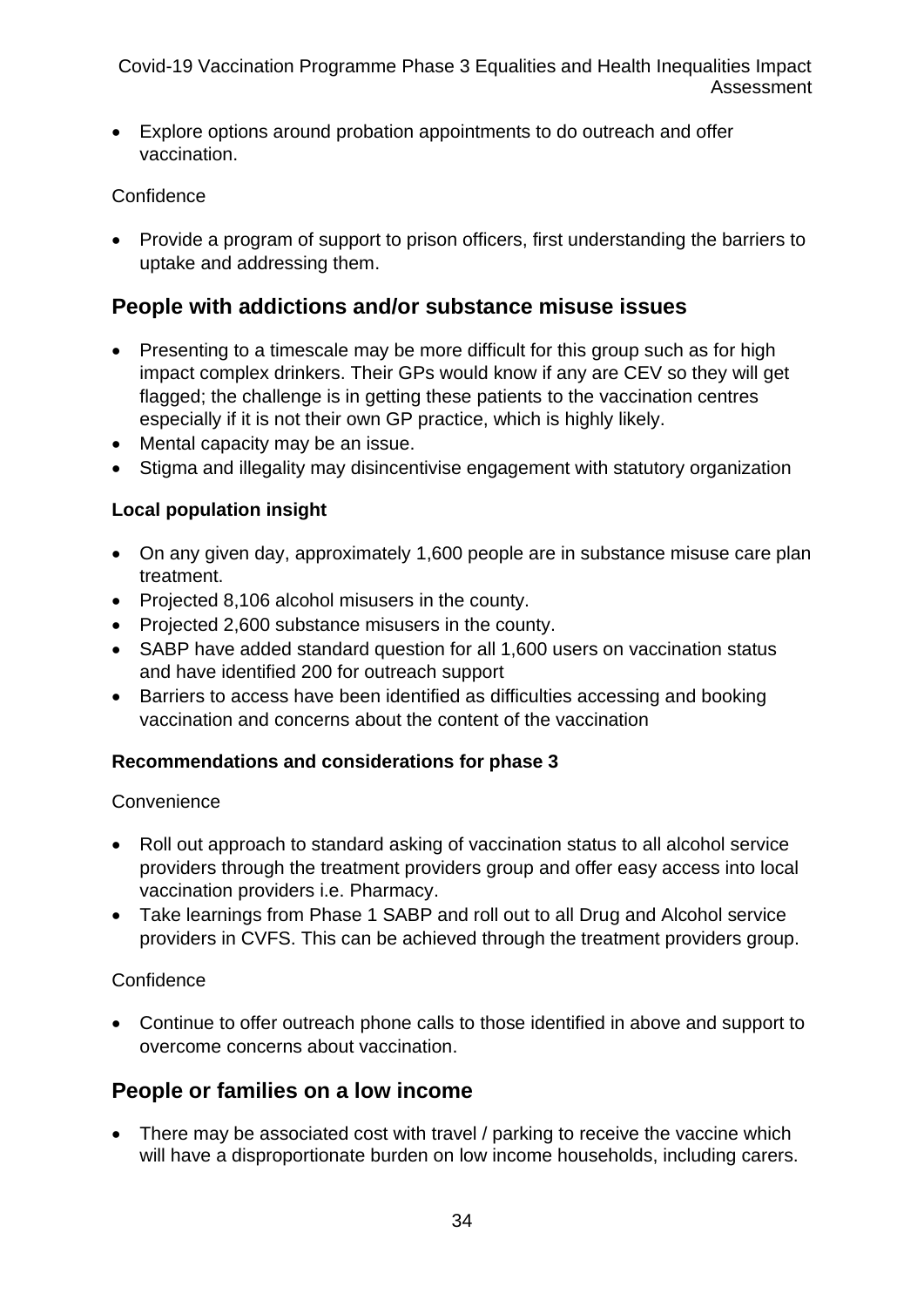- Access to information through social media and internet may be limited due to costs of IT equipment and connection / data costs therefore other methods of communication will be needed.
- There is a need to consider barriers beyond just the cost associated with attending a vaccine, this group will likely have significant external pressures and stressors that impact their attitude towards and ability to take up the vaccination offer.

#### **Recommendations and considerations for phase 3**

#### **Convenience**

• Location of vaccination sites to be at place of work or 'close to home' to mitigate potential barrier of travel costs, also need to consider that many Health and Social Care staff may be on low incomes.

#### **Confidence**

• The Equality and Inclusion group review data on uptake of the vaccination by IMD (by ethnic minority and age) and GIS mapping to understand where communities are. This informs the Engagement and Insight sub-group in partnership with the GP Federations to understand the barriers to access and inform the development of an appropriate place-based response.

#### **Other**

• Community outreach workers are being deployed to areas of low uptake. These outreach workers are implementing Public Health England guidance for addressing Health inequalities using the Tools to support 'Place Based Approaches for Reducing Health Inequalities'.

#### <span id="page-34-0"></span>**People with poor literacy or health Literacy: (e.g. poor understanding of health services poor language skills).**

- Health literacy is linked to literacy and entails people's knowledge, motivation, and competence to access, understand, appraise, and apply health information in order to make judgments and take decisions in everyday life concerning healthcare, disease prevention, and health promotion to maintain or improve quality of life during the life course.
	- o People with low levels of literacy and/or health literacy are likely therefore to be under-vaccinated.
- This also raises safeguarding issues for those who have lower literacy levels and may be reliant on others to guide them, which could lead to exploitation and/or reducing their ability to access services they need.
- This group may not understand information around co-administration and or booster vaccinations.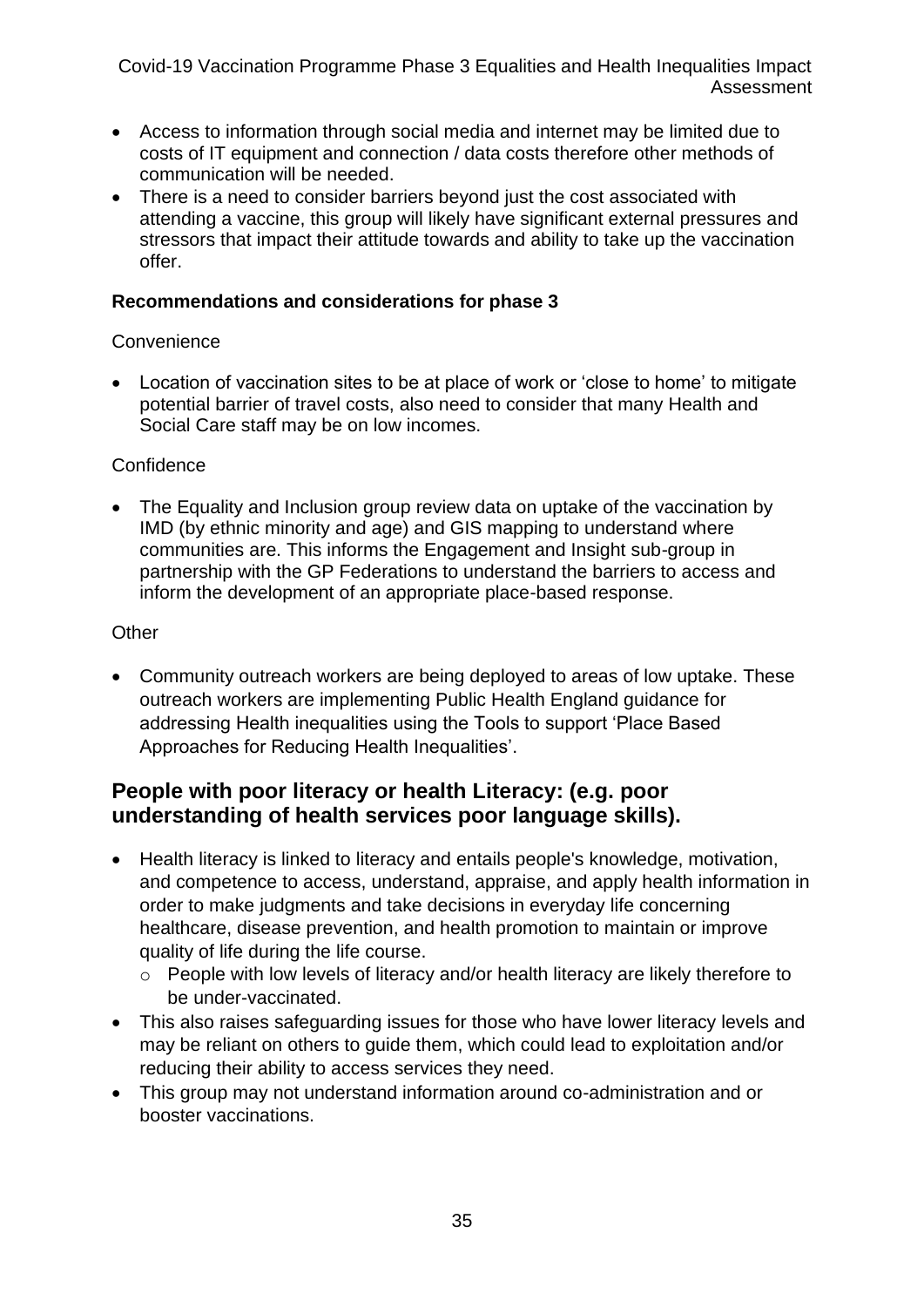• Information provision needs to be clear, simple and accessible for those with low literacy levels, as well as being provided through different formats, e.g. use of Covid champions and not an over-reliance on written communication.

#### **Local population insight**

- English is the main language of 94% of Surrey residents. Polish and Chinese languages are the most common other languages. 88.5% of people whose main language is not English can speak English well or very well. One thousand residents of Surrey cannot speak English at all.
- Lower vaccination uptake has correlated with areas of lower economic investment
- Non-text video information which can be easily passed on via WhatsApp has greater reach than traditional channels of communication.

#### **Recommendations and considerations for phase 3**

#### **Confidence**

- Consideration of this group needs to be embedded within the phase 3 communication plan, however there should not an over-reliance on translated/easy read materials as it may be that a different channel of communication, such as community leaders or a conversation with a healthcare professional may be needed, this will be facilitated through the community outreach posts.
- Circulate YouTube disinformation clips available in Polish, Romanian and Chinese.

#### **Other**

• Inclusion of links with social prescribing to ensure wider access to support with health literacy with engaged residents, social prescribing leads are included in Phase 1 Multi-agency response meetings for areas with low vaccination uptake, these should continue.

#### <span id="page-35-0"></span>**People living in deprived areas**

- During Phase 1 and 2 of the COVID Vaccination programme, there are indications that take up has been lower in areas of highest deprivation, there are also links with deprivation and lower take up of flu vaccination.
- Travel costs may be a barrier for people that are retired, unemployed, students, on low incomes or have limited incomes such as Asylum Seekers. A significant number of working age will have faced financial difficulties due to COVID and may have reduced incomes due to being furloughed or losing their jobs.
- Consideration of barriers beyond just the cost and potential transport needs associated with attending a vaccine, this group may have significant external pressures and stressors that impact their attitude towards and ability to take up the vaccination offer.

#### **Local population insight**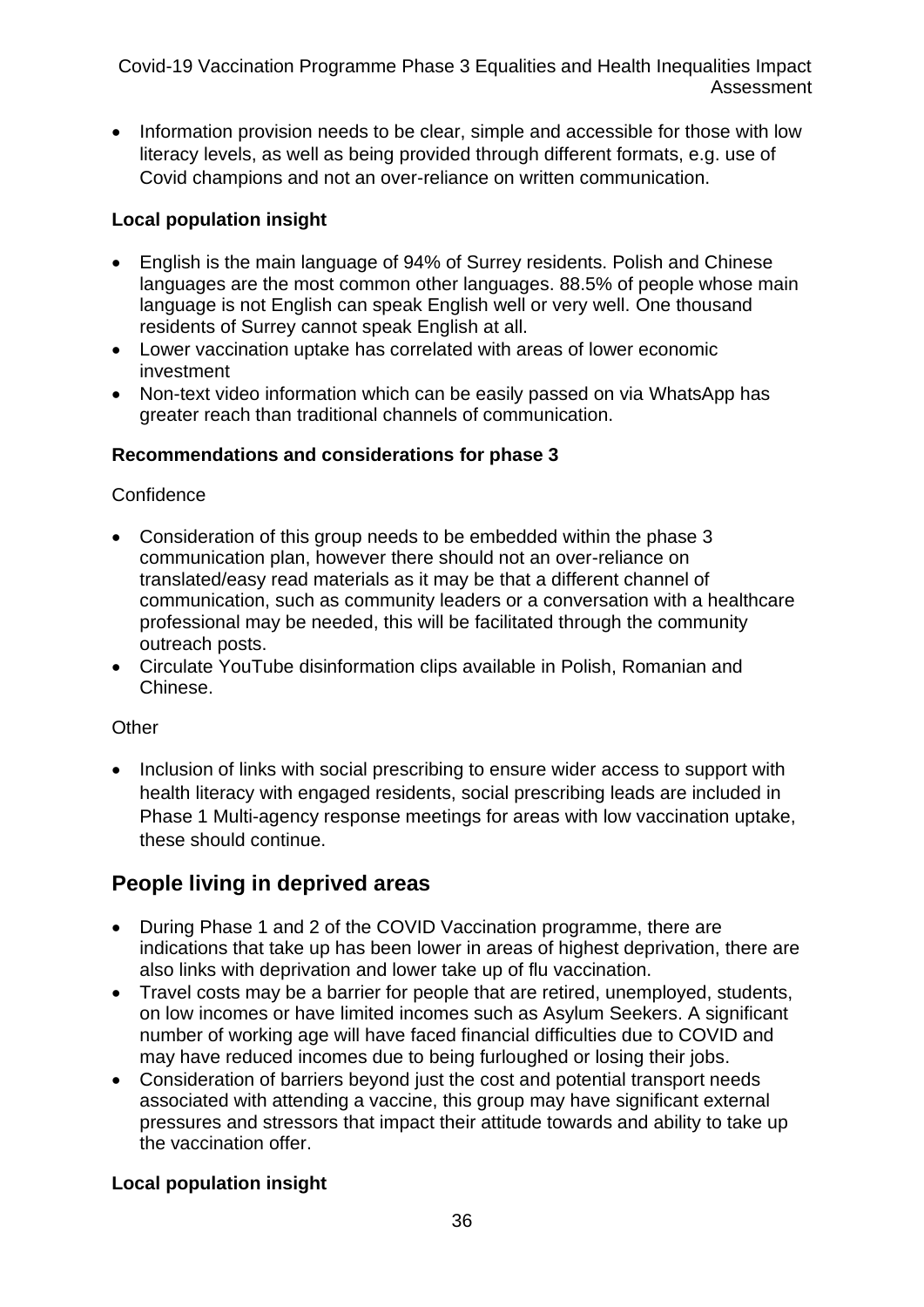• Although broadly Surrey has relatively low levels of deprivation compared to other parts of the country, a link with low uptake and areas of deprivation has been seen. This also intersects with and is exacerbated within certain ethnic groups.

#### **Recommendations and considerations for phase 3**

#### **Convenience**

• Ensure areas of high deprivation are covered when mapping vaccination sites.

#### **Confidence**

- Co-administration messaging needs to be clear as socio-economic status is not a category for eligibility for free flu vaccine, however there is no cost for the COVID-19 vaccination and booster, and it is free to receive.
- Community meeting opportunities e.g. Food Banks may in some cases be a good opportunity to support and engage with this group, opening up two -way dialogue to inform programme.

In younger groups there is a link between socioeconomic status and a less positive attitude towards vaccination, this suggest target work in these areas is needed.

#### <span id="page-36-0"></span>**People living in remote, rural and island locations**

- It is more likely that people in rural areas may need to travel to vaccination sites either by car or public transport, therefore increasing travel time and potentially cost.
- Well thought through locations of vaccination sites in needed, and mitigations for this in terms of the transport offer where this isn't possible.

#### **Local population insight**

• Four of Surrey's boroughs are predominantly rural and approximately a quarter of Surrey's population are living in rural areas.

#### **Recommendations and considerations for phase 3**

#### **Convenience**

- Good geographical coverage for phase 3 will need to take into account public bus routes and rural / urban access.
- Transport support (non-cost) put in place for rural communities and areas known to have transport issues.
- Phase 3 delivery sites should include rural areas to enable rural communities to access vaccinations. The different ways to access the vaccine should help mitigate access issues for rural communities.
- Any vaccination sites need to be accessible within the given target travel time and include car parking facilities for those travelling by car.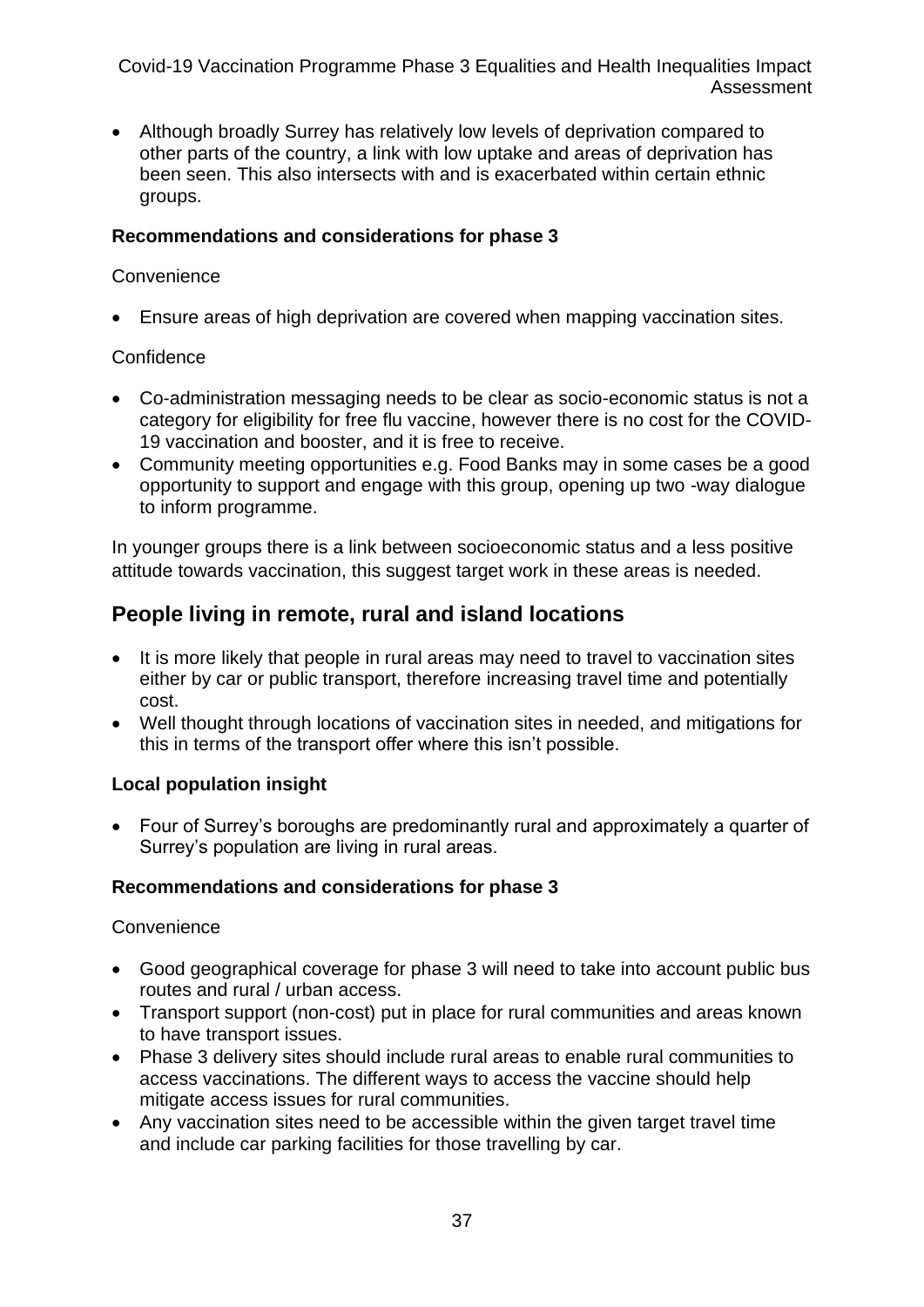- Vaccination sites need to also be accessible for public transport with nearby bus stops.
- Rural communities should not be disadvantaged to receive the vaccination, Primary Care and Community Pharmacies will play a key role to help to address this.
- Community outreach to work with communities of less economic investment.

#### <span id="page-37-0"></span>**Refugees, asylum seekers or those experiencing modern slavery**

- This group may be at higher risk of transmission of COVID due to communal living arrangements. Young men ASR are more likely to live in a house of multiple occupancy (HMO).
- Research indicates that this group have difficulties in accessing health care due to limited understanding our NHS and language barriers. ASR are more likely to experience poorer health outcomes, both physical ill health and mental ill health. 44
- There may be a reluctance of coming forward for the vaccine due to fear of deportation. The government has stated that the vaccine is free regardless of immigration status. This was announced within [BBC news dated 08/02/2021.](https://www.bbc.co.uk/news/amp/uk-politics-55978334)<sup>45</sup> Ensuring that staff are aware of free access for ASR regardless of their immigration status and immigration should not be checked.

#### **Recommendations and considerations for phase 3**

#### **Convenience**

- A mixed 'all age' (risk assessed) operating model to ensure reach is available for Homeless and Asylum Seekers in Surrey. A roving model of vaccinations is available in two settings, Renewed Hope and a Hotel in Horley. Local Housing teams support clients in emergency accommodation to access vaccinations through these two settings by providing taxi transport.
- Successful work with ABC (provider for East Surrey ICP) supporting migrants to register with a GP. Teams visiting Quadrant House and SkyLane to provide vaccines:
	- o Supporting primary care regarding Quadrant House (127 women and children) with registrations and sharing of information between practices, SH and partners. Worked closely with the Inclusion Health team regarding info sharing, reducing the conveyance rate and vaccines providing several roving team visits to QH.
	- o Similarly involved with the new arrivals to SkyLane, coordinating between practices (Horley PCN plus Woodlands and Clerklands practice) and the hotel regarding registrations, access to healthcare and vaccines. This is a different cohort of 127 people (96 males and 7 families including babies/infants) and area liasing with the inclusion health team, partners and CCG.
- QH is classified as an interim dispersal unit whereas SkyLane is taking new arrivals seeking asylum directly from their entry port to the UK, meaning the

<sup>44</sup> [Asylum Guidance](http://www.midlandsandlancashirecsu.nhs.uk/download/publications/equality_and_inclusion/Asylum-Guidance.pdf)

<sup>45</sup> [Covid: 'No deportation risk' for illegal migrants getting vaccination -](https://www.bbc.co.uk/news/amp/uk-politics-55978334) BBC News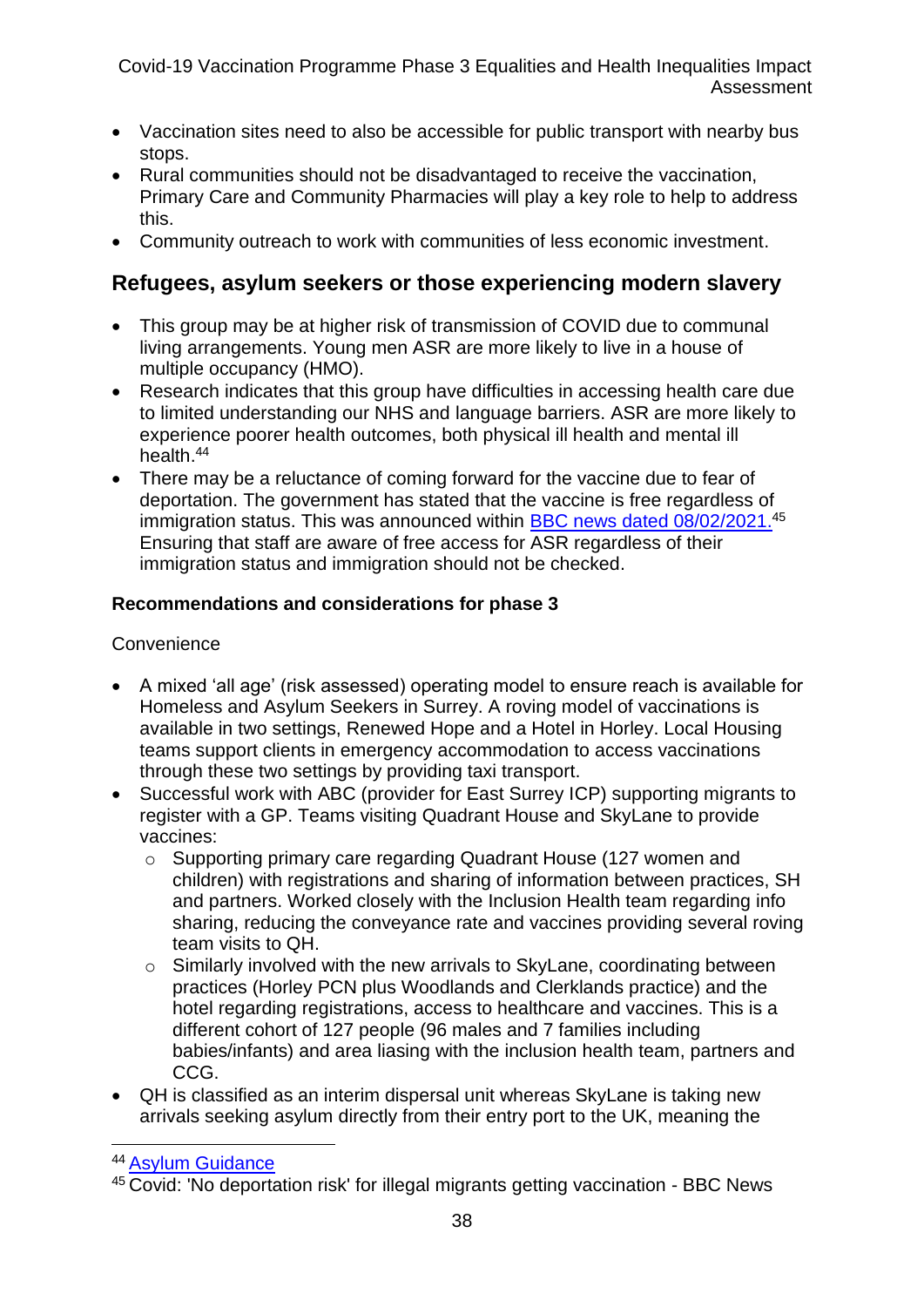response regarding Covid, as in SkyLane there is no prior health information available and there is a difference in need.

- Advised that SkyLane will accommodate people for 3 months although given the current pressures on housing and NHSE guidance it seems likely that this will be longer and people will be registered permanently, ensuring a record is created.
- Need to be aware of changing/ dynamic situation with refugees from Afghanistan.
- ABC will be responsive to any vaccines that are requested. Depending on where they are accommodated, we will support primary care in their response regarding registration of people- we have learnt a lot from the experience of QH and SkyLark.
- There has been a significant number of arrivals into the quarantine hotels but these are largely in Sussex. In response to this ABC is going to do trial doing basic assessments for one hotel and will then know if this approach works and can be scaled up.

#### <span id="page-38-0"></span>**People experiencing domestic abuse**

- One partner in a relationship may be prevented from attending for vaccinations due to fear of repercussions.
- Women in refuges:
	- o Will not receive any appointment letter
	- o May not feel safe attending a public space for a vaccination
	- o May have moved out or into area for place of safety

#### **Recommendations and considerations for phase 3**

#### **Convenience**

- Continue work to:
	- o Provide a mixed delivery model and outreach on site to women in refuges to administer the vaccine. Liaising with the domestic abuse health group Safer Communities and Family Resilience lead to develop appropriate model, this will need to support the delivery of vaccine 1 and 2 from different sites)
	- o On a case by case basis engage all refuges and women's support services, including monthly meetings with them to check on any of the women who had moved area to ensure access to vaccination including when across county boundaries.

#### **Confidence**

- Continue work to:
	- o Support removal of patient information so information doesn't go back to home residence detailing that they'd had a vaccination somewhere.

#### **Other**

• Work on supported conversations with team for managers to support staff to get vaccinated.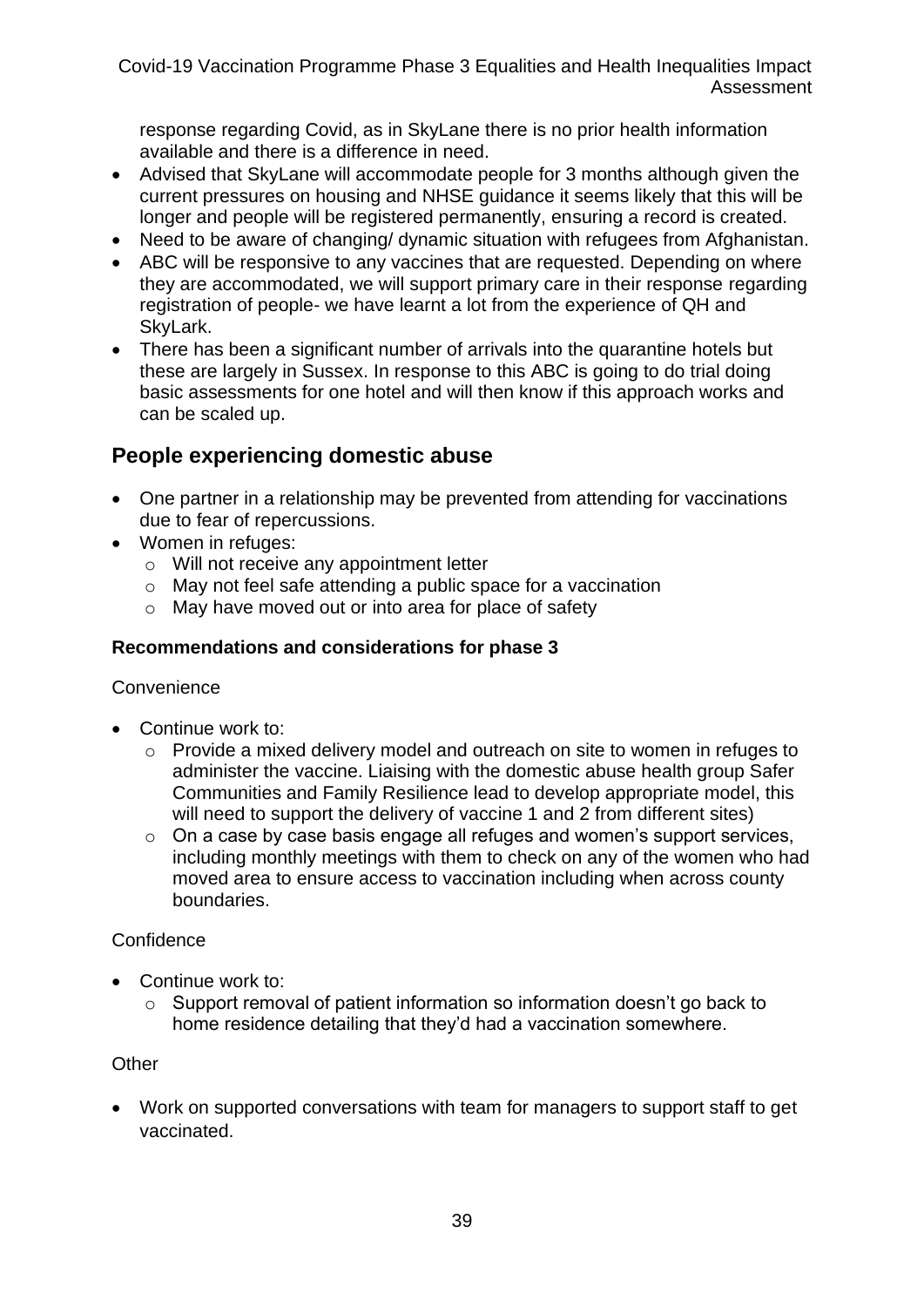#### <span id="page-39-0"></span>**Armed forces**

- This group are termed as a group of interest rather than health inclusion group. Within this group access for the phase 3 will depend on their JCVI prioritisation group and flu eligibility.
- Long term health of veterans tends to be worse compared with non veterans of the same age.<sup>46</sup>

#### **Recommendations and considerations for phase 3**

To date this group have had their own programme, which is expected to continue.

#### <span id="page-39-1"></span>**Sex workers**

- A vulnerable group that may engage less with healthcare for fear of stigma.
- Sex workers are at heightened risk of ill health, substance misuse, and violence.
- Agencies have criticised the lack of action to protect the health needs of sex workers during the pandemic, with the English Collective of Prostitutes (ECP) warning of a "ticking time bomb of health problems". <sup>47</sup>

#### **Local population insight**

- Approximately 140 female sex workers in Surrey, not clustered in one area.
- Male sex workers are much harder to engage so less is known about this group.
- Locally we have engaged voluntary sector organisation (Street Light) which goes through all listings for sex workers and offers outreach. This is done via text to offer a pregnancy test, sexual health information, support on getting another job and vaccination.
- Response to/ engagement with outreach is low.

#### **Recommendations and considerations for phase 3**

**Convenience** 

- Continue outreach work and work to provide information on the ability to access vaccination without GP registration/ an NHS number and support them to present at a clinic and be seen as health worker to reduce stigma.
- Taxi transport also available to attend vaccination appointments.

<sup>46</sup> [Veterans Guidance](https://www.midlandsandlancashirecsu.nhs.uk/wp-content/uploads/2019/04/VETERANS-GUIDANCE-2019.pdf)

<sup>47</sup> Howard S. Covid-19: Health needs of sex workers are being sidelined, warn agencies BMJ 2020; 369 :m1867 doi:10.1136/bmj.m1867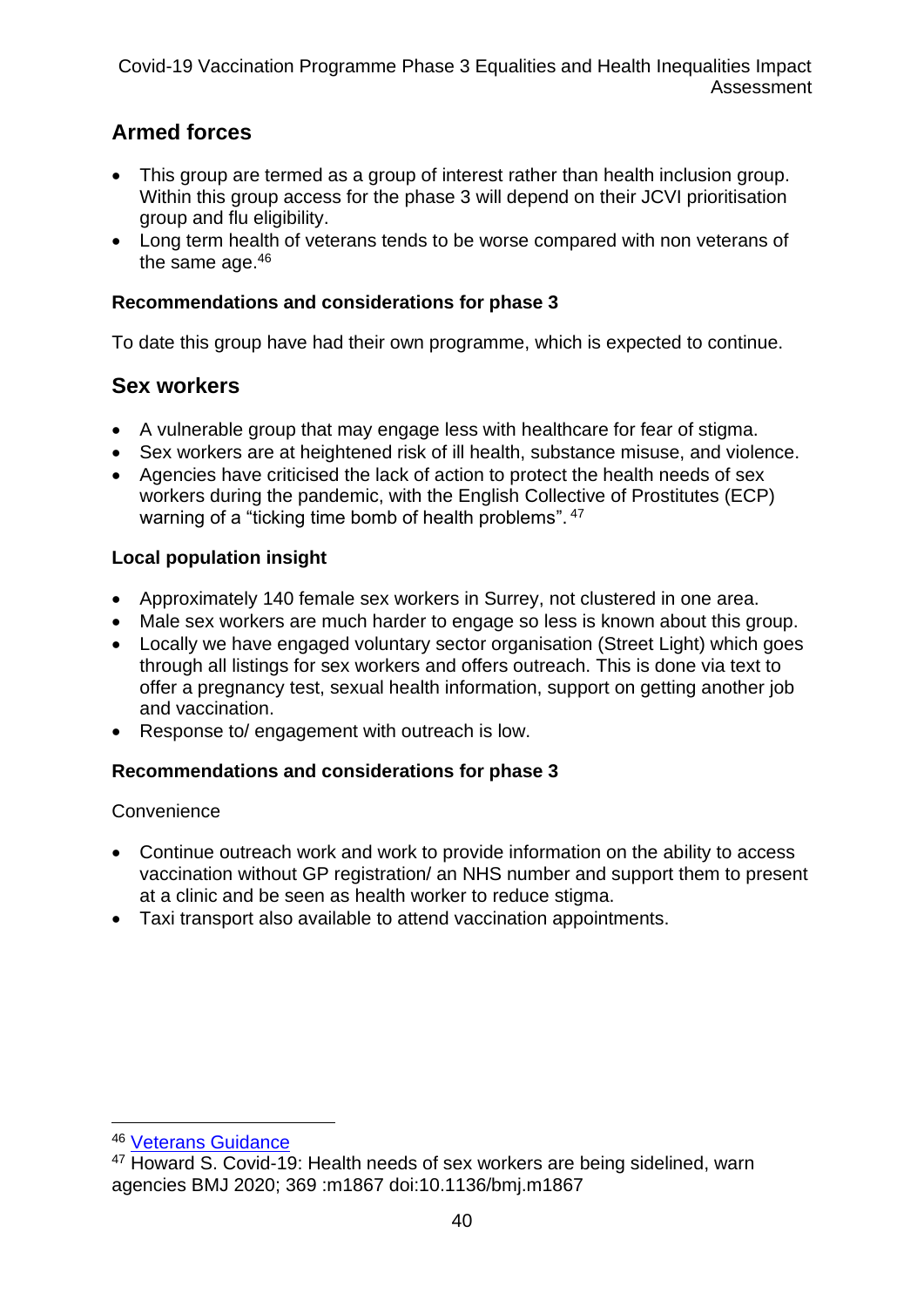## <span id="page-40-0"></span>System Reference Group discussion

#### <span id="page-40-1"></span>**Actions identified in phases 1 and 2**

Share information that enables people to access community transport

Establish a central hub for enquiries

Clear explanation regarding different types of sites

Publicise access to The Big Word at vaccinations sites to provide interpretation support; include in invitation information and on website Develop a video that explains the patient journey at a LVS

Pull-up banners that explain support that is available - entrance to each site

Develop Accessibility Guide for each LVS - publish on website and share link when patients book in. To include access by public transport. Arrange for accessibility assessments to be carried out at each site and publish results

Publicise the parking arrangements for each site (including whether it is free or not/access to disabled parking/how far from LVS)

Work with SMEF to organise radio interviews at different radion stations to reach various ethnic groups via own language clinicians. Work with SMEF to continue Covid Conversations over coming months with different groups.

Work with Maternity Voices Chairs to ensure clear information is cascaded on vaccination for pregnant women and women who are breastfeeding FAQ on content of the vaccines with links to relevant statements

Meet with multi-faith group of Guildford Diocese to map out approaches needed

Programme of discussions with different faith leaders to explore what support they require to help increase vaccine acceptance

FAQ on vaccination for patients taking PREP

Communications on vaccination safety procedures to minimise fears regarding HIV/AIDS

Publicity to encourage unpaid carers to register as a carer with their GP

Carer awareness training for GP Feds and LVS teams

Clear messaging on priority group 6 including unpaid carers

Publicity to encourage Young Carers to register at GP - work with Surrey Young Carers

Infographic to explain the vaccination process

#### **Actions required**

Install hearing loops in all sites to enable people who are hearing impaired to provide informed consent

Ensure each site has stock of patient information in different languages

Ensure each site has face shields and/or face masks with clear panel to ensure people with hearing impaired are able to offer informed consent

Booking system allows patients to indicate support they require e.g. wheelchairs; Sighted Guides; quiet time; Braille; interpreter etc. Easy read information available at each site

Make specific arrangements for certain groups e.g. people with LD - working with CCG and provider specialist in LD Training for volunteers at sites on how to appropriately offer assistance

Engage trusted community leaders to work with each PCN/GP Federation to develop programme of activities that build trust and enhance confidence

Form links with the GRT Outreach Team to develop programme that enables discussion of any fears or concerns that members of this community may have.

Make links with homeless shelters and refuges to design vaccination

Review need for mobile vaccination vehicle to reach remote areas or to target specific areas with low uptake

Make links with i-Access Adult Substance Misuse Treatment Services and Catalyst High Impact team to encourage uptake of vaccinations.

These actions were all implemented in phases 1 and 2 and will continue in phase 3, they are also detailed in the Phase 3 action table.

#### <span id="page-40-2"></span>**Phase 3 discussion Discussion of:**

- what has worked well to date
- where the gaps/barriers have been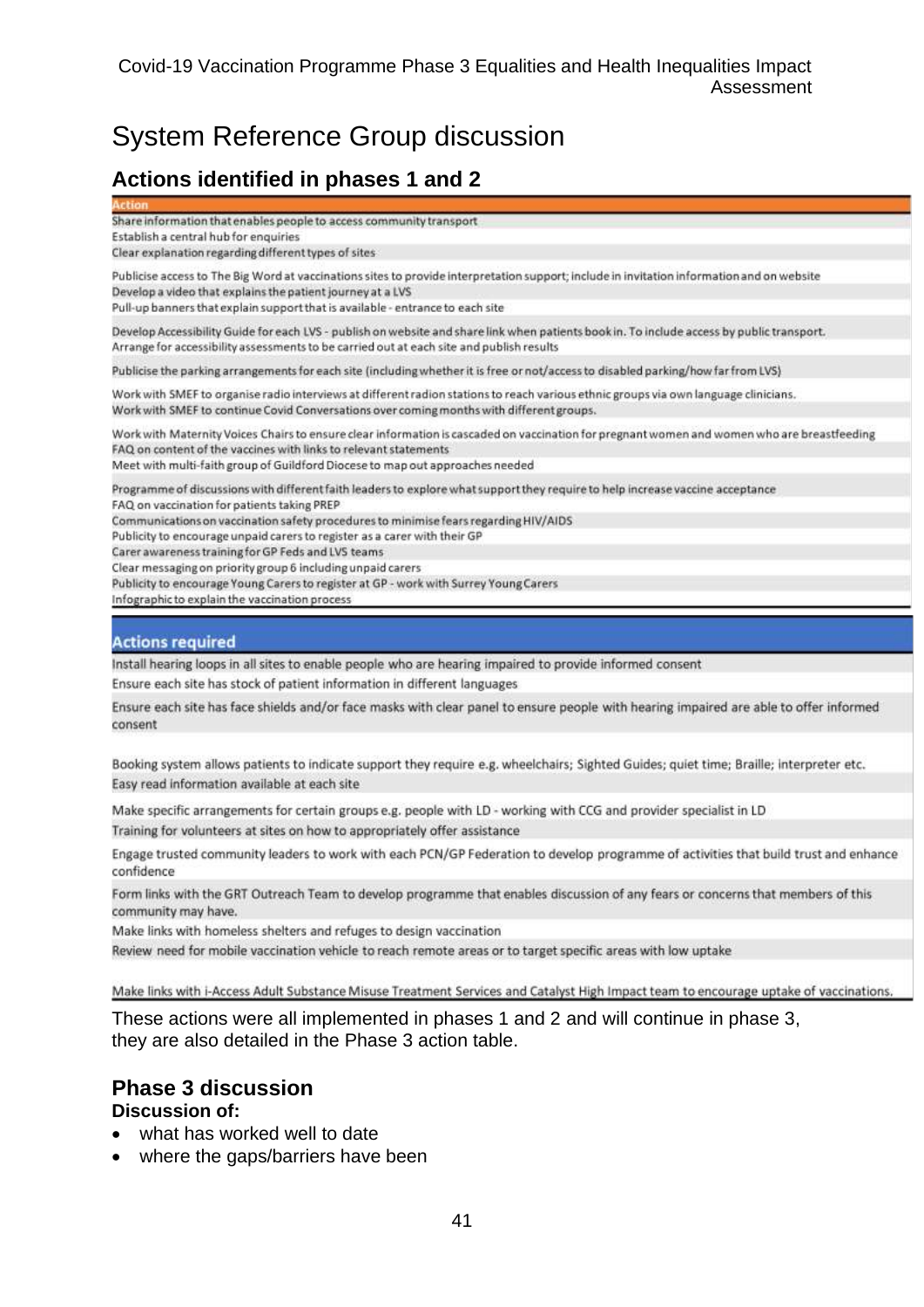• any specific considerations for protected characteristic/health inclusion groups with the different delivery of phase 3, particularly around willingness/appetite for a booster and co-administration with flu

#### **Attendees**

Action for Carers Healthwatch Surrey Sight for Surrey Surrey Coalition of Disabled People Surrey County Council Surrey Heartlands CCG Surrey County Council User Voice & Participation Team, Children and Young People (sent insight in advance of meeting)

The full discussion notes can be found in Appendix B, and where appropriate actions have been added to the plan. Key themes that emerged included:

- **Coadministration**: some positivity in terms of efficiency however questions around consent and how this will be practically delivered.
- **Carers**: Clear need for clarity around whether there will be flexibility for carers to receive vaccines at the same time as the person/ people they care for.
- **Communication**: communication is crucial, particularly to combat misinformation, we need to be utilising specialist organisations, community groups and individuals to disseminate clear, accurate and consistent information. It has been clear that people are looking for information. **Accessibility**: Practical adjustments to the booking system and at vaccination sites to ensure accessibility need to continue to be front of mind.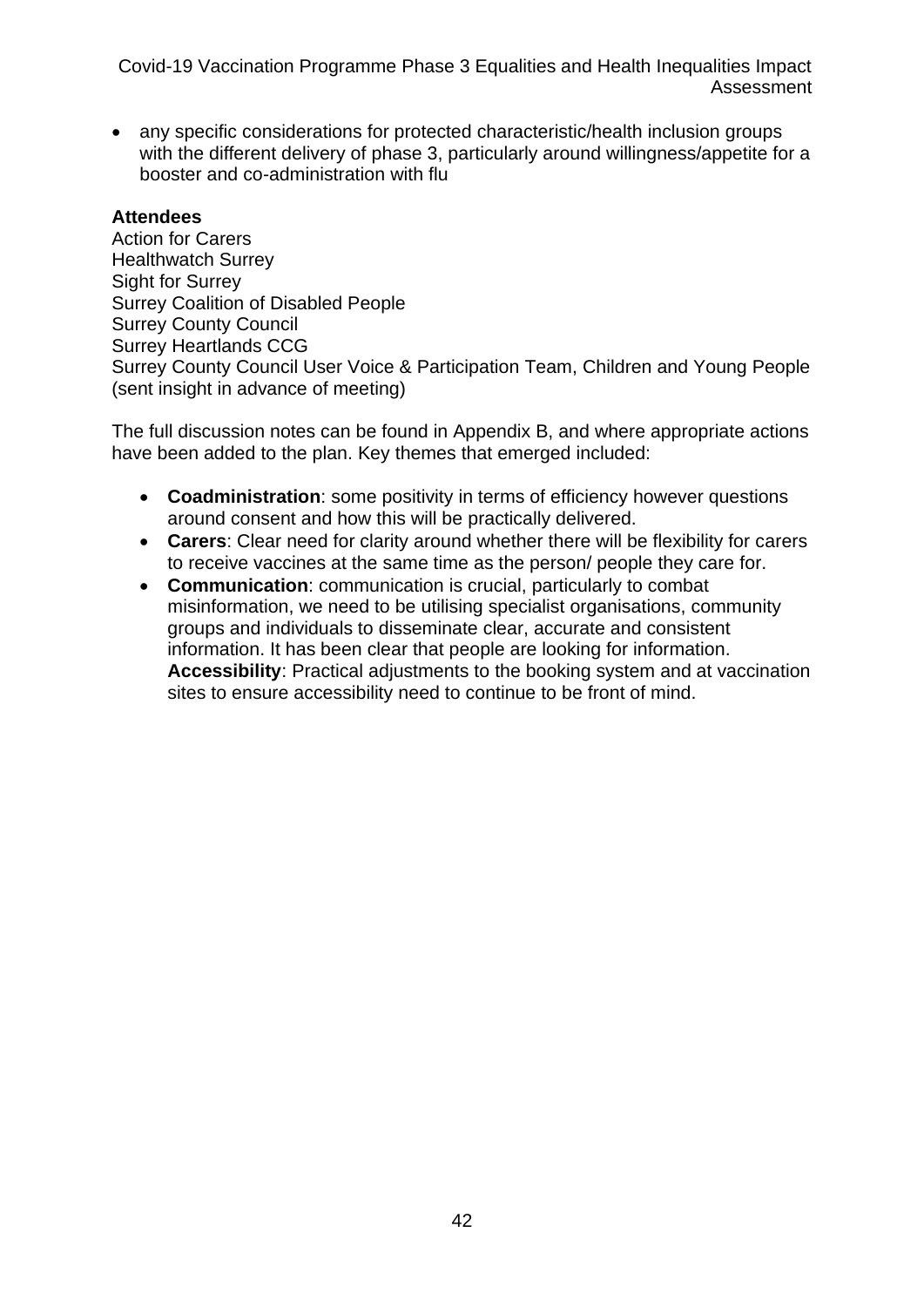<span id="page-42-0"></span>



#### <span id="page-42-1"></span>**Governance**

Assurance of delivery of the actions EIA strategic plan will be overseen by The Equalities & Inclusion Group (EIG) for Vaccinations, chaired by Ruth Hutchinson. The EIG for vaccinations will directly report into the ICS Resilience/ EPRR Board.

The EIG reviews the data cell reports on vaccination uptake. Sitting underneath the EIG are;

- Two operational groups:
	- o Equalities Communications, Insight and Engagement Sub-group
	- o Operational Sub-Group for vulnerable groups

(Terms of Reference are available for both)

The operation groups below the Equalities and Inclusion Group for Vaccinations (Covid/Flu Equalities Group) and the areas of focus are outlined in the Strategic Delivery Plan graphic below.

- Multi-agency MSOA working groups for Middle Super Output Areas identified with low vaccination uptake. Groups have representation from; Public Health, Community Outreach Worker, ICP Vaccination Lead, D&B Health and Wellbeing Lead, SCC Engagement lead and Social Prescribing Lead.
- The Equalities & Inclusion Group for Vaccinations will provide monthly update reports to the ICS Resilience/EPRR Board.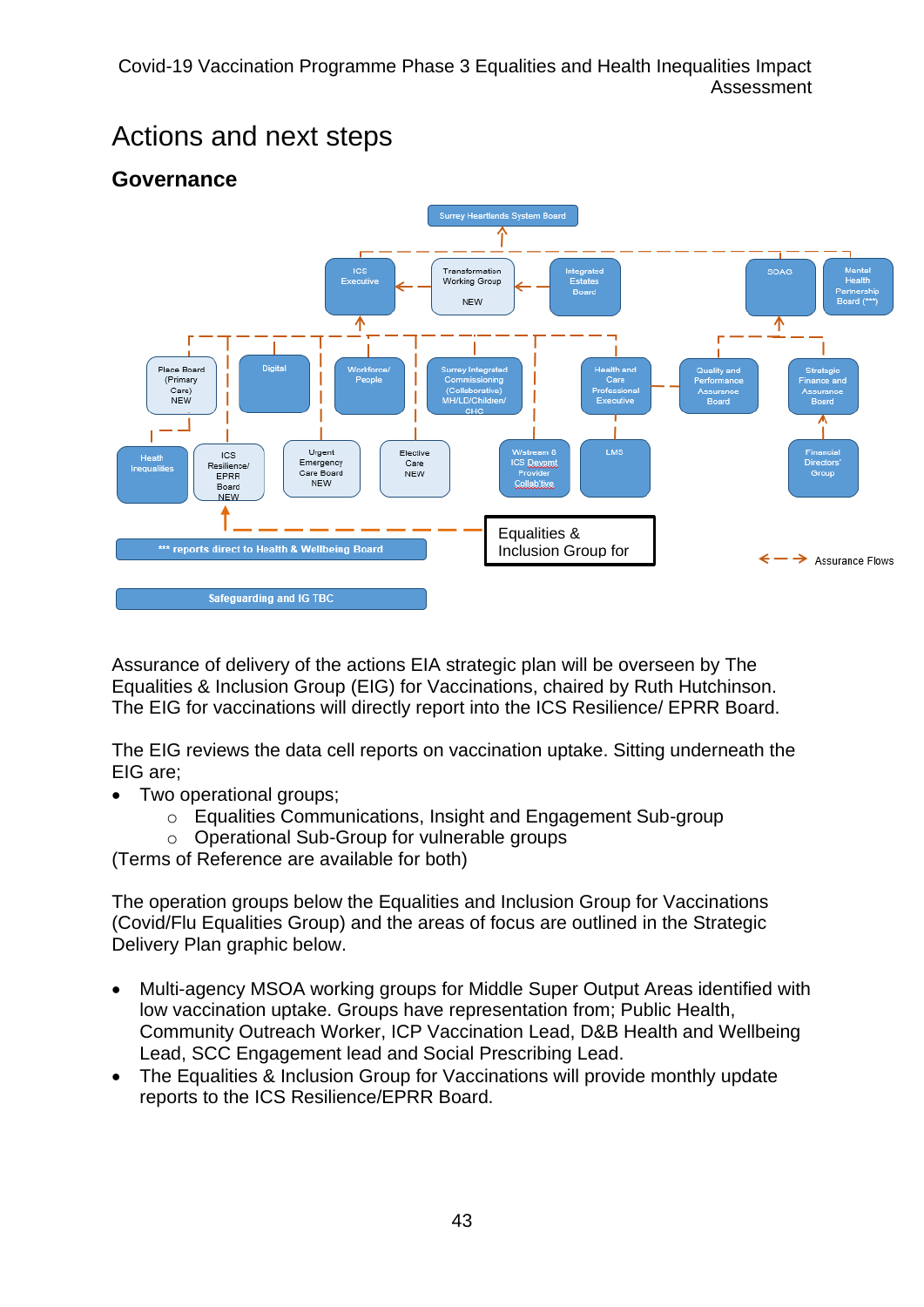

Covid/Flu Equalities Group Strategic Delivery Plan Groups

- Data Cell (surveillance)
- Engagement/ insights (confidence)
- Communications Group (complacency)
- Outreach Group (convenience)
- Clinical Ops Group (convenience)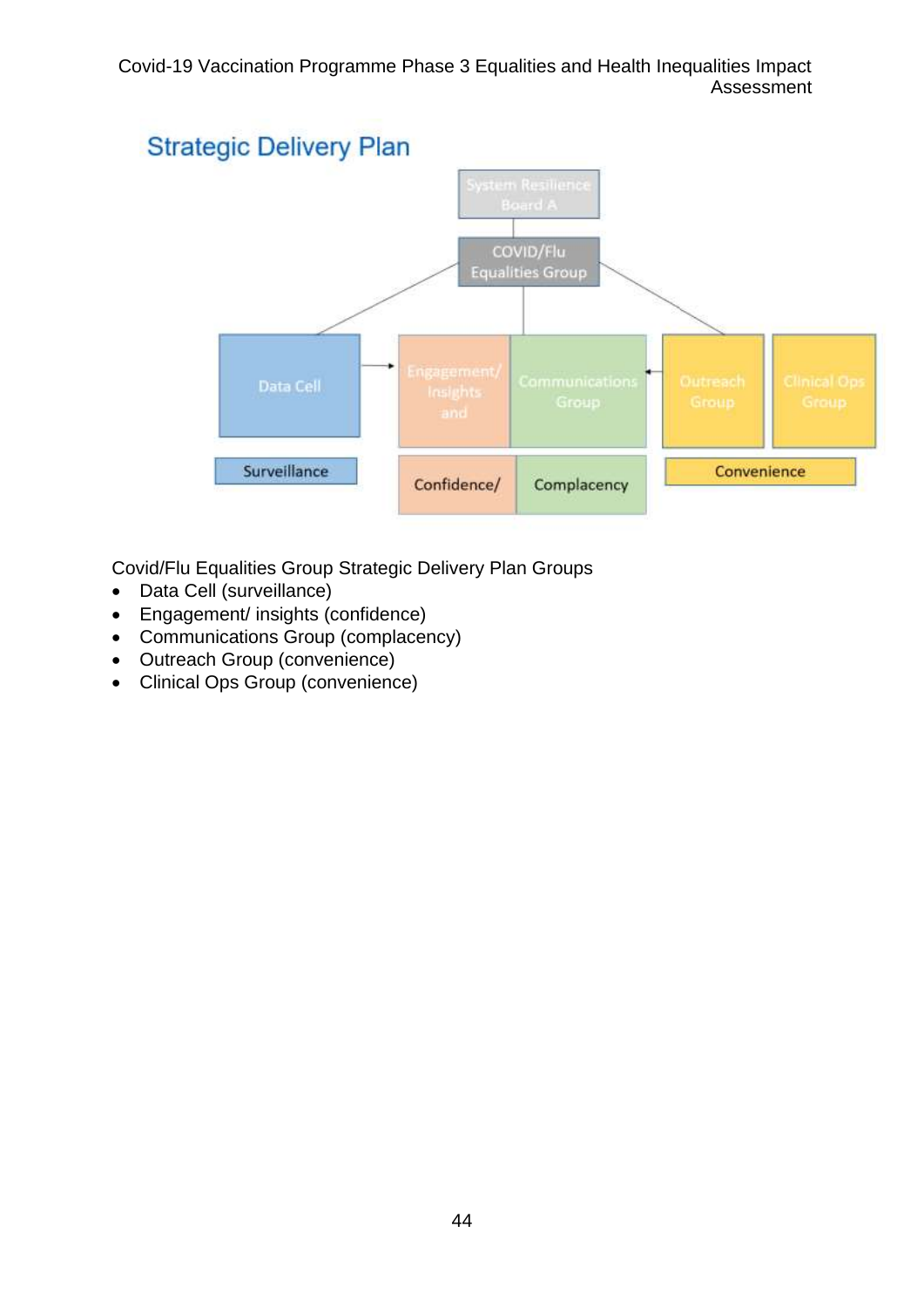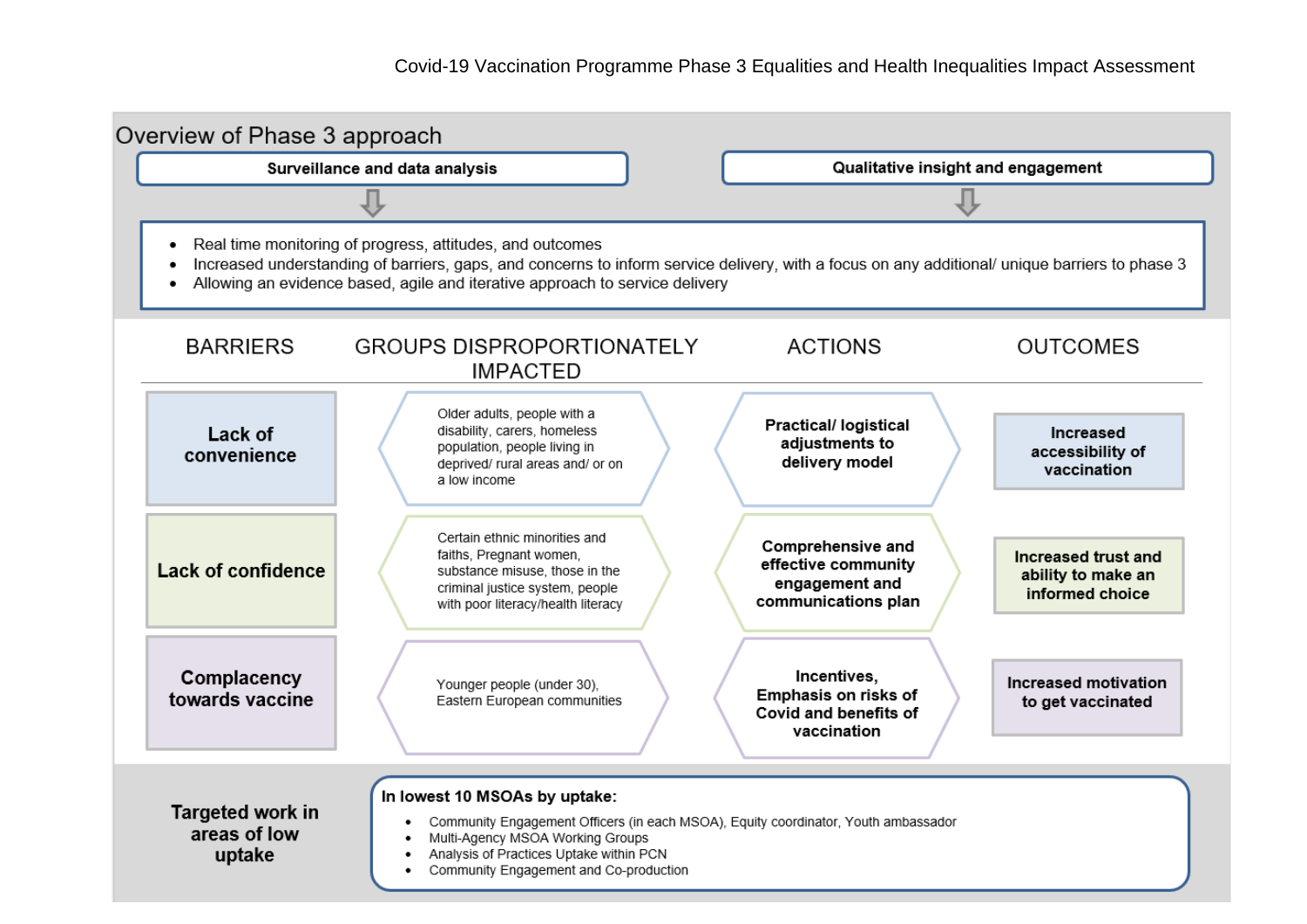#### **Phase 3 actions**

The table below outlines the individual actions to be undertaken in phase 3.

Table 5: Phase 3 actions

<span id="page-45-0"></span>

| Area                | <b>Action</b>                                                                                                                                                                                                                                | Continue/<br>New to phase<br>3 |
|---------------------|----------------------------------------------------------------------------------------------------------------------------------------------------------------------------------------------------------------------------------------------|--------------------------------|
| <b>Surveillance</b> | Use of real-time data to aid action planning throughout phase 3, including segmentation by different groups/<br>geographies to understand where gaps are, where further work is needed and to work towards equitable<br>access/ uptake       | Continue                       |
| Surveillance        | Need to be conscious of and reactive to significant shifts in public attitudes throughout the Covid pandemic<br>and identify when this is evident in the uptake data                                                                         | Continue                       |
| Surveillance        | Reporting of Covid and flu vaccination data together in phase 3 to give a complete picture, though it is<br>important to note that merging of the data is likely to have some challenges. This data will be refined<br>throughout the season | <b>New</b>                     |
| Surveillance        | Learning from phases 1 and 2 of the COVID vaccination programme in terms of low uptake groups and areas,<br>and how different communications can impact uptake, will inform work in phase 3                                                  | Continue                       |
| Surveillance        | Learning from phases 1 and 2 of the Covid vaccination programme in terms of low uptake groups and areas,<br>and how different delivery models can impact uptake, will inform work in phase 3                                                 | <b>New</b>                     |
| Surveillance        | Continue work to fill gaps in data, e.g. work to date where ethnicity was previously unknown to match this with<br>other datasets                                                                                                            | Continue                       |
| Surveillance        | Continue to monitor data at MSOA by cohort and ethnicity for districts and boroughs with the lowest uptake<br>for first and second doses                                                                                                     | Continue                       |
| Surveillance        | Real time monitoring uptake in Health and Social Care Workforce                                                                                                                                                                              | Continue                       |
| Surveillance        | Monitoring of delivery model to the 12 to 15 cohort, including mechanisms to gain parental consent and<br>segmentation of groups to identify inequalities in uptake                                                                          | <b>New</b>                     |
| Surveillance        | Monitoring of uptake for those with severe immunosuppression (12 and over) to receive their third dose as<br>part of their primary vaccination provision and segmentation of groups to identify gap in uptake                                | <b>New</b>                     |
| Qualitative         | Incorporate learnings and actions taken following engagement work with different communities and groups to                                                                                                                                   | Continue                       |
| insight and         | date                                                                                                                                                                                                                                         |                                |
| engagement          | Surrey University providing monthly consultancy on approach and resource for evaluation                                                                                                                                                      |                                |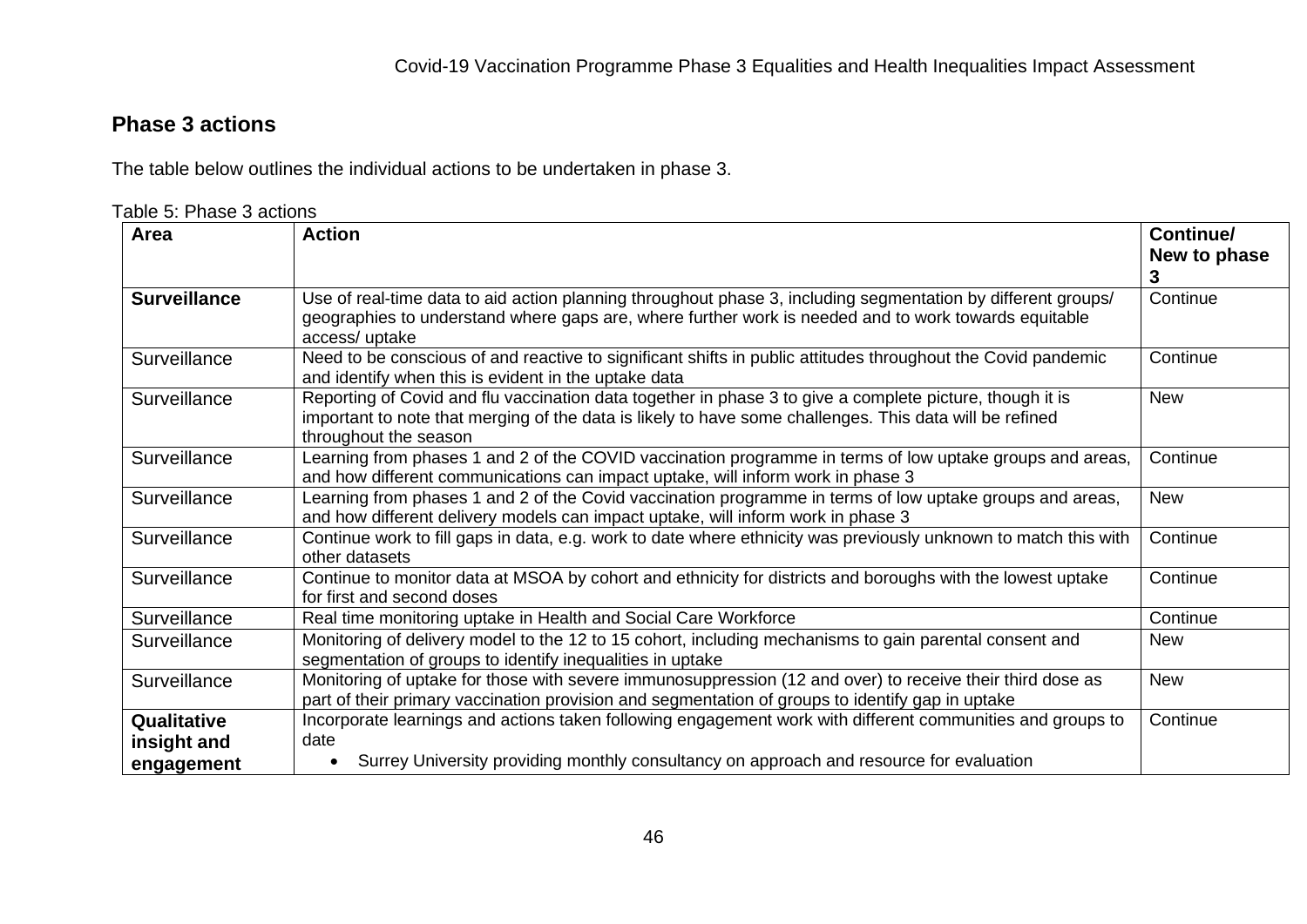| Area                                                                                                                                                  | <b>Action</b>                                                                                                                                                                                                                                                                                                                                                                                                                                                                                                                                                                                                                                                                                                                                                                                                                                                                                                                                                                                                                      | Continue/<br>New to phase<br>3 |
|-------------------------------------------------------------------------------------------------------------------------------------------------------|------------------------------------------------------------------------------------------------------------------------------------------------------------------------------------------------------------------------------------------------------------------------------------------------------------------------------------------------------------------------------------------------------------------------------------------------------------------------------------------------------------------------------------------------------------------------------------------------------------------------------------------------------------------------------------------------------------------------------------------------------------------------------------------------------------------------------------------------------------------------------------------------------------------------------------------------------------------------------------------------------------------------------------|--------------------------------|
| Qualitative insight<br>and engagement                                                                                                                 | Ensure two-way dialogue to understand and track how the service is engaging with communities, as well as<br>shifts in public attitude/ feeling (applying evidence based behaviour insight models)                                                                                                                                                                                                                                                                                                                                                                                                                                                                                                                                                                                                                                                                                                                                                                                                                                  | Continue                       |
| <b>Qualitative insight</b><br>and engagement                                                                                                          | Define communities and embed the workforce within communities to listen, understand barriers and attitudes<br>to vaccination as well as external pressures that impact ability to engage with the vaccination programme                                                                                                                                                                                                                                                                                                                                                                                                                                                                                                                                                                                                                                                                                                                                                                                                            | Continue                       |
| Qualitative insight<br>and engagement                                                                                                                 | Map assets currently available, including what we know about who makes up different communities and what<br>they think                                                                                                                                                                                                                                                                                                                                                                                                                                                                                                                                                                                                                                                                                                                                                                                                                                                                                                             | Continue                       |
| Qualitative insight<br>and engagement                                                                                                                 | Build on work to date to understand how the phase 3 service is interacting with the local communities, and<br>their attitudes towards it. Answering the following questions will help to inform actions to reduce inequalities<br>and improve equity of access:<br>What is public feeling, particularly in low uptake groups, on receiving a Covid booster as a standalone<br>vaccine, and if co-administered with a flu vaccine?<br>What will encourage them to take up the phase 3 offer, and what are the barriers?<br>$\bullet$<br>What are the solutions/interventions that can help to remove barriers?<br>$\bullet$<br>What are the natural neighbourhoods, and how can the programme be embedded within and tailored<br>$\bullet$<br>to these?<br>Some of this insight will be gathered though a survey to a representative sample of residents. This<br>engagement will be ongoing and therefore we will have an agile approach to implementing measures to<br>remove barriers, based on feedback from local communities. | <b>New</b>                     |
| <b>Increase</b><br>convenience<br>(Practical/<br>logistical<br>adjustments to<br>delivery model<br>and improving<br>access for those<br>seldom heard) | Accessible booking systems and vaccine sites, building on what was implemented in earlier phases through a<br>checklist (includes booking systems, digital literacy, accessibility and location of vaccination sites)                                                                                                                                                                                                                                                                                                                                                                                                                                                                                                                                                                                                                                                                                                                                                                                                              | Continue                       |
| Increase<br>convenience                                                                                                                               | Varied and flexible models of delivery e.g. walk in, booked appointments, local vaccination sites, community<br>pharmacies, primary care<br>Consider areas of particular relevance to certain groups e.g. religious centres, probation appointments<br>$\bullet$                                                                                                                                                                                                                                                                                                                                                                                                                                                                                                                                                                                                                                                                                                                                                                   | Continue                       |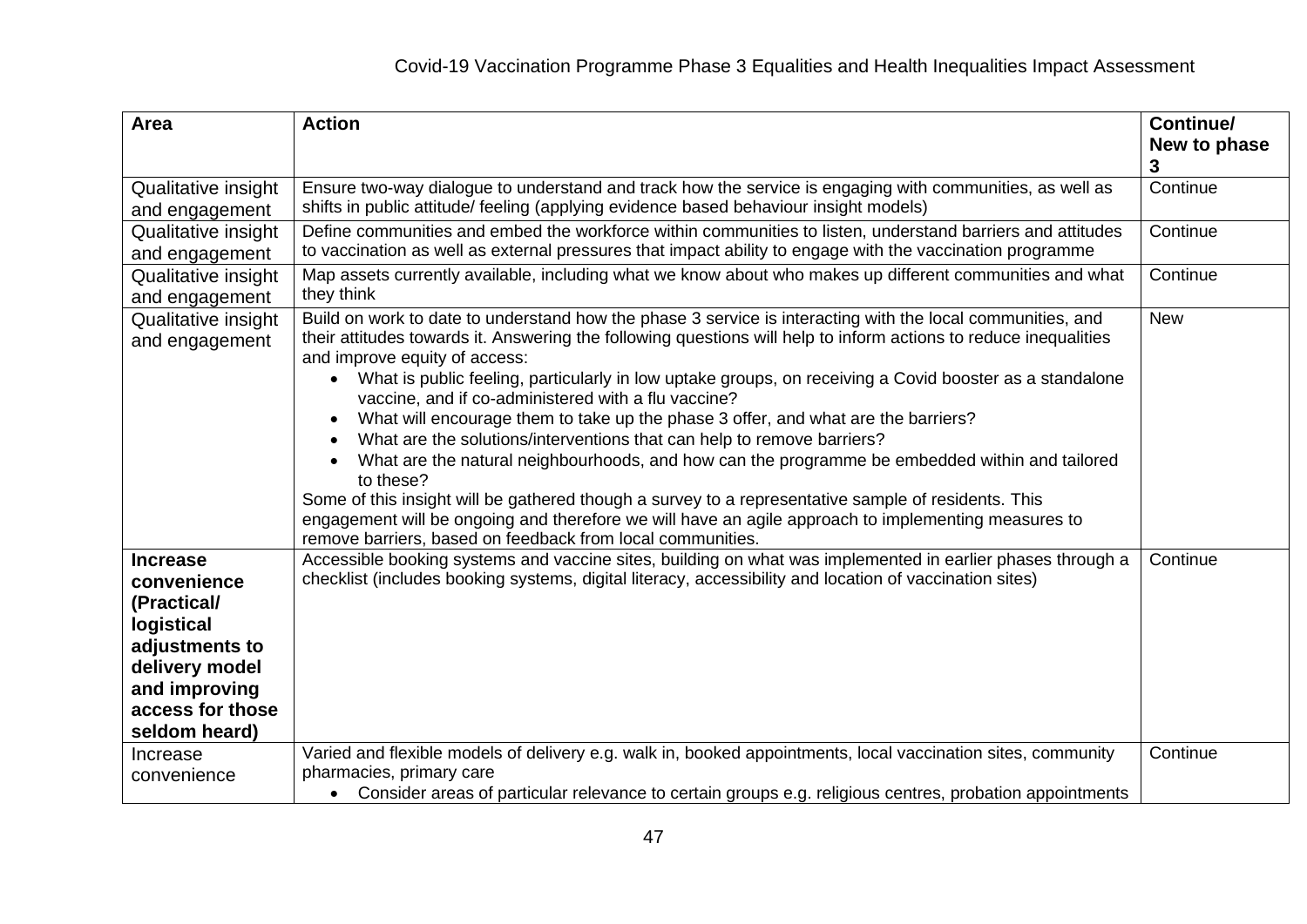| Area                    | <b>Action</b>                                                                                                                                                                                                                                                                                                                                                                             | Continue/<br>New to phase<br>3 |
|-------------------------|-------------------------------------------------------------------------------------------------------------------------------------------------------------------------------------------------------------------------------------------------------------------------------------------------------------------------------------------------------------------------------------------|--------------------------------|
| Increase<br>convenience | Inclusive environments through the pathway, from booking to being at a site. This may involve staff training<br>and the use of non-clinical sites                                                                                                                                                                                                                                         | Continue                       |
| Increase<br>convenience | Provision for extremely vulnerable groups such as people classed as 'housebound'                                                                                                                                                                                                                                                                                                          | Continue                       |
| Increase<br>convenience | Reasonable adjustments made wherever possible, ensuring dignity and privacy for all attending sites                                                                                                                                                                                                                                                                                       | Continue                       |
| Increase<br>convenience | Option of clinical discussions on taking up the vaccine where needed e.g. for pregnant or breastfeeding<br>women                                                                                                                                                                                                                                                                          | Continue                       |
| Increase<br>convenience | Consider cost to access sites, and ensure geographical coverage is thought through                                                                                                                                                                                                                                                                                                        | Continue                       |
| Increase<br>convenience | Close partnership working with those embedded within and who have established trust with certain<br>communities or groups e.g. homeless organisations                                                                                                                                                                                                                                     | Continue                       |
| Increase<br>convenience | Roving teams to meet groups with specific needs e.g. refugees, care home staff                                                                                                                                                                                                                                                                                                            | Continue                       |
| Increase<br>convenience | Raise issues with lack of two way texting offer about appointments to NHSE                                                                                                                                                                                                                                                                                                                | <b>New</b>                     |
| Increase<br>convenience | Explore funding support for Sight for Surrey Communicator Guides                                                                                                                                                                                                                                                                                                                          | <b>New</b>                     |
| Increase<br>convenience | Vaccination sites used to delivery phase 3 to consider being well lit and prepared for adverse Autumn and<br>Winter weather                                                                                                                                                                                                                                                               | Continue                       |
| Increase<br>convenience | Incorporate learning from work to engage with Gypsy, Roma and Traveller community:<br>Working with the GRT liaison team, continue to offer a bespoke service to known sites across Surrey<br>Heartlands arranging for roving teams to outreach                                                                                                                                            | Continue                       |
| Increase<br>convenience | Continue SASH BAME roving model, twilight clinic based at East Surrey to address vaccine hesitancy in<br>frontline staff<br>Discussions are taking place with Ashford St Peters and The Royal Surrey Hospital, who are very<br>$\bullet$<br>interested to participate in this initiative and further talks are being held with Care Homes to see if this<br>model may be adapted for them | Continue                       |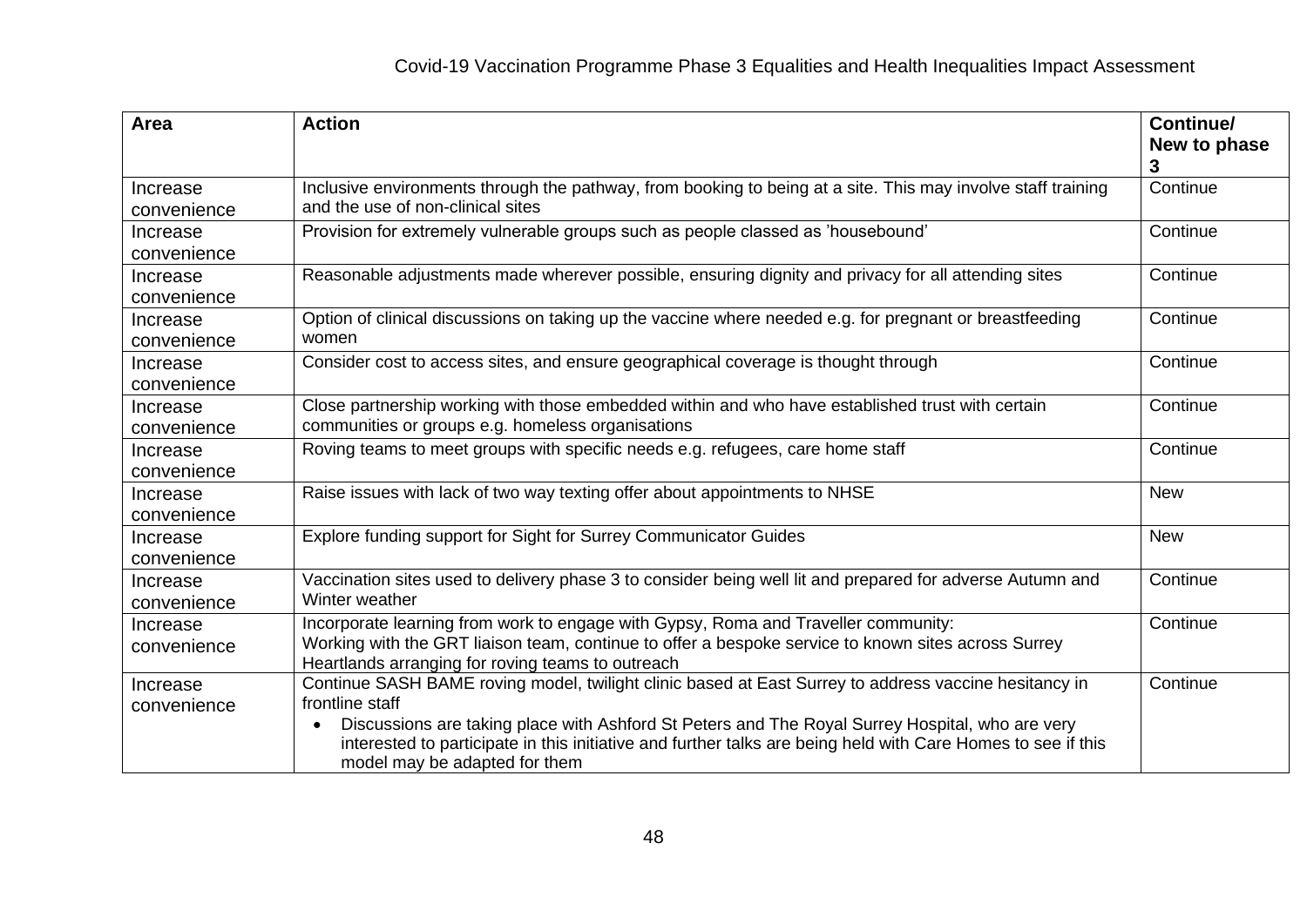| Area                                                                                                            | <b>Action</b>                                                                                                                                                                                                                                                                                                                                                                                                                                                                                                                                                                                                                                                                                                                                                                                                                                                 | Continue/<br>New to phase<br>3 |
|-----------------------------------------------------------------------------------------------------------------|---------------------------------------------------------------------------------------------------------------------------------------------------------------------------------------------------------------------------------------------------------------------------------------------------------------------------------------------------------------------------------------------------------------------------------------------------------------------------------------------------------------------------------------------------------------------------------------------------------------------------------------------------------------------------------------------------------------------------------------------------------------------------------------------------------------------------------------------------------------|--------------------------------|
| Increase<br>convenience                                                                                         | Rural communities should not be disadvantaged to receive the vaccination, Primary Care and Community<br>Pharmacies will play a key role to help to address this                                                                                                                                                                                                                                                                                                                                                                                                                                                                                                                                                                                                                                                                                               | Continue                       |
| Increase<br>convenience                                                                                         | Continue successful work with ABC supporting migrants to register with a GP. Teams visiting Quadrant<br>House and SkyLane to provide vaccines.<br>Coordination already in place between practices (Horley PCN plus Woodlands and Clerklands practice)<br>and hotels on GP registration and access to healthcare/vaccines.                                                                                                                                                                                                                                                                                                                                                                                                                                                                                                                                     | Continue                       |
| Increase<br>convenience                                                                                         | Continue work to support those with mental ill-health, including protocol to communicate with practices,<br>expansion of definition, work on in patient vaccinations                                                                                                                                                                                                                                                                                                                                                                                                                                                                                                                                                                                                                                                                                          | Continue                       |
| Increase<br>convenience                                                                                         | Continue work to support access for people with learning disabilities                                                                                                                                                                                                                                                                                                                                                                                                                                                                                                                                                                                                                                                                                                                                                                                         | Continue                       |
| Increase<br>convenience                                                                                         | Develop a social prescribing approach to access vaccination and support health literacy                                                                                                                                                                                                                                                                                                                                                                                                                                                                                                                                                                                                                                                                                                                                                                       | Continue                       |
| Increase<br>convenience                                                                                         | Review options for sessional workers sick pay. Review options for drop in access for staff to talk through<br>concerns and book vaccination and use learnings to support private sector employers                                                                                                                                                                                                                                                                                                                                                                                                                                                                                                                                                                                                                                                             | Continue                       |
| Increase<br>convenience                                                                                         | Ensure suitable and effective delivery model to the 12 to 15 cohort, including mechanisms to gain parental<br>consent.                                                                                                                                                                                                                                                                                                                                                                                                                                                                                                                                                                                                                                                                                                                                        | Continue                       |
| Increase<br>convenience                                                                                         | Ensure suitable provision for those with severe immunosuppression (12 and over) to receive their third dose<br>as part of their primary vaccination provision.                                                                                                                                                                                                                                                                                                                                                                                                                                                                                                                                                                                                                                                                                                | <b>New</b>                     |
| Increase<br>convenience                                                                                         | Ensure communication, promotion and information provision is joined up with and embedded within the digital<br>inclusion strategy                                                                                                                                                                                                                                                                                                                                                                                                                                                                                                                                                                                                                                                                                                                             | <b>New</b>                     |
| <b>Increase</b><br>confidence<br>(Comprehensive,<br>effective<br>community<br>engagement and<br>communications) | Surrey Heartlands ICS leads communications for the vaccination roll out and in this instance around<br>increasing the uptake of the COVID-19 vaccine uptake. This is a partnership piece of work and will require all<br>key partners to engage and utilise their channels to ensure communications activity is effective. This will be<br>done through two main types of communications activities:<br>to support vaccine avoidance and messaging about the benefits of having the vaccine/promotion of<br>second vaccine etc<br>to work with key partners, responding to weekly data and behavioural insights to work in a targeted way<br>$\bullet$<br>to raise awareness and promote the uptake of the vaccine in settings where it is low, here is a few<br>current examples:<br>in locations / communities such as boroughs or council wards<br>$\circ$ | Continue                       |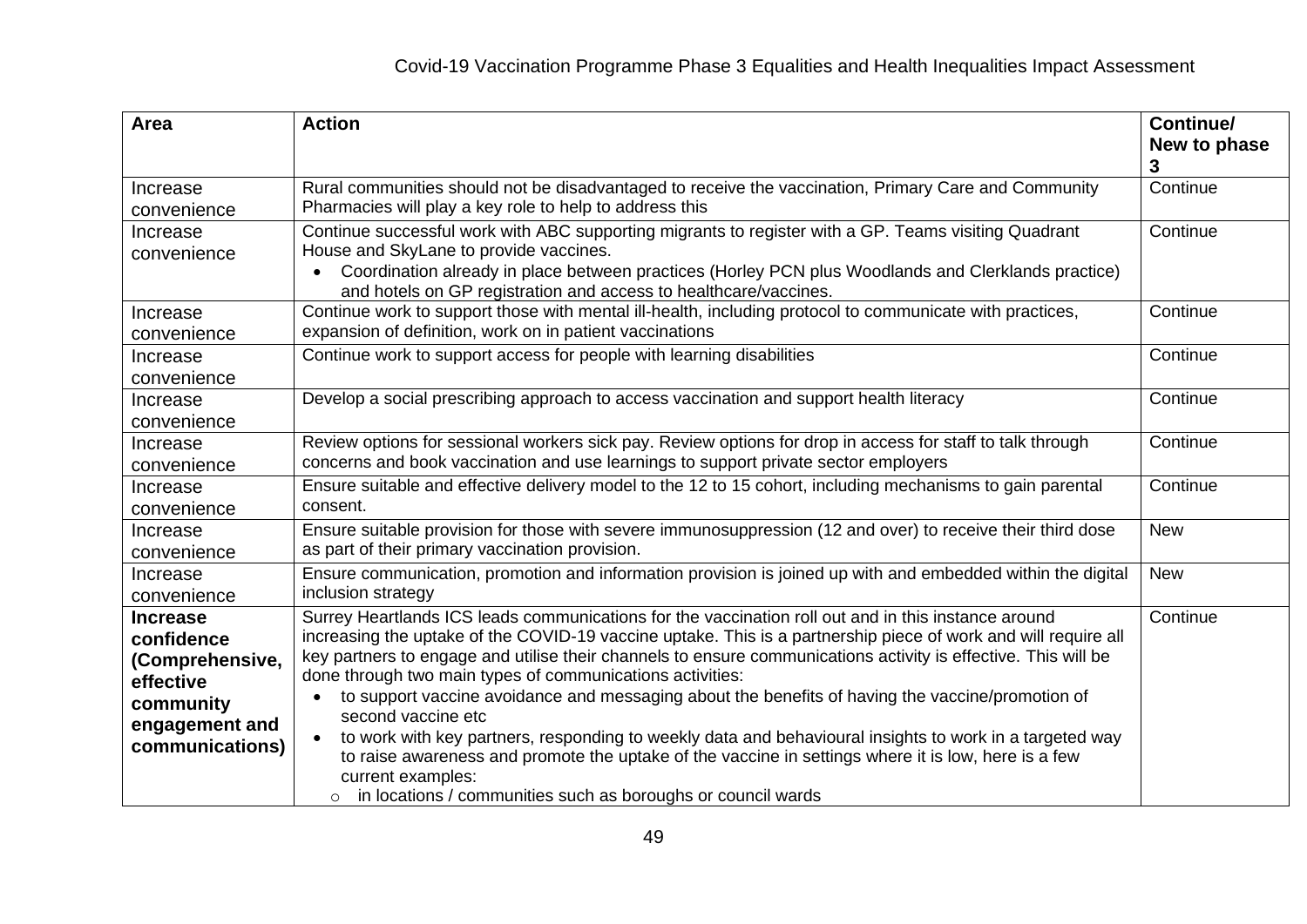| Area                   | <b>Action</b>                                                                                                                                                                                                                                                                                                                                                                                                                                                                                                                                                                                                                                                                                                                                                                                                                                                                                                                                                                                             | Continue/<br>New to phase<br>3 |
|------------------------|-----------------------------------------------------------------------------------------------------------------------------------------------------------------------------------------------------------------------------------------------------------------------------------------------------------------------------------------------------------------------------------------------------------------------------------------------------------------------------------------------------------------------------------------------------------------------------------------------------------------------------------------------------------------------------------------------------------------------------------------------------------------------------------------------------------------------------------------------------------------------------------------------------------------------------------------------------------------------------------------------------------|--------------------------------|
|                        | within areas where people are vulnerable such as young people with learning disabilities<br>$\circ$<br>areas with a high ethnically diverse population - particularly where there are known challenges with<br>$\circ$<br>vaccine confidence (e.g. BAME, Eastern European)<br>See protocol to be followed in Appendix D                                                                                                                                                                                                                                                                                                                                                                                                                                                                                                                                                                                                                                                                                   |                                |
| Increase<br>confidence | Clear, representative, and accessible messaging/ information on phase 3 roll out, including:<br>reason for booster<br>$\bullet$<br>distinction to a third dose for people aged 12 and over with sever immunosuppression<br>eligibility<br>how this aligns/ doesn't align with the flu vaccine<br>possibility of coadministration where this is likely/ appropriate, issues of consent around this<br>what to do if you don't want co-administration (target to those where this is likely to be an option)<br>address concerns around feeling 'extra' unwell if receive both jabs together<br>concerns around receiving Pfizer if not had previously<br>options for co-delivery to carers with those they care for<br>community transport options<br>vaccine safety<br>what happens when you go for a vaccine (materials already created in phase 1 and 2, may need<br>tweaking)<br>Include the above in a FAQ doc to be disseminated and adapted for different audiences, e.g. Health and<br>social care | <b>New</b>                     |
| Increase<br>confidence | Making Every Contact Count Training for frontline staff to have conversations on vaccinations                                                                                                                                                                                                                                                                                                                                                                                                                                                                                                                                                                                                                                                                                                                                                                                                                                                                                                             | <b>New</b>                     |
| Increase<br>confidence | Outreach support calls to those who have not received or declined Phase 1 2 or 3 of the vaccination<br>programme                                                                                                                                                                                                                                                                                                                                                                                                                                                                                                                                                                                                                                                                                                                                                                                                                                                                                          | <b>New</b>                     |
| Increase<br>confidence | Target community engagement utilising health inequalities toolkit C: Pilot sites approach to address<br>equity of reach for 'Informed Choice' in lowest 10 MSOAs<br><b>Covid Outbreak Management Funds (COMF):</b><br>Community Engagement Officers (MSOA) already working in Districts and Boroughs to Engage with<br>communities regarding Vaccinations and COVID protective behaviours within target MSOAs to work<br>through the equalities toolkit C (Woking, Spelthorne, Reigate & Banstead)                                                                                                                                                                                                                                                                                                                                                                                                                                                                                                        | Continue                       |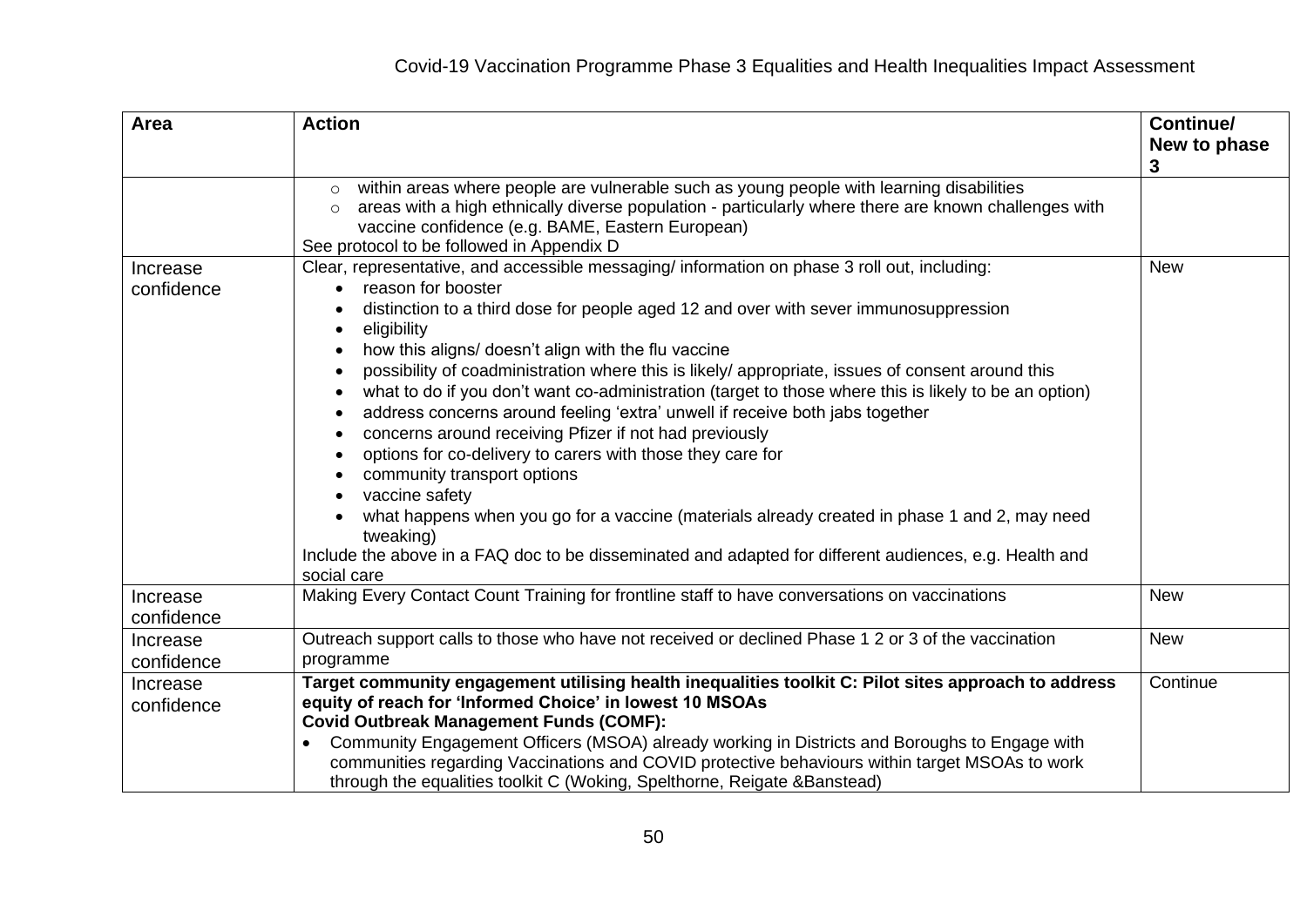| Area | <b>Action</b>                                                                                                                                                                                                               | Continue/    |
|------|-----------------------------------------------------------------------------------------------------------------------------------------------------------------------------------------------------------------------------|--------------|
|      |                                                                                                                                                                                                                             | New to phase |
|      |                                                                                                                                                                                                                             | 3            |
|      | Equity Coordinator (surrey wide) to support with PCN level data extraction where not available from PCN<br>$\bullet$<br>and operationalise appropriate vaccination service                                                  |              |
|      | • Youth Ambassador (Borough wide) Engagement lead to mobilise messaging and delivery through existing<br>youth partnerships charities and CVS (Guildford & Wavery)                                                          |              |
|      | <b>Multi-Agency MSOA Working Groups</b>                                                                                                                                                                                     |              |
|      | ICP Leads (NWS, ES), Public Health SCC, Community Engagement Lead (D&B), D&B Health and<br>Wellbeing Lead and/or community Engagement Leads, Social Prescribing Lead and SCC Engagement                                     |              |
|      | leads.                                                                                                                                                                                                                      |              |
|      | <b>Analysis Practices Uptake within PCN</b>                                                                                                                                                                                 |              |
|      | Analysis of absolute uptake and Numbers remaining for vaccination who have not declined and not<br>attended                                                                                                                 |              |
|      | <b>Community Engagement and Co-production</b>                                                                                                                                                                               |              |
|      | Engagement with the 'natural neighbourhoods' ask, listen, note, review, co-produce and do, opens the<br>door for further strengthening of relationship with healthcare are local level and further place-based<br>planning. |              |
|      | Aims:                                                                                                                                                                                                                       |              |
|      | 1. Defining communities: working with the public sector boundaries, engage the communities and reframe,<br>further define in relation to community boundaries and community infrastructure                                  |              |
|      | 2. Practical Asset Mapping: Real time knowledge of key assets e.g. community leads, key community<br>infrastructure assets                                                                                                  |              |
|      | 3. Community Centred approaches: Engagement and feedback to community leads to check findings and                                                                                                                           |              |
|      | actions to ensure they resonate and are relevant, continued engagement and feedback. Engagements to                                                                                                                         |              |
|      | understand vaccine confidence should be structured around the COM-B behavioural insights model COM-B                                                                                                                        |              |
|      | template to understand vaccine hesitancy   Local Government Association<br>4. Shared Community Profile: Continued development of insights profile, checked with the community                                               |              |
|      | 5. Vaccination/COVID action plan: agreed contributions of the community and external stakeholders clear,                                                                                                                    |              |
|      | formal mechanisms to feedback working to agreed principles                                                                                                                                                                  |              |
|      | 6. Outreach and in-reach plans: peer workers recruited and trained and supported to provide an                                                                                                                              |              |
|      | intermediary workforce, reducing cultural barriers to access and use.                                                                                                                                                       |              |
|      | 7. Linking to the disengaged/excluded: Targeted outreach to isolated / excluded groups. Credible first                                                                                                                      |              |
|      | contact establishing trust, backed with multifaceted support options                                                                                                                                                        |              |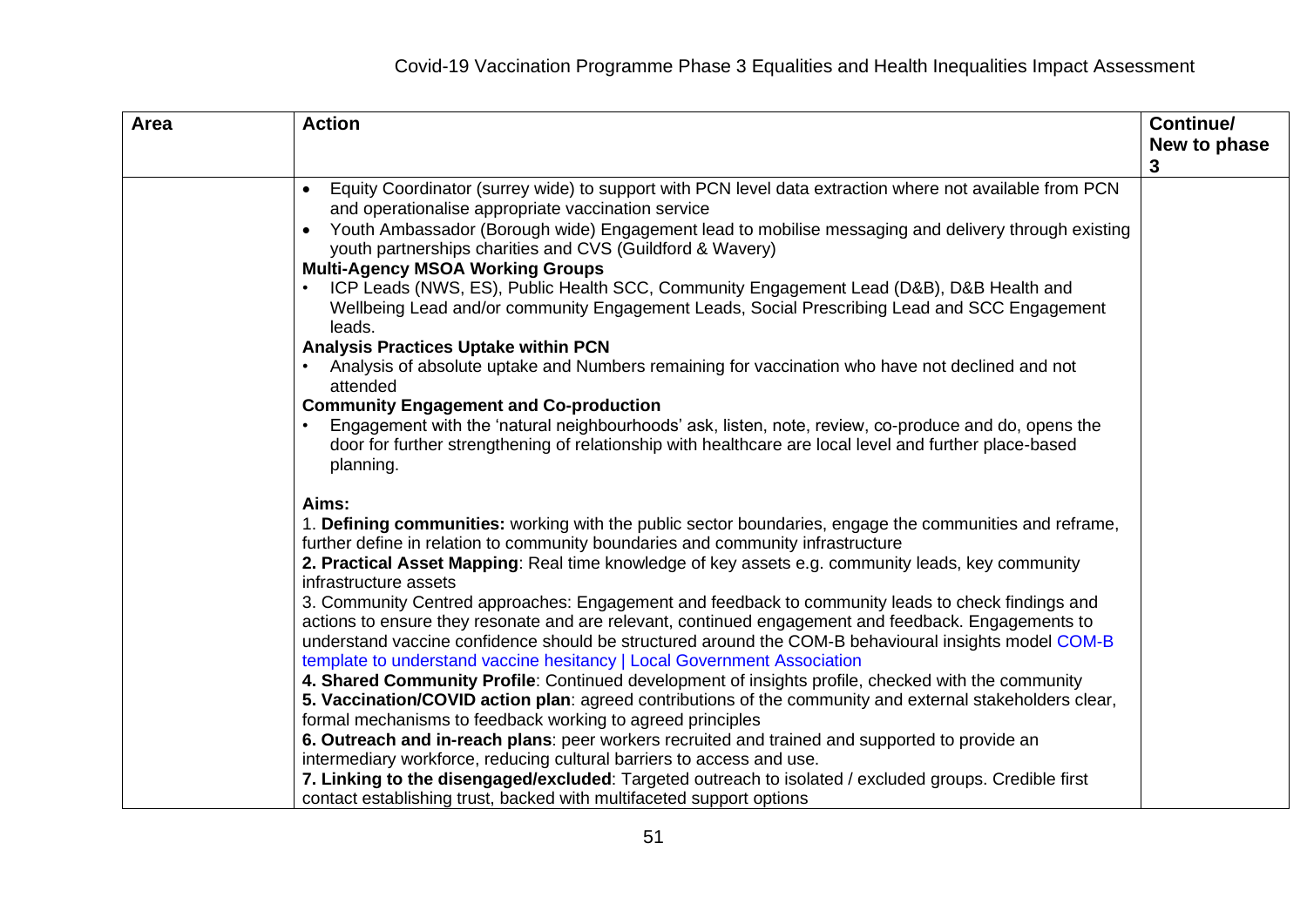| Area                   | <b>Action</b>                                                                                                                                                                                                                                                                                                                                                                                                                                                                                                                                                                                                              | Continue/<br>New to phase<br>3 |
|------------------------|----------------------------------------------------------------------------------------------------------------------------------------------------------------------------------------------------------------------------------------------------------------------------------------------------------------------------------------------------------------------------------------------------------------------------------------------------------------------------------------------------------------------------------------------------------------------------------------------------------------------------|--------------------------------|
| Increase<br>confidence | Identify and add community, voluntary and faith network leads to any communications plan, to allow for<br>consistency of messaging e.g. SMEF                                                                                                                                                                                                                                                                                                                                                                                                                                                                               | <b>New</b>                     |
| Increase<br>confidence | Ensure a variety of formats and channels are used, mapping on to where people go for trusted information<br>including print, word of mouth, social media (particularly to combat 'fake news'), radio etc<br>Easy read, larger font, audio, BSL where appropriate<br>Different translations available and bi-lingual workers/staff should support the delivery of vaccinations<br>within care homes and vaccination sites<br>Communications need to appeal to all genders, and depending on trends in uptake, may need to focus<br>$\bullet$<br>on a particular gender<br>Communication at vaccination sites around support | Continue                       |
| Increase<br>confidence | Use trusted organisations and individuals to promote the vaccine, e.g. healthcare professionals, community<br>leaders, faith leaders, Covid Champions, Police, clinicians, university                                                                                                                                                                                                                                                                                                                                                                                                                                      | Continue                       |
| Increase<br>confidence | Address key vaccine concerns, complacency/ apathy and questions, focusing on groups who are showing<br>reluctance to engage with the vaccination programme                                                                                                                                                                                                                                                                                                                                                                                                                                                                 | Continue                       |
| Increase<br>confidence | Open up spaces for discussion, for people to voice concerns, frustrations and questions                                                                                                                                                                                                                                                                                                                                                                                                                                                                                                                                    | Continue                       |
| Increase<br>confidence | Issues of consent needs to be considered and communicated for people under the age 16 who would require<br>parental / guardian consent                                                                                                                                                                                                                                                                                                                                                                                                                                                                                     | <b>New</b>                     |
| Increase<br>confidence | Utilise PHE literature to be designed for children                                                                                                                                                                                                                                                                                                                                                                                                                                                                                                                                                                         | <b>New</b>                     |
| Increase<br>confidence | Focus on messaging to lower socio-economic areas to grow confidence in the vaccine in young people<br>Food banks may provide an opportunity to better understand external pressures on certain groups, and what<br>support is needed                                                                                                                                                                                                                                                                                                                                                                                       | <b>New</b>                     |
| Increase<br>confidence | Explore opportunity of Pride of Surrey to engage with LGBTQIA+ groups on vaccination                                                                                                                                                                                                                                                                                                                                                                                                                                                                                                                                       | <b>New</b>                     |
| Increase<br>confidence | Communications to support roll out of 'quiet clinics' for people with LD                                                                                                                                                                                                                                                                                                                                                                                                                                                                                                                                                   | Continue                       |
| Increase<br>confidence | Set up webinars for Clinical leads to address challenges to update in low uptake care homes                                                                                                                                                                                                                                                                                                                                                                                                                                                                                                                                | Continue                       |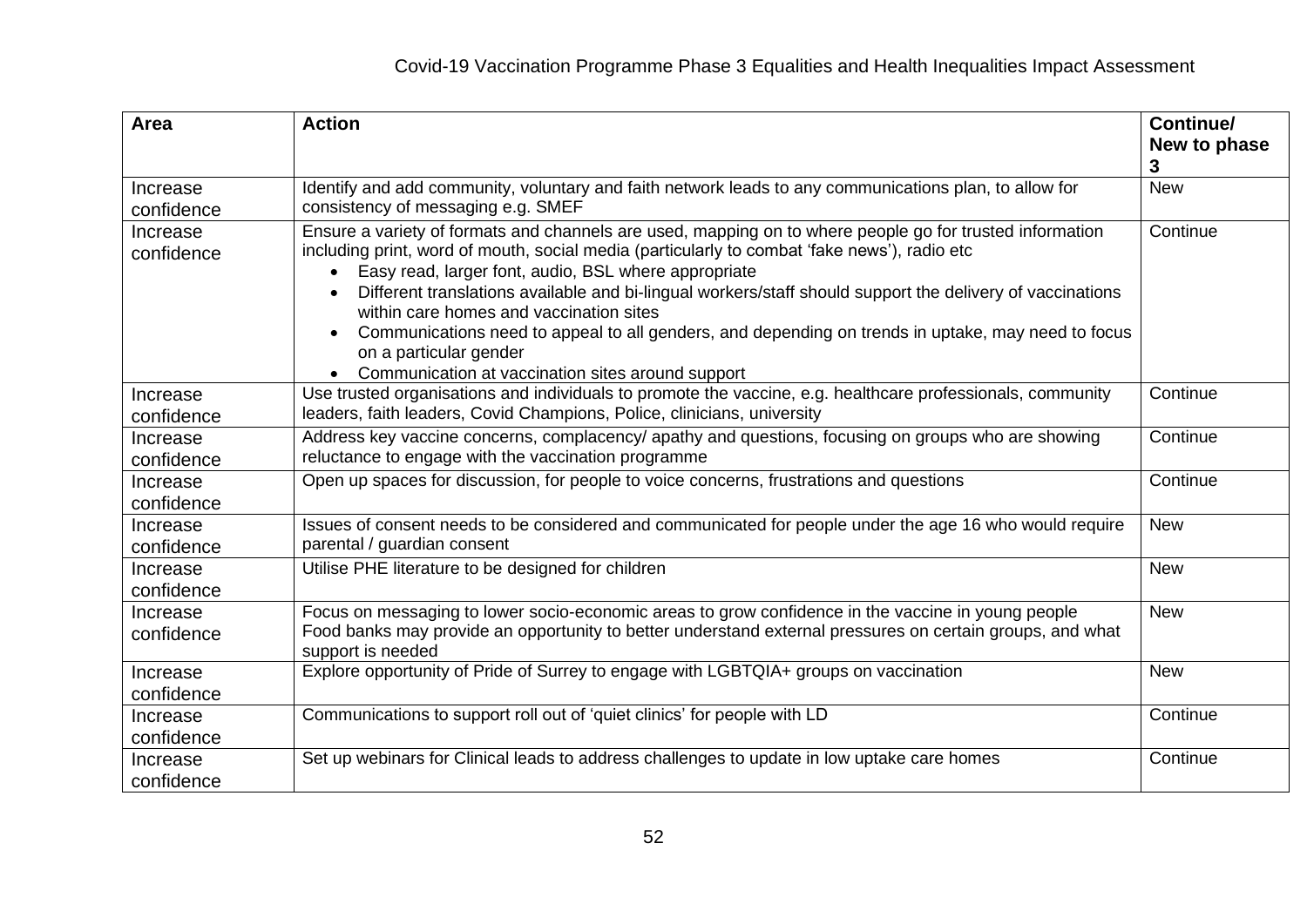| Area                          | <b>Action</b>                                                                                                                                                                                                                                                                                                                                                                                                                       | Continue/<br>New to phase |
|-------------------------------|-------------------------------------------------------------------------------------------------------------------------------------------------------------------------------------------------------------------------------------------------------------------------------------------------------------------------------------------------------------------------------------------------------------------------------------|---------------------------|
| Increase<br>confidence        | There will need to be a targeted, distinct piece of work with those aged 12 and over with severe<br>immunosuppression to explain the third dose as part of their primary vaccination schedule, and the distinction<br>with the booster vaccines. It may be expected that this group will be keen to take up the offer, however there<br>is the potential for confusion with messaging around booster vaccinations.                  | <b>New</b>                |
| <b>Address</b><br>complacency | Identify and support those who are reluctant to engage with vaccination or have non logistical barriers<br>Emphasis on relevant low uptake groups, such a younger people and Easter European communities,<br>$\bullet$<br>while also monitoring more broad trends in public attitude/willingness to engage                                                                                                                          | Continue                  |
| Address<br>complacency        | Work with younger cohort to understand what would motivate them to get vaccinated and disseminate this<br>through appropriate communication channels<br>This is a new cohort for the vaccination programme and the motivations and reasons for getting<br>$\bullet$<br>vaccinated will differ compared to older age groups with greater complacency likely, particularly for the<br>16 to 17 year old cohort where all are eligible | Continue                  |
| Address<br>complacency        | Nationally, and locally, incentives are being explored which may be more important for some of these groups,<br>along with vaccination becoming mandatory for certain social activities like clubs and other venues.                                                                                                                                                                                                                | <b>New</b>                |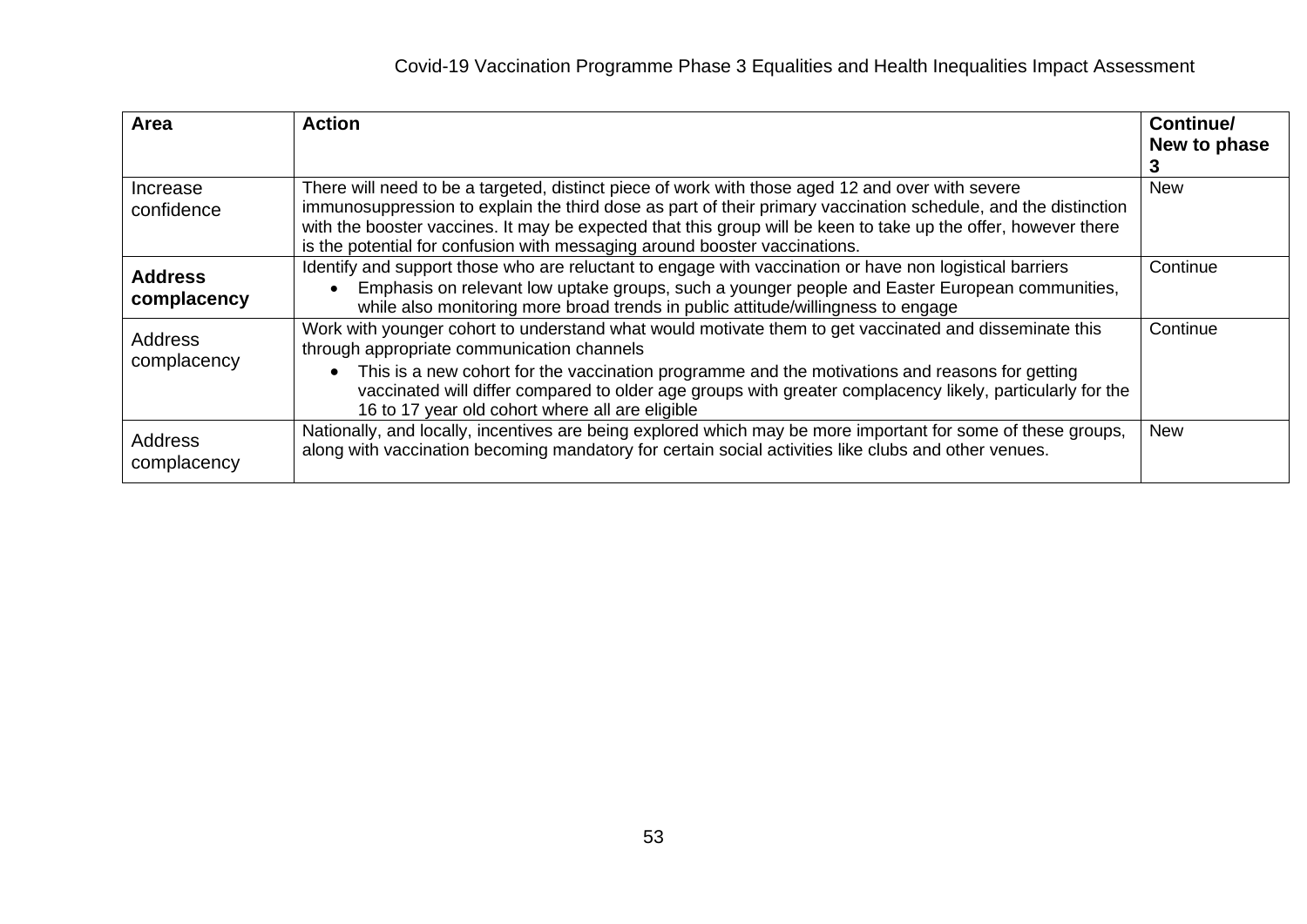## <span id="page-53-0"></span>Appendixes

#### <span id="page-53-1"></span>**Appendix A Eligibility for under 18 cohort**

Table 6: Eligibility for under 18 cohort

| <b>Cohorts</b>                                                                                                                   | <b>Valid Legal Mechanism</b>                                                 | Number of<br><b>Doses</b>          |
|----------------------------------------------------------------------------------------------------------------------------------|------------------------------------------------------------------------------|------------------------------------|
| 17 and 9 months ('18')                                                                                                           | Current PGD (6.8.21) and<br>current National Protocol<br>$(13.4.21)$ or PSD. | 2 doses                            |
| All healthy 16 to 17year olds                                                                                                    | Current PGD (6.8.21) or PSD                                                  | 1 dose currently<br>(under review) |
| 16 to 17 year olds clinically at risk or in the<br>other at-risk groups (in cohorts 2, 4 and 6) as<br>outlined in the Green Book | Current PGD (6.8.21) and<br>National Protocol (13.4.21) or<br><b>PSD</b>     | 2 doses                            |
| Children 12 to 15 years old at risk and<br>household contacts of immunosuppressed<br>(as specified by JCVI)                      | Current PGD (6.8.21) or PSD                                                  | 2 doses                            |

#### <span id="page-53-2"></span>**Appendix B System Reference Group phase 3 discussion notes**

Table 7: System Reference Group phase 3 discussion notes

| <b>Theme</b> | <b>Notes/ points raised</b>                                                                                                                                                                                                                                                                                             |
|--------------|-------------------------------------------------------------------------------------------------------------------------------------------------------------------------------------------------------------------------------------------------------------------------------------------------------------------------|
| Convenience  | Some people who are visually impaired required assistance to take up the<br>$\bullet$                                                                                                                                                                                                                                   |
|              | phase 1/2 vaccine offer but this need was met, e.g. help to make bookings                                                                                                                                                                                                                                               |
|              | For those with hearing loss the lack of two-way text messaging with the NHS<br>was a barrier                                                                                                                                                                                                                            |
|              | People with hearing loss/ who are deafblind benefit from communicator<br>guides who can take people to appointments, but there is the issue of who<br>can pay for this, as is an expensive offer                                                                                                                        |
|              | Hopefully it will be easier this time using lessons learnt already, and with the<br>$\bullet$<br>added benefit of face to face contact now available for those supporting<br>residents                                                                                                                                  |
|              | The earlier phases have had a big impact on carers registering with a GP,<br>$\bullet$<br>also to note for this phase is that time is very valuable for carers so the<br>potential to tie in with the flu vaccine could be very appealing. Winter brings<br>challenges and having the two together could help with this |
|              | Can carers have a booster/flu jab at the same time as the person they care<br>$\bullet$<br>for?                                                                                                                                                                                                                         |
|              | Where vaccination is happening at new sites accessibility needs to be front<br>$\bullet$<br>of mind, continue to use checklist                                                                                                                                                                                          |
|              | People who are housebound need to be planned for, seem to have been<br>$\bullet$<br>waiting a long time for second jab                                                                                                                                                                                                  |
|              | Lots of older people don't have smart phones<br>$\bullet$                                                                                                                                                                                                                                                               |
|              | If getting the flu jab at GP surgery as usual this will be a lot easier, familiar<br>territory                                                                                                                                                                                                                          |
|              | Frontline staff being vaccinated earlier is really helpful for VCS, allows them<br>to support people better e.g. earlier this year was a coordinated effort by<br><b>Community Action Surrey</b>                                                                                                                        |
|              | Learning disabilities groups need focus, lower uptake across the country<br>$\bullet$<br>(feeding into vaccination equalities cell and workplan drawn up to ensure<br>coverage to open up healthcare to this group)                                                                                                     |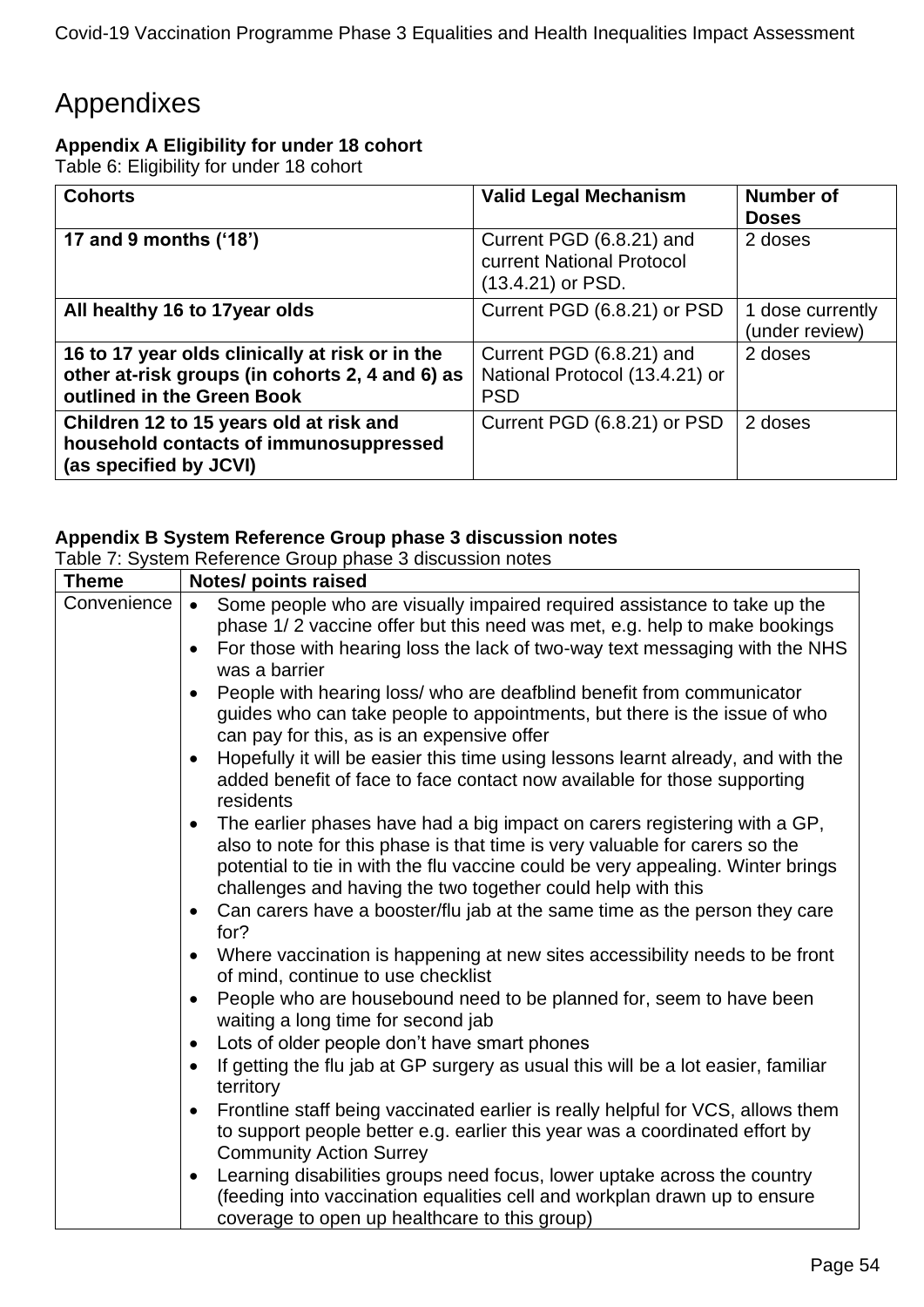| <b>Theme</b>      | Notes/ points raised                                                                                                                                                                                                                                                                                                                                                                                                                                                                                                                                                                                                                                                                                                                                                                                                                                                                                                                                                                                                                                                                                                                                                                                                                                                                                                                                                                                                                                                                                                                                                                                                                                                                                                                                                                                                                                                                                                                                                                                                                                                                                                                                                      |
|-------------------|---------------------------------------------------------------------------------------------------------------------------------------------------------------------------------------------------------------------------------------------------------------------------------------------------------------------------------------------------------------------------------------------------------------------------------------------------------------------------------------------------------------------------------------------------------------------------------------------------------------------------------------------------------------------------------------------------------------------------------------------------------------------------------------------------------------------------------------------------------------------------------------------------------------------------------------------------------------------------------------------------------------------------------------------------------------------------------------------------------------------------------------------------------------------------------------------------------------------------------------------------------------------------------------------------------------------------------------------------------------------------------------------------------------------------------------------------------------------------------------------------------------------------------------------------------------------------------------------------------------------------------------------------------------------------------------------------------------------------------------------------------------------------------------------------------------------------------------------------------------------------------------------------------------------------------------------------------------------------------------------------------------------------------------------------------------------------------------------------------------------------------------------------------------------------|
| Confidence        | IT and social media use good among those with hearing loss<br>Comment that work with SMEF to engage with different religions and ethnic<br>minorities has seemed to work well, and been very inventive in terms of<br>working with small minority groups and role models<br>How will invites work for coadministration?<br>$\bullet$<br>To date carers have been worried about giving Covid to the person they care<br>for and therefore isolating themselves until they are vaccinated<br>Communication needed around flu and Covid together if this is going to<br>common, likely people will have concerns around feeling 'extra' unwell and<br>will want the option to have them separately/ perhaps just have one<br>Will having had the Covid booster reduce uptake of flu this year?<br>$\bullet$<br>Risk in homeless/ substance misuse populations and those involved in the<br>criminal justice system that vaccine confidence is lower, need for things like<br>pop ups in accessible places like town centres or at probation appointments<br>'Fake news' a real issue, more pervasive in certain groups, need to not be<br>met with silence from NHS, instead need continuity of messaging from<br>trusted organisations<br>Communication piece is really important, carers have been accessing web<br>information a lot more that prior to the pandemic, looking for guidance/info<br>on Covid<br>Need to be collaborative on comms, including identifying and adding<br>$\bullet$<br>community, voluntary and faith network leads to any communications plan<br>Lower uptake for certain ethnicities in the first round, need comms for those<br>who are eligible for a booster but haven't yet taken up the first or second<br>dose. Themes for these groups include lack of trust in institutions and<br>vaccine ingredients<br>Need to clearly explain to people the reason for the booster/advantages of<br>$\bullet$<br>getting it<br>Concerns around new variants, could this be leveraged in communications<br>around further protection to combat apprehension for some<br>Prior reactions to jabs/ concerns around Pfizer if already had different |
|                   | vaccines need to be addressed                                                                                                                                                                                                                                                                                                                                                                                                                                                                                                                                                                                                                                                                                                                                                                                                                                                                                                                                                                                                                                                                                                                                                                                                                                                                                                                                                                                                                                                                                                                                                                                                                                                                                                                                                                                                                                                                                                                                                                                                                                                                                                                                             |
| Other<br>comments | Where we are mentioning disability, be clear that this is physical and<br>$\bullet$<br>learning disabilities                                                                                                                                                                                                                                                                                                                                                                                                                                                                                                                                                                                                                                                                                                                                                                                                                                                                                                                                                                                                                                                                                                                                                                                                                                                                                                                                                                                                                                                                                                                                                                                                                                                                                                                                                                                                                                                                                                                                                                                                                                                              |
|                   | Feeling that frontline staff will be generally very keen to have a booster<br>$\bullet$                                                                                                                                                                                                                                                                                                                                                                                                                                                                                                                                                                                                                                                                                                                                                                                                                                                                                                                                                                                                                                                                                                                                                                                                                                                                                                                                                                                                                                                                                                                                                                                                                                                                                                                                                                                                                                                                                                                                                                                                                                                                                   |
|                   | Feeling that a booster will help those who are still feeling apprehensive to<br>$\bullet$<br>leave the house and resume day to day activities, and help reassure them                                                                                                                                                                                                                                                                                                                                                                                                                                                                                                                                                                                                                                                                                                                                                                                                                                                                                                                                                                                                                                                                                                                                                                                                                                                                                                                                                                                                                                                                                                                                                                                                                                                                                                                                                                                                                                                                                                                                                                                                     |

#### <span id="page-54-0"></span>**Appendix C Surrey Partnership Communications Protocol for low uptake in Covid-19 vaccination**

- 1. Data is shared weekly from data cell showing figures for first and second vaccine and also highlights, in colour code, areas from low to high uptake. Demographics are also shown
- 2. Where an area is highlighted as low uptake then work with Surrey County Council to understand the demographics and what is already known about this area/ community / group
- 3. Scoping exercise, is there any insight from Surrey County Council or the Borough Councils, do we know about their culture, beliefs, reasons for vaccine reluctance
- 4. Liaise with the ICS engagement team for their knowledge of the community / group in hand and contacts
- 5. Develop key messages and materials / assets ensuring that they will be tailored to the target audience and there is an understanding of how the groups like to receive communications, the language used and mechanisms